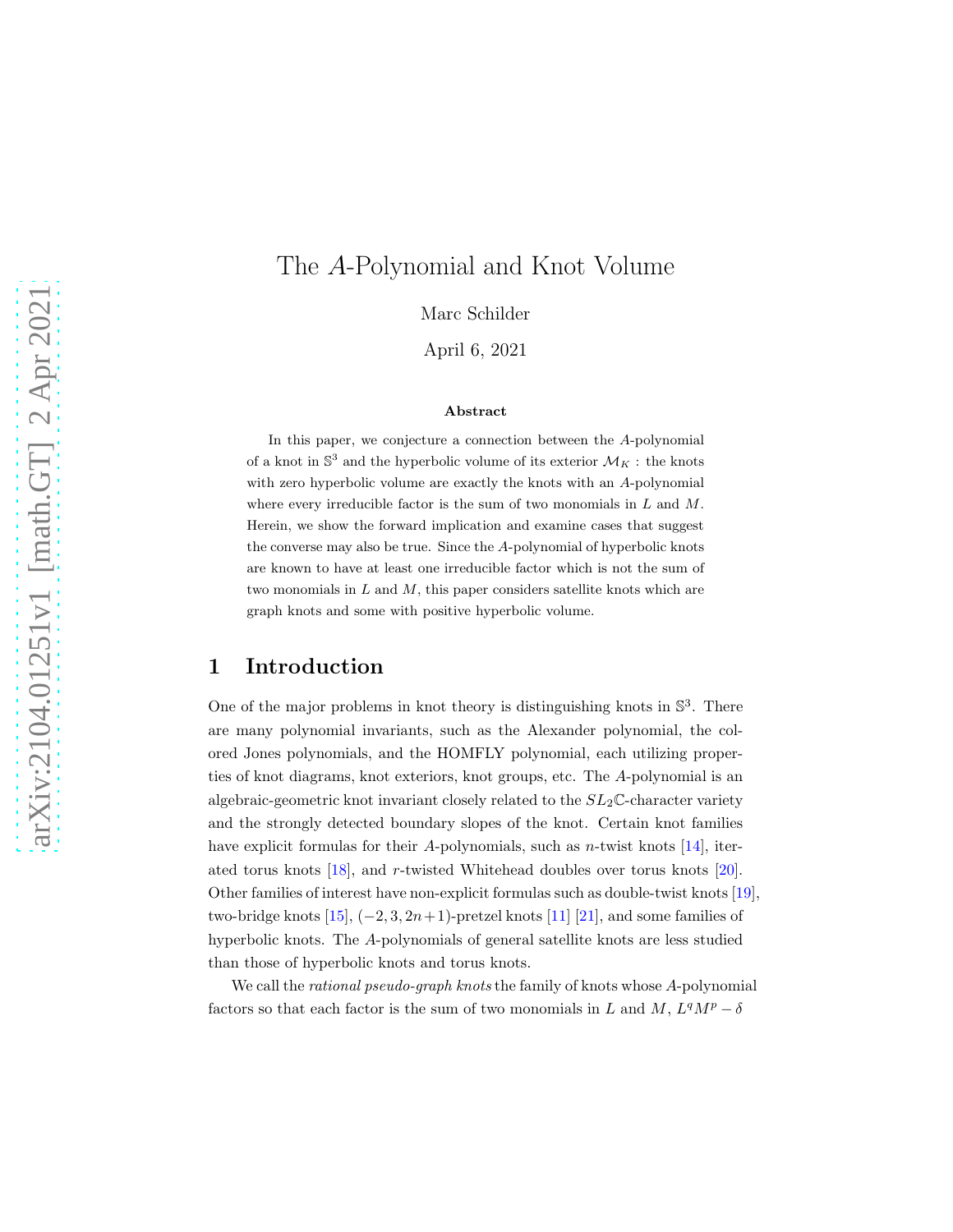or  $L^q - \delta M^p$  for relatively prime p, q with  $q > 0$  and  $\delta \in {\pm 1}$ ,

$$
\mathcal{G}_{\mathbb{Q}} := \left\{ K \subset \mathbb{S}^3 \middle| A_K \doteq \prod_{j \in J} (L^{q_j} M^{p_j} - \delta_j), p_j, q_j \in \mathbb{Z}, \delta_j \in \{\pm 1\}, (p_j, q_j) = 1, q_j > 0 \right\},\
$$

where J is some finite indexing set. The symbol  $\doteq$  denotes equivalence up to normalization in  $\mathbb{Z}[L,M]$ , that is  $f(L,M) \doteq g(L,M)$  if  $f(L,M) = \sigma L^a M^b g(L,M)$ for some integers a, b and  $\sigma \in \{\pm 1\}$ , so  $L^qM^p - \delta = L^q - \delta M^{-p}$ . We also write the *reduced polynomial* obtained from  $f(L, M)$  in  $\mathbb{Z}[L, M]$  by removing repeated factors as  $\text{Red}[f(L,M)]$ .

Contained inside this set of knots is the set of *integer pseudo-graph knots* where each  $q_i = 1$ :

$$
\mathcal{G}_{\mathbb{Z}} := \left\{ K \subset \mathbb{S}^3 \middle| A_K \doteq \prod_{j \in J} (LM^{r_j} - \delta_j), r_j \in \mathbb{Z}, \delta_j \in \{\pm 1\} \right\}.
$$

As we will show in Corollary [1.3,](#page-2-0) contained inside  $\mathcal{G}_{\mathbb{Z}}$  is the set of *graph knots*  $\mathcal{G}_0$ , that is, knots whose complements are graph manifolds; these knots are combinations of  $(p, q)$ -cables and connected sums over the unknot U, which will be discussed further in Section [3.](#page-9-0) Also of interest, the logarithmic Mahler measure of a multivariable polynomial  $P(z_1, \ldots, z_n)$  is denoted by:

$$
m(P) := \frac{1}{(2\pi)^n} \int_{[0,2\pi]^n} \ln \left| P\left(e^{i\theta_1}, \ldots, e^{i\theta_n}\right) \right| d\theta_1 \cdots d\theta_n.
$$

The logarithmic Mahler measures of knot polynomials appear to have connections to the geometry of the knot, so let the set of knots whose A-polynomial have logarithmic Mahler measure zero be denoted

$$
\mathfrak{M}_0 := \left\{ K \subset \mathbb{S}^3 \middle| 0 = \mathrm{m}\left(A_K\right) = \frac{1}{(2\pi)^2} \int_0^{2\pi} \int_0^{2\pi} \mathrm{ln} \left| A_K(e^{i\theta}, e^{i\phi}) \right| d\theta d\phi \right\}.
$$

Simple computation of these integrals shows that  $\mathcal{G}_{\mathbb{Q}} \subset \mathfrak{M}_0$ , and hence the containments are given by  $\mathcal{G}_{\mathbb{Z}} \subset \mathcal{G}_{\mathbb{Q}} \subset \mathfrak{M}_0$ .

The main satellite operations considered in this paper are  $(p, q)$ -cables  $[(p, q), K]$ and connected sums  $K_1 \# K_2$ ; however, we will also discuss certain winding number zero satellite operations, such as *n*-twisted Whitehead doubles and  $(m, n)$ double twisted doubles. For  $(p, q)$ -cables, the convention used is  $q \geq 2$  is the *winding number* of the cable and p is any nonzero integer relatively prime to q.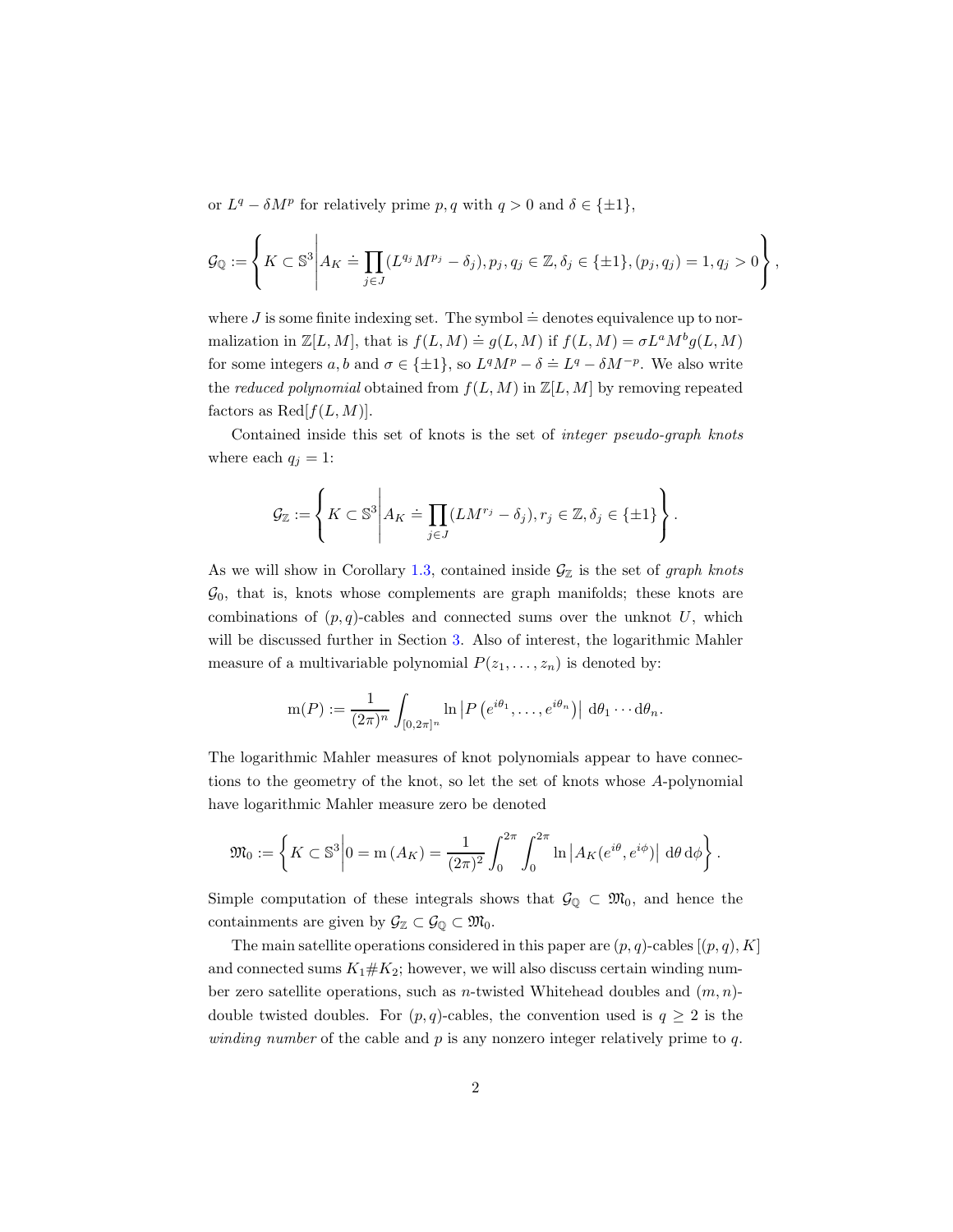Since it is unknown at this time whether  $\mathcal{G}_{\mathbb{Z}}$  is a proper subset of  $\mathcal{G}_{\mathbb{Q}}$ , we will focus primarily on results about  $\mathcal{G}_0$  and  $\mathcal{G}_{\mathbb{Z}}$ . The first result is the computation of A-polynomials of connected sums and  $(p, q)$ -cables of knots in  $\mathcal{G}_{\mathbb{Z}}$ :

<span id="page-2-1"></span>**Theorem 1.1.** For nontrivial knots  $K_1, K_2 \in \mathcal{G}_{\mathbb{Z}}$  with  $A_{K_1} \doteq \prod (LM^{r_i} - \delta_i)$ and  $A_{K_2} \doteq \prod_{i=1}^{K_2} (LM^{s_i} - \delta_i)$  as above. Then the A-polynomial of the  $\prod_{j\in J} (LM^{s_j}-\delta_j)$  *as above. Then the A-polynomial of their connected*  $sum K_1 \# K_2$  *is given by:* 

$$
A_{K_1 \# K_2} \doteq \text{Red} \left[ \prod_{(i,j) \in I \times J} \left( LM^{r_i + s_j} - \delta_i \delta_j \right) \right]
$$

*and so*  $K_1 \# K_2 \in \mathcal{G}_{\mathbb{Z}}$ .

<span id="page-2-2"></span>**Theorem 1.2.** For a nontrivial knot  $C \in \mathcal{G}_{\mathbb{Z}}$  with  $A_C \doteq \prod$  $\prod_{j\in J} (LM^{r_j} - \delta_j)$  *as above, the* A*-polynomial of the* (p, q)*-cable over* C *is given by:*

$$
A_{[(p,q),C]} \doteq \text{Red}\left[ (L-1)F_{(p,q)}(L,M) \prod_{j\in J} \left( LM^{r_j q^2} - \delta_j{}^q \right) \right],
$$

*where*  $F_{(p,q)}(L,M)$  *is defined in Remark [3.4,](#page-11-0)* and so  $[(p,q),C] \in \mathcal{G}_{\mathbb{Z}}$ .

<span id="page-2-0"></span>**Corollary 1.3.** *Every graph knot is an integer pseudo-graph knot*,  $\mathcal{G}_0 \subset \mathcal{G}_{\mathbb{Z}}$ .

This gives us the containment  $\mathcal{G}_0 \subset \mathcal{G}_{\mathbb{Z}} \subset \mathcal{G}_{\mathbb{Q}} \subset \mathfrak{M}_0$ . Recall the hyperbolic volume of the exterior of a knot  $Vol(M_K)$  is the sum of the volumes of the hyperbolic pieces in its JSJ-decomposition. Since the graph knots are exactly the knots whose exteriors have zero hyperbolic volume, Theorems [1.1](#page-2-1) and [1.2](#page-2-2) imply the forward direction of the following conjecture:

<span id="page-2-3"></span>**Conjecture 1.4.** A knot exterior  $\mathcal{M}_K$  has  $\text{Vol}(\mathcal{M}_K) = 0$  if and only if  $m(A_K) =$ 0*. Equivalently,*  $\mathcal{G}_0 = \mathfrak{M}_0$ .

This conjecture comes from the above containments and a connection between hyperbolic volume and the logarithmic Mahler measure in the case of the A-polynomial  $A_K(L, M)$ , as discussed in [\[12\]](#page-44-3). Notice that  $m(P \cdot Q)$  =  $m(P) + m(Q)$  and the logarithmic Mahler measure is invariant under normalization. By the following remarks, it is known that no hyperbolic knots will be in  $\mathfrak{M}_0$  using the fact that the A-polynomial of a knot is a primitive polynomial since it can be explicitly computed via resultants [\[8\]](#page-44-4):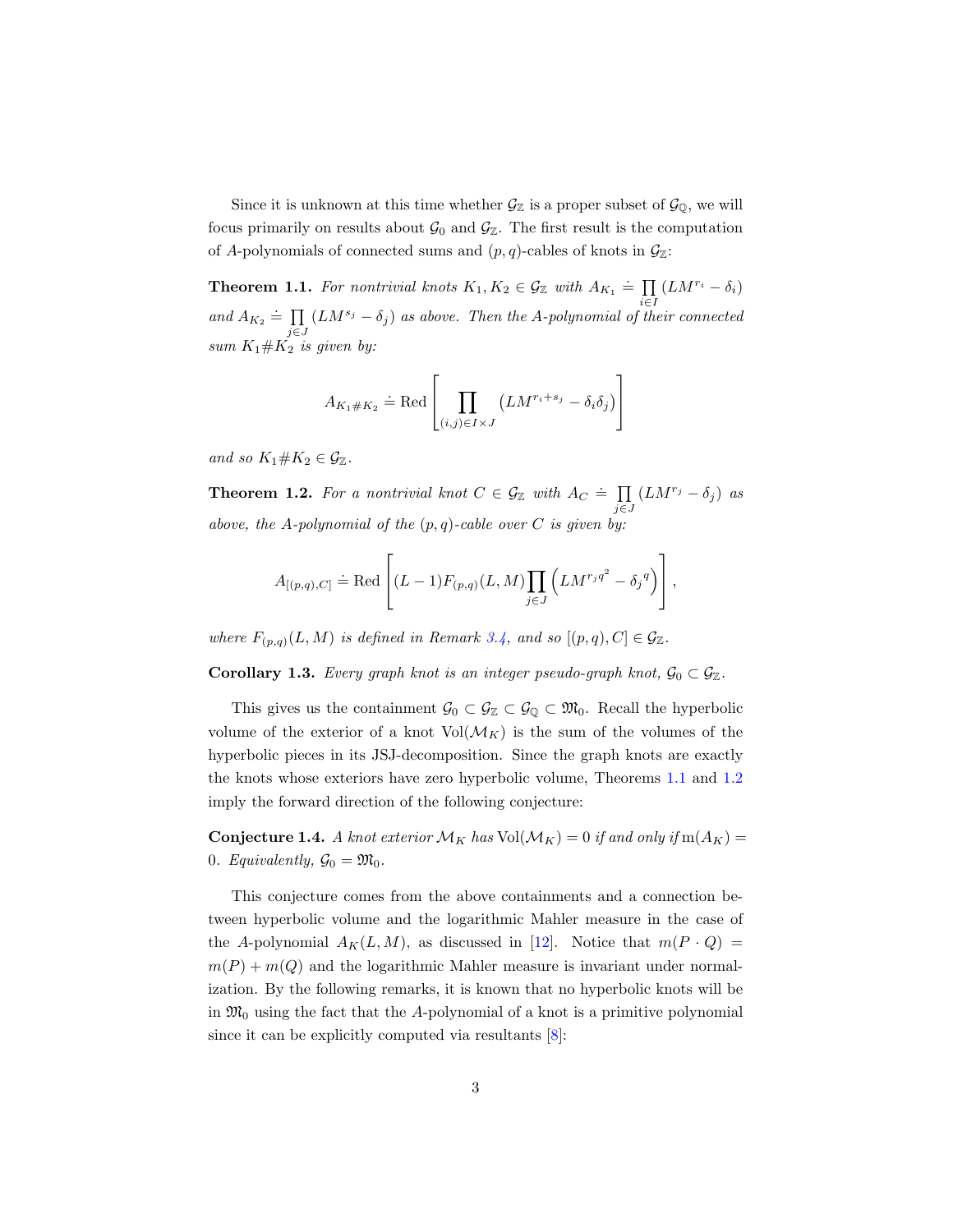<span id="page-3-0"></span>**Remark 1.5.** [\[18,](#page-45-0) Corollary 2.4] If K is a hyperbolic knot, then there is a balanced-irreducible factor  $f_K$  of  $A_K$  which is not the sum of two monomials in  $L$  and  $M$ .

**Remark 1.6.** [\[10,](#page-44-5) Theorem 3.10], for any primitive polynomial  $F(x_1, \ldots, x_n) \in$  $\mathbb{Z}[x_1^{\pm 1}, \ldots, x_n^{\pm 1}]$ ,  $m(F) = 0$  if and only if F is a monomial times a product of cyclotomic polynomials evaluated on monomials. Recall a polynomial  $f(L, M) \in \mathbb{Z}[L, M]$  is *primitive* if its content is the unit ideal (1), that is, if the greatest common divisor of its coefficients is 1.

<span id="page-3-1"></span>**Remark 1.7.** In Section [3,](#page-9-0) we discuss satellite knots  $K = \text{Sat}(P, C, f)$  for a companion knot  $C$  and a pattern knot  $P$  embedded in a solid torus  $V$ . By [\[18,](#page-45-0) Proposition 2.7], if the winding number  $w$  of the embedded pattern knot  $f(P) \subset V$  is nonzero, then every balanced-irreducible factor  $f_C | A_C$  extends to some factor  $f_K|A_K$  given by the following

$$
f_K(L,M) = \begin{cases}\mathrm{Red}\left[\mathrm{Res}_{\overline{L}}\left[f_C(\overline{L},M^w),L-\overline{L}^w\right]\right] & : \ \mathrm{deg}_{\overline{L}}f_C(\overline{L},M) \neq 0, \\ f_C(M^w) & : \ \mathrm{deg}_{\overline{L}}f_C(\overline{L},M) = 0.\end{cases}
$$

Recall that a slope on a torus  $T = \partial \mathcal{M}_K$  is a simple closed curve  $\gamma \subset \partial \mathcal{M}_K$ up to isotopy which does not bound a disc in  $\partial \mathcal{M}_K$ ; a slope  $\gamma$  can be denoted by a number  $p/q \in \mathbb{Q} \cup {\infty}$  where  $[\gamma] = [\lambda^q \mu^p]$  for the preferred framing  $(\lambda, \mu)$  of  $\partial \mathcal{M}_K$ . Note that the slope  $\infty$  corresponds to the meridian  $[\mu]$ . A *boundary slope* of a knot K is a slope  $\gamma$  in  $\partial M_K$  that is also the boundary of an essential surface in the knot exterior  $\mathcal{M}_K$ ; a boundary slope can also be described using a number  $p/q \in \mathbb{Q} \cup \{\infty\}$ , similarly. Here, a properly embedded surface S in a 3-manifold is *essential* if S is incompressible, orientable, boundary incompressible, not boundary parallel, and not a sphere. The set of boundary slopes of the exterior of a knot K is denoted  $\mathcal{BS}_K$ . For a link L of n-components, the set of boundary slope tuples  $\mathcal{BS}_L$  is a collection of tuples  $(m_1, \ldots, m_n)$  where each  $m_i \in \mathbb{Q} \cup {\infty, \emptyset}$  corresponds to the slope of an essential surface along the *i*-th boundary component of  $M_L$ , with  $\varnothing$  denoting non-intersection with a particular component.

For a two-variable polynomial  $f(L, M) = \sum_{i,j} c_{ij} L^i M^j$  the Newton polygon is the convex hull of the set of points  $\{(i, j)|c_{ij} \neq 0\}$ , denoted Newt(f). The *strongly detected* boundary slopes of a knot are exactly the slopes of the edges of Newt $(A_K)$ . We denote the subset of strongly detected boundary slopes of a knot K by  $\mathcal{DS}_K$  to distinguish them from  $\mathcal{BS}_K$ . Since Newt $(A_K)$  is the Minkowski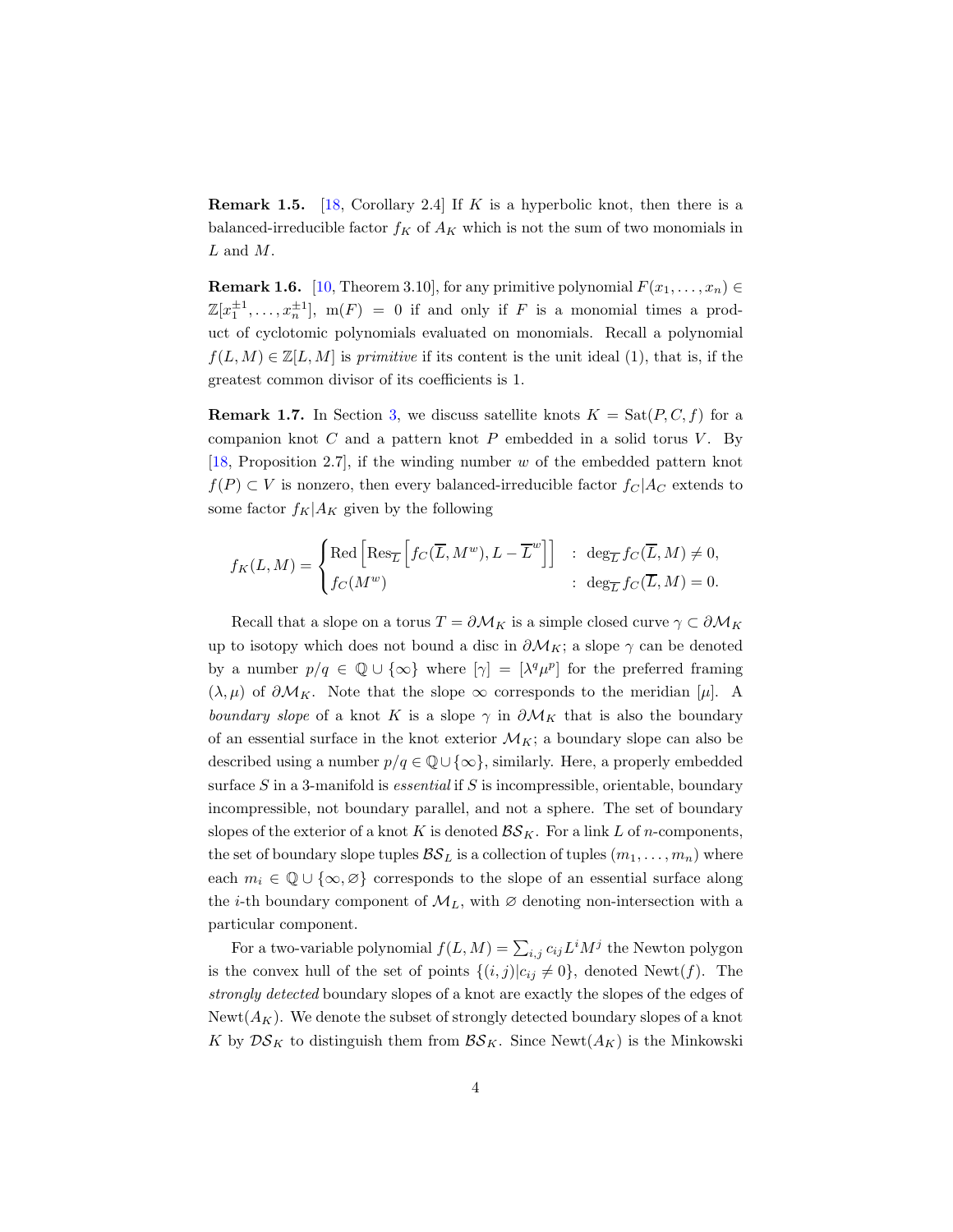sum of the Newton polygons of its factors, a factor  $(LM^r - \delta)|A_K$  with  $r \in \mathbb{Z}$ and  $\delta \in {\pm 1}$  contributes  $r \in \mathcal{DS}_K$ , sometimes called a *killing slope*. For a knot  $K \in \mathcal{G}_{\mathbb{Z}}$ , the strongly detected boundary slopes  $\mathcal{DS}_K$  can be read off by the power of M in each factor, where at most two factors  $LM^r + 1$  or  $LM^r - 1$ contribute the same killing slope  $r \in \mathcal{DS}_K$ , allowing  $r \in \mathbb{Z}$  up to normalization.

By Thurston's Geometrization Theorem, knots in  $\mathbb{S}^3$  are either torus, hyperbolic, or satellite. Every torus knot is a graph knot, and so will be in  $\mathfrak{M}_0$  by Corollary [1.3.](#page-2-0) The balanced-irreducible factor  $f_K$  from Remark [1.5](#page-3-0) cannot have Newt( $f_K$ ) be a single edge, and so this factor  $f_K$  will not be a cyclotomic polynomial evaluated on a Laurent monomial in L and M; hence  $\mathfrak{M}_0$  contains no hyperbolic knots. Also, satellite knots  $K = \text{Sat}(P, C, f)$  with a hyperbolic companion knot C and embedded pattern knot  $f(P)$  with nonzero winding number are not contained in  $\mathfrak{M}_0$ , since the factor  $f_C$  from Remark [1.5](#page-3-0) will extend to a factor  $f_K$  of the satellite knot with  $m(f_K) > 0$  by Remark [1.7.](#page-3-1) To address Conjecture [1.4,](#page-2-3) it suffices to understand which satellite knots are in  $\mathfrak{M}_0$  and if any of them have positive hyperbolic volume.

<span id="page-4-0"></span>**Corollary 1.8.** *There are no hyperbolic knots in*  $\mathfrak{M}_0$ *.* 

**Corollary 1.9.** *If the winding number* w *of an embedded pattern knot*  $f(P) \subset V$ *is nonzero and* C *is a hyperbolic companion knot, then*  $\text{Sat}(P, C, f)$  *is not in*  $\mathfrak{M}_0$ *.* 

Our primary focus will be satellite knots  $\text{Sat}(P, C, f)$  with  $f(P) \subset V$  winding number zero and companion knot  $C$  a graph knot. Additionally, we will calculate a special case of when C is the figure-eight knot and the satellite operation is the r-twisted Whitehead double for  $-11 \le r \le 11$ . Since every knot K has the factor  $(L-1)|A_K$  corresponding to the component in the representation variety  $R(\mathcal{M}_K)$  containing the abelian representations, the nontrivial factor of  $A_K$  is denoted by  $\widetilde{A}_K = (L-1)^{-1}A_K$ . By [\[18\]](#page-45-0), for any satellite knot  $K =$  $\text{Sat}(P, C, f), A_P | A_K$  and so we denote the factor of  $A_K$  that is not contributed by the A-polynomial of the pattern knot  $\tilde{F}_K = (A_P)^{-1} A_K$ , and computation of  $A_{\text{Sat}(P,C,f)}$  reduces to computing  $A_P$  and  $F_K$ .

For a killing slope  $r \in \mathcal{DS}_C$ , we will be interested in the knot  $f(P)_r$  obtained from  $f(P)$  in the 3-sphere  $V(1/r)$  after  $(1/r)$ -Dehn filling; the knot exterior  $\mathcal{M}_{f(P)_r} \cong V(1/r) - \overset{\circ}{N}(f(P))$  which is explained further in Section [5.](#page-18-0) There is an interesting connection between the A-polynomials  $A_{f(P)_r}$  for each  $r \in \mathcal{DS}_C$  and the A-polynomial of the satellite knot  $A_{Sat(P,C,f)}$  which suggests an approach to calculating the A-polynomials of many satellite knots.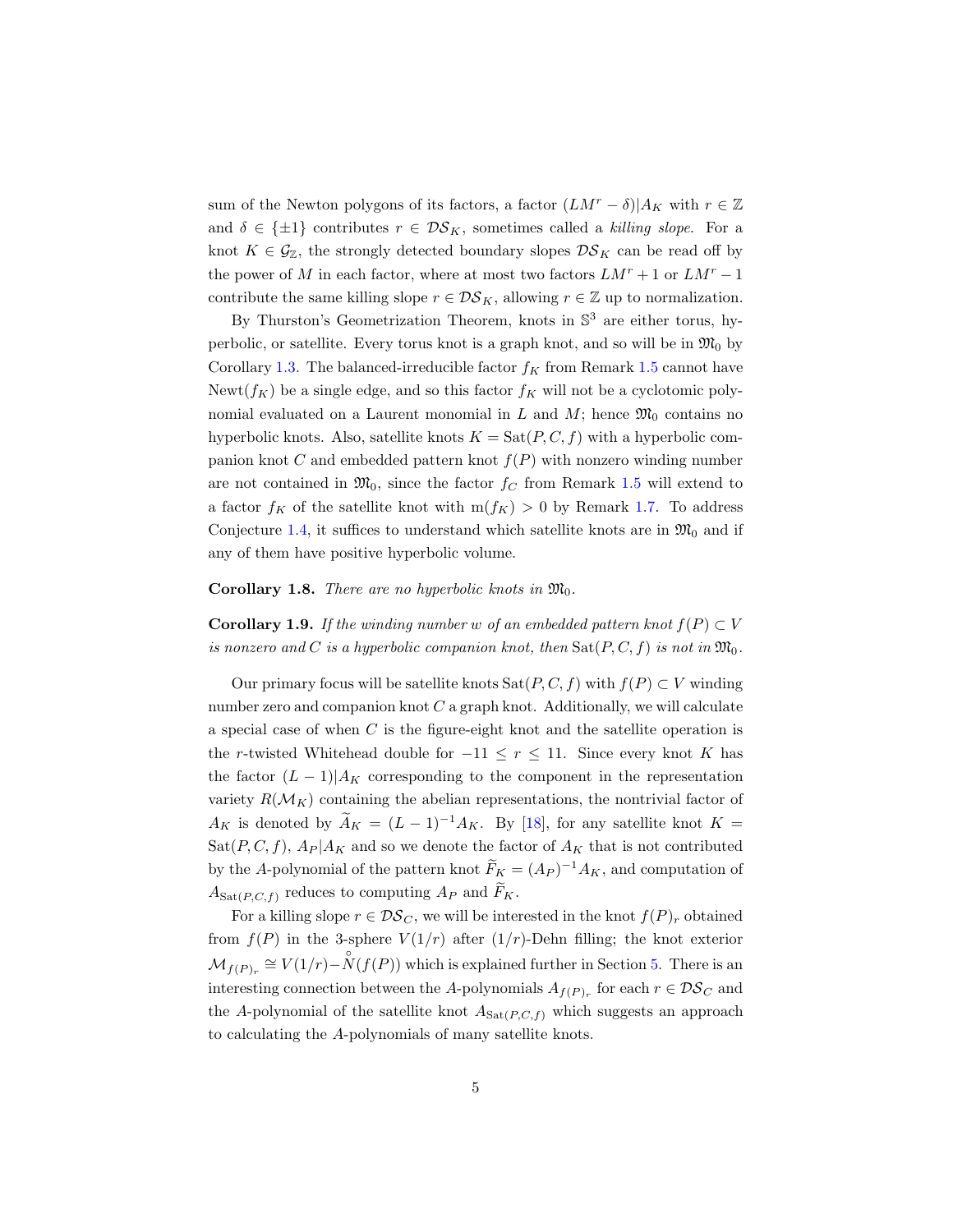<span id="page-5-0"></span>**Theorem 1.10.** Let  $C \in \mathcal{G}_0$  *with strongly detected boundary slopes*  $DS_C$ *, and let*  $K = \text{Sat}(P, C, f)$  *be a satellite knot whose embedded pattern knot*  $f(P) \subset V$ *has winding number zero in* V. For each integer  $r \in DS_C$ , if  $V(1/r)$  is the  $(1/r)$ *-Dehn filling of* V, then  $V(1/r) - \overset{\circ}{N}(f(P)) \cong \mathcal{M}_{f(P)_r}$  is the exterior the *knot*  $f(P)_r$ *. The A-polynomial of*  $K = \text{Sat}(P, C, f)$  *is given in terms of the* A-polynomials of  $f(P)_r$  for each  $r \in \mathcal{DS}_C$ :

$$
A_K = \text{Red}\left[ (L-1) \prod_{r \in \mathcal{DS}_C} \widetilde{A}_{f(P)_r} \right].
$$

Notice that the A-polynomial of the pattern knot will appear  $A_P | A_K$  and agrees with this result since  $(LM^0-1)|A_C$  and so  $0 \in \mathcal{DS}_C$ , hence  $A_{f(P)_0} = A_P$ is contained in the product on the right. Also, for a given factor  $(LM<sup>r</sup> - \delta)$  for some  $r \in \mathcal{DS}_C$ , the choice of  $\delta \in \{\pm 1\}$  does not affect the corresponding factor,  $A_{f(P)_r}$ . Furthermore, we conjecture that this equality holds for every  $C \in \mathcal{G}_{\mathbb{Z}}$ :

<span id="page-5-2"></span>**Conjecture 1.11.** Let  $C \in \mathcal{G}_{\mathbb{Z}}$  with strongly detected boundary slopes  $\mathcal{DS}_C$ , and *let*  $K = \text{Sat}(P, C, f)$  *be a satellite knot whose embedded pattern knot*  $f(P) \subset V$ *has winding number zero in* V. Following the notation of Theorem [1.10,](#page-5-0) the A-polynomial of  $K = \text{Sat}(P, C, f)$  *is given by* 

$$
A_K = \text{Red}\left[ (L-1) \prod_{r \in \mathcal{DS}_C} \widetilde{A}_{f(P)_r} \right].
$$

This conjecture will be discussed in Section [7](#page-35-0) after the proof of Theorem [1.10;](#page-5-0) however, since the graph knots are contained in  $\mathcal{G}_{\mathbb{Z}}$ , Conjecture [1.4](#page-2-3) would also imply the above conjecture. The simplest nontrivial family of A-polynomials from Theorem  $1.10$  are the *n*-twisted Whitehead doubles of graph knots, written in terms of the A-polynomials of twist knots  $K(n)$ :

<span id="page-5-1"></span>**Theorem 1.12.** Let  $C \in \mathcal{G}_0$  and let  $\mathcal{DS}_C$  be the set of its strongly detected *boundary slopes, then the n-twisted Whitehead double of*  $C$ *,*  $D_n(C)$  *has* A*polynomial:*

$$
A_{D_n(C)} = (L-1) \prod_{r \in \mathcal{DS}_C} \widetilde{A}_{K(n-r)}.
$$

Notice that this theorem omits the polynomial reduction. The general construction of the *n*-twisted Whitehead double is given by Figure [1](#page-18-1) in Section  $5$ , but this theorem can be used to immediately find many interesting families of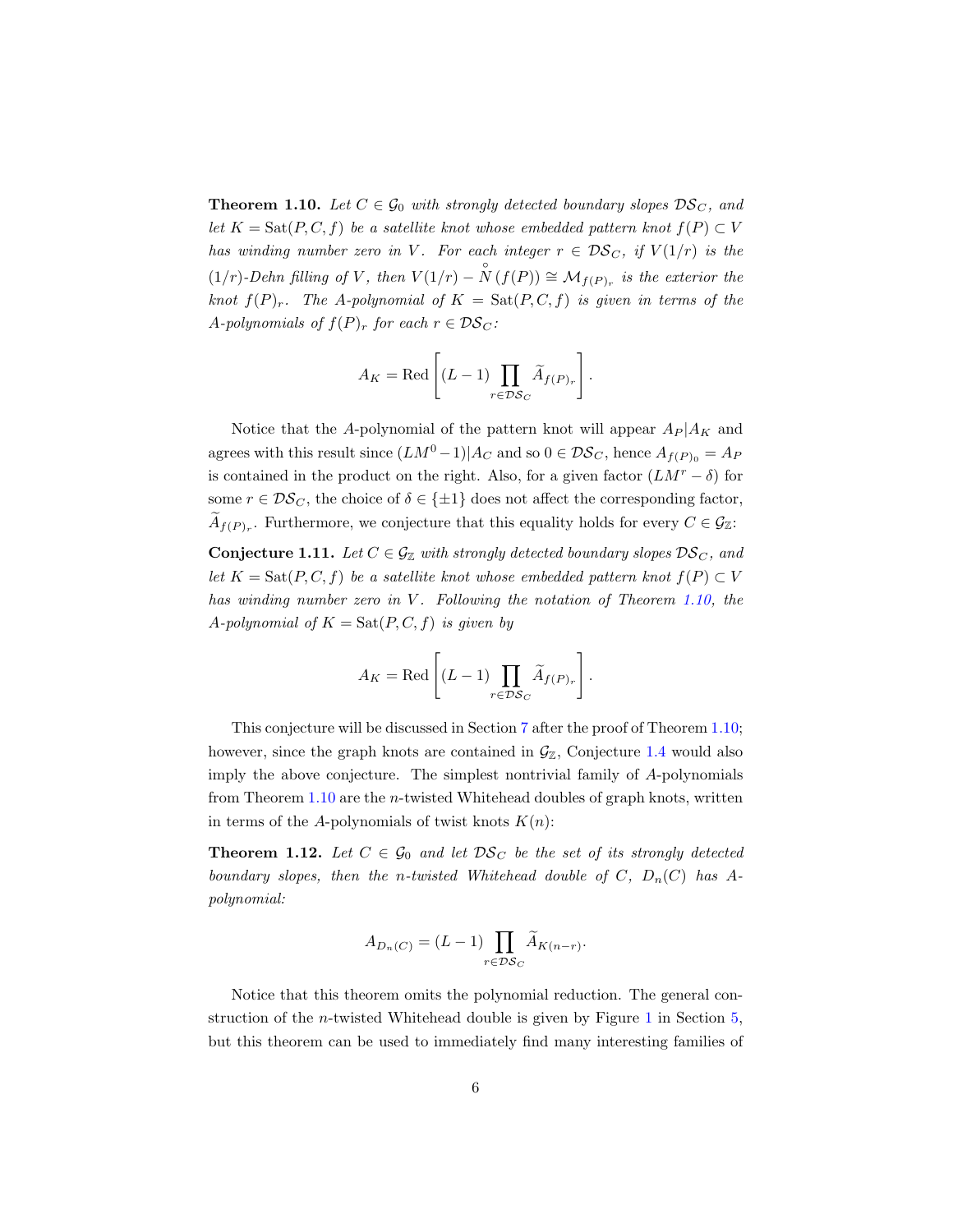n-twisted Whitehead doubles of graph knots, such as iterated torus knots and connected sums of torus knots, in terms of the A-polynomials of twist knots, which have known formulas by [\[14\]](#page-44-0) and [\[17\]](#page-44-6).

Theorem [1.12](#page-5-1) tells us that for any nontrivial knot  $C, D_n(C) \notin \mathcal{G}_{\mathbb{Z}}$ , as discussed in Section [5.](#page-18-0) Generalizing further, we have the following result in terms of the A-polynomials of double twist knots  $J(2m, 2n)$  whose embedding is described with Figure [3](#page-35-1) in Section [5:](#page-18-0)

<span id="page-6-0"></span>**Theorem 1.13.** Let  $C \in \mathcal{G}_0$  and let  $\mathcal{DS}_C$  be its set of strongly detected boundary *slopes, then the*  $(m, n)$ *-double twisted double of* C,  $D_{m,n}(C)$  *has* A-polynomial:

$$
A_{D_{m,n}(C)} = (L-1)\text{Red}\left[\prod_{r \in \mathcal{DS}_C} \widetilde{A}_{J(2m,2(n-r))}\right].
$$

Here, the *n*-twisted Whitehead double of any knot  $C$  is the special case  $m = 1: D_n(C) = D_{1,n}(C)$ . Other examples such as  $(m_1, \ldots, m_k, n)$ -twisted two-bridge doubles and n-twisted pretzel doubles can be constructed in terms of  $A_{f(P)_r}$  following Theorem [1.10.](#page-5-0)

**Remark 1.14.** Explicit formulas for the A-polynomials of all  $(m, n)$ -double twist knots are not currently known, however when  $m$  is sufficiently small or  $m = n$  we have formulas from Petersen [\[19\]](#page-45-2). Also, there are known symmetries of the double twist knots, such as  $J(m, n)^* = J(-m, -n)$  and  $J(m, n) = J(n, m)$ so we may assume that m is always even (if both  $m, n$  are odd, then  $J(m, n)$ ) has two components).

Remark 1.15. In Section [8,](#page-38-0) we show that the A-polynomial of the Whitehead double over an arbitrary knot C not in  $\mathfrak{M}_0$  is much more involved. For the figureeight knot  $C = K(-1)$ , there are already difficulties in computing  $A_{D_n(K(-1))}$ using resultant methods (or Groebner bases). Note that the figure-eight is the simplest case in the more general problem of computing  $A_{D_n(K(m))}$  for twist knot  $K(m)$  with  $m \neq 0, 1$ .

In Section [2,](#page-7-0) we remind the reader of the A-polynomial for knots in  $\mathbb{S}^3$ and some of their properties. In Section [3,](#page-9-0) we describe some families of knots, including torus knots, twist knots, satellite knots, graph knots, and integer pseduo-graph knots, as well as list relevant results about those knots. In Section [4,](#page-12-0) we prove Theorems [1.1](#page-2-1) and [1.2,](#page-2-2) showing that all graph knots are in  $\mathcal{G}_{\mathbb{Z}}$ . In Section [5,](#page-18-0) we describe winding number zero satellite operations, discuss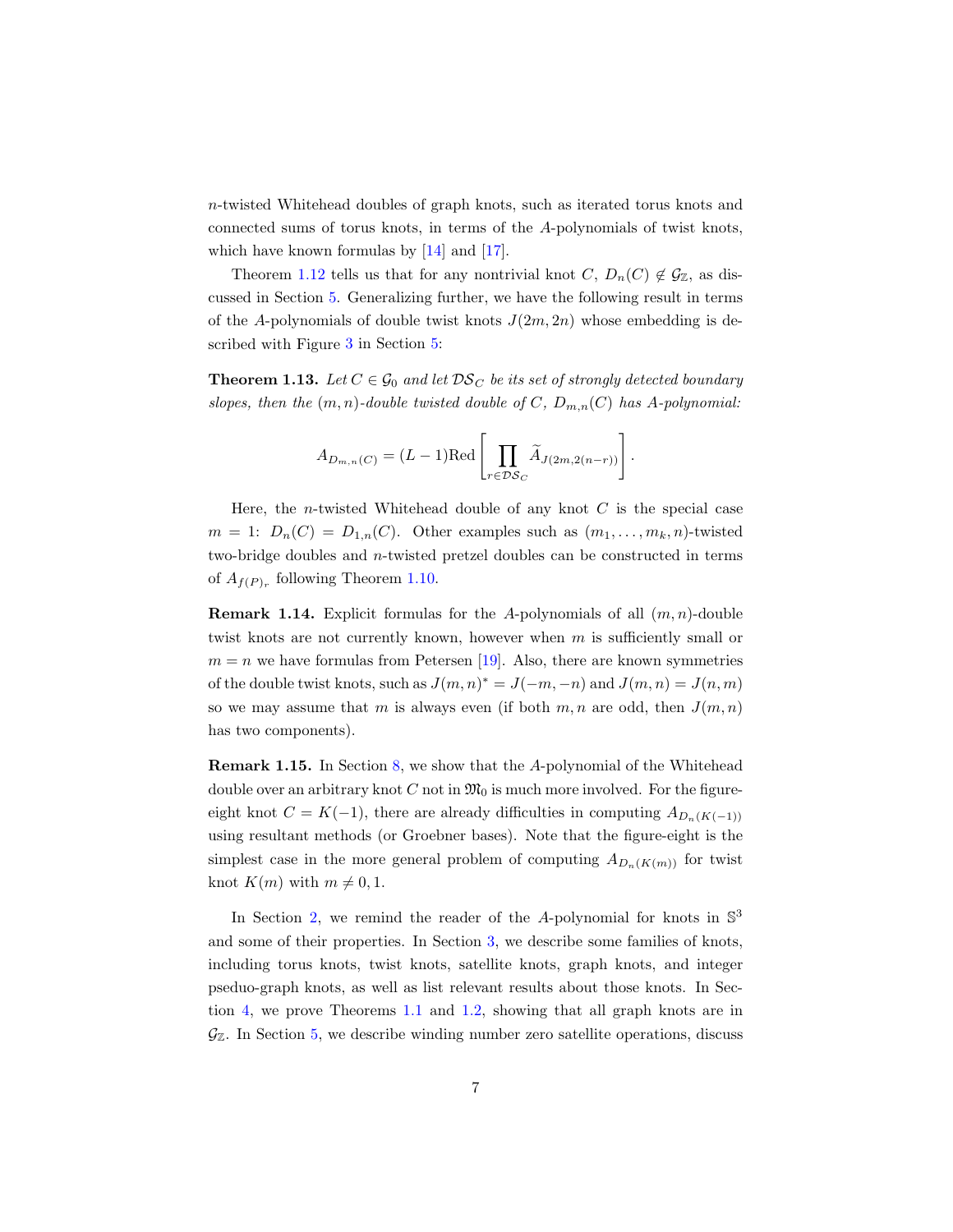gaps in  $A_K$ , and show some results about representation varieties over winding number zero satellite knots when the companion knot is a graph knot. In Section [6,](#page-32-0) we describe the twisted gluing relation used for explicit computations of  $A_{D_n(C)}$ , which can be used to computationally verify the results for when  $C \in \mathcal{G}_{\mathbb{Z}}$  and is necessary for the calculations of  $A_{D_r(K(-1))}$  from Section [8.](#page-38-0) In Section [7,](#page-35-0) we prove Theorem [1.10](#page-5-0) with Theorems [1.12](#page-5-1) and [1.13](#page-6-0) as special examples with known factors, and discuss Conjecture [1.11.](#page-5-2) In Section [8,](#page-38-0) we outline the resultant method for computing the A-polynomials of  $D_r(K(-1))$ . In this case, a factor  $Q_{K(-1),r}(L, M)$  appears in this resultant which cannot divide the A-polynomial because its Newton polygon has edges with slopes not in  $\mathcal{BS}_{D_r(K(-1))}$ . Finally, in Section [9,](#page-43-0) we summarize and offer some remarks about further directions of investigation.

# <span id="page-7-0"></span>2 The A-Polynomial

The A-polynomial was defined by Cooper, Culler, Gillet, Long, Shalen [\[3\]](#page-43-1), and we remind the reader here. For a knot  $K \subset \mathbb{S}^3$ , its knot exterior is denoted  $\mathcal{M}_K = \mathbb{S}^3 - \overset{\circ}{N}(K)$  and its associated knot group,  $\pi_1(\mathcal{M}_K)$ . Within the knot group, the peripheral subgroup is denoted  $\pi_1(\partial \mathcal{M}_K) \cong \langle \mu_K \rangle \oplus \langle \lambda_K \rangle$  with generators  $\mu_K$  (the meridian) and  $\lambda_K$  (the preferred longitude) of  $\partial M_K$ , and we call  $(\lambda_K, \mu_K)$  the preferred framing of  $\mathcal{M}_K$ ; here  $\lambda_K$  is the homologically trivial longitudinal curve in  $\pi_1(\mathcal{M}_K)$  up to orientation. The  $SL_2\mathbb{C}$ -representation variety of  $\mathcal{M}_K$  is denoted  $R(\mathcal{M}_K) = \text{Hom}(\pi_1(\mathcal{M}_K), SL_2\mathbb{C})$ . Taking our representations  $\rho$  up to conjugacy class, we may find representations within those conjugacy classes which are upper-triangular on the peripheral subgroup and which satisfy the following, since  $\mu_K, \lambda_K$  commute:

$$
\rho(\mu_K) = \begin{pmatrix} M & * \\ 0 & M^{-1} \end{pmatrix} \qquad \qquad \rho(\lambda_K) = \begin{pmatrix} L & * \\ 0 & L^{-1} \end{pmatrix}.
$$

The set of these representations is denoted by  $R_U(\mathcal{M}_K)$ , and the projection map  $\xi: R_U(\mathcal{M}_K) \to \mathbb{C}^2$  given by  $\xi(\rho) = (L, M)$  is well-defined and the Zariski closure of the image  $\overline{\text{im}\,\xi}$  is a complex-curve from which we can define a twovariable polynomial  $A_K \in \mathbb{Z}[L, M]$  (unique up to sign) with:

(1)  $\overline{\mathrm{im}\,\xi}$  is the zero set of  $A_K(L,M)$ , that is  $\overline{\mathrm{im}\,\xi} = \mathbb{V}(A_K)$  where  $\mathbb{V}(f)$  denotes the zero locus of polynomial  $f$ ;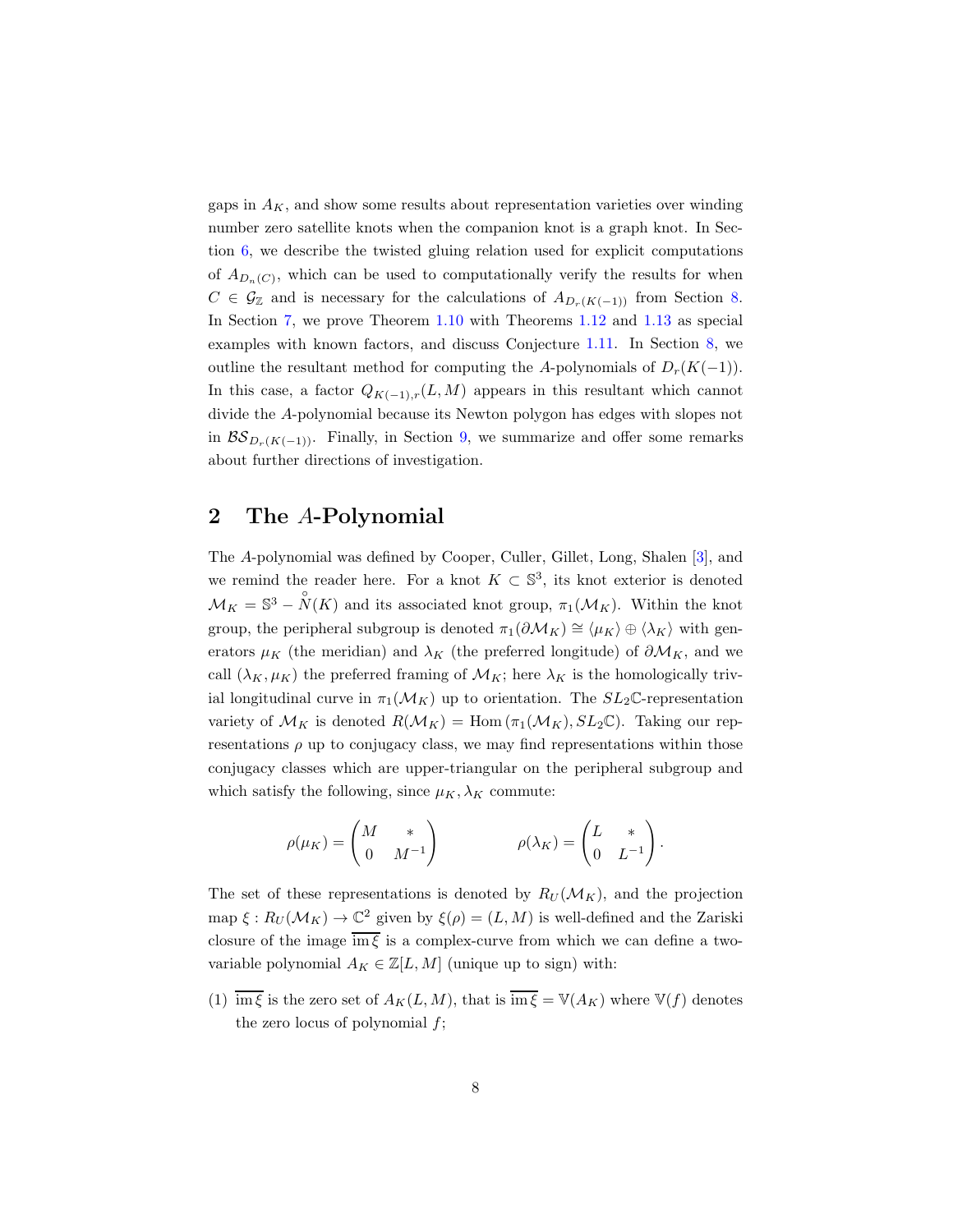- (2) the polynomial  $A_K$  has no repeated factors and is in  $\mathbb{Z}[L, M]$  after nonzero scaling;
- (3) the polynomial  $A_K$  can be normalized so that the coefficients are relatively prime.

This polynomial is the  $A$ -*polynomial of*  $K$ , and  $A_K$  is known to have only even powers of M:

$$
A_K(L, M) = \sum_{i,j} a_{i,2j} L^i M^{2j}.
$$

Here, we will only consider knots in  $\mathbb{S}^3$ , but for a more in-depth discussion, see [\[3\]](#page-43-1).

For  $(L, M) \in \mathbb{C}^* \times \mathbb{C}^*$ , denote the involution  $\tau(L, M) = (L^{-1}, M^{-1})$  and say that a polynomial  $f(L, M)$  is *balanced* if  $f \circ \tau = f$ , that is,

$$
(f \circ \tau)(L, M) = \sigma L^a M^b f(L, M)
$$

for some  $a, b \in \mathbb{Z}$  and  $\sigma \in \{\pm 1\}.$ 

<span id="page-8-0"></span>**Remark 2.1.** [\[3\]](#page-43-1) For any knot K,  $(L-1)|A_K$ ; that is,  $0 \in \mathcal{DS}_K$ .

**Remark 2.2.** [\[4\]](#page-44-7) For any knot K,  $A_K$  is balanced.

Therefore, for any irreducible factor  $f|A_K$ , either f is balanced or its involution  $(f \circ \tau)$  is also factor of  $A_K$ . We note that an irreducible factor which is the sum of two monomials in  $L$  and  $M$  is balanced.

<span id="page-8-1"></span>**Remark 2.3.** [\[4\]](#page-44-7) For any knot K, its mirror image  $K^*$  has A-polynomial given by  $A_{K^*}(L, M) \doteq A_K(L, M^{-1}).$ 

We will also make use of the  $SL_2\mathbb{C}$ -*character variety* of  $\mathcal{M}_K$ , where each character  $\chi_{\rho} : \pi_1(\mathcal{M}_K) \to \mathbb{C}$  is given by  $\chi_{\rho}(g) = \text{tr}\rho(g)$ , and the character variety is denoted

$$
X(\mathcal{M}_K) = \{ \chi_{\rho} | \rho \in R(\mathcal{M}_K) \}.
$$

A construction of the A-polynomial based on the character variety is provided in [\[3\]](#page-43-1), which will be summarized here. Note that for every balanced-irreducible factor  $f_0|\widetilde{A}_K$ , there is a component  $X_0$  in  $X(\mathcal{M}_K)$  which contributes this factor. The inclusion  $i : \partial \mathcal{M}_K \to \mathcal{M}_K$  induces the map  $\widehat{i}_* : X(\mathcal{M}_K) \to X(\partial \mathcal{M}_K)$ , and the algebraic map  $\tau : R(\partial \mathcal{M}_K) \to X(\partial \mathcal{M}_K)$  given by  $\tau(\rho) = \chi_\rho$  restricts to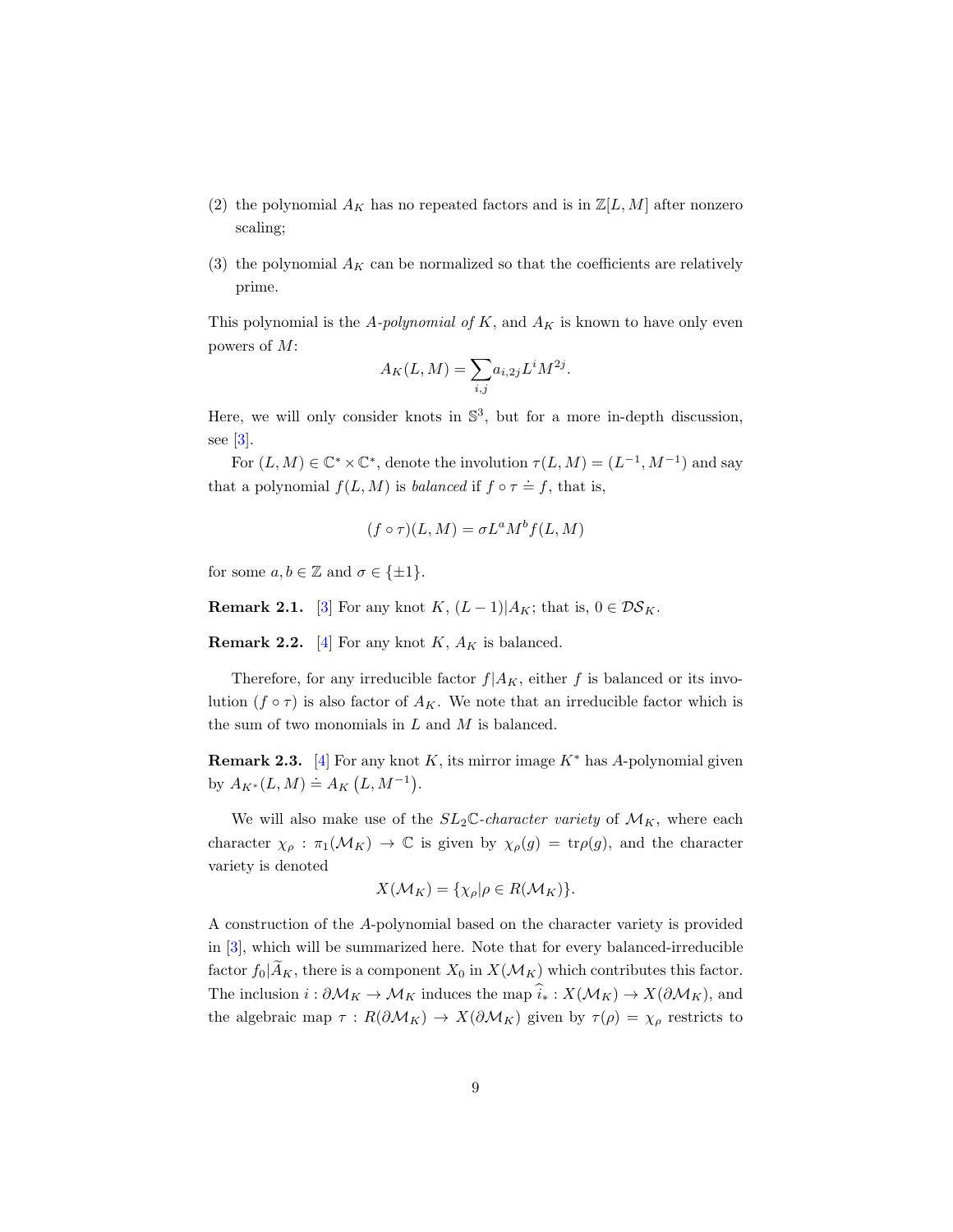a degree 2 regular surjective map on the subset  $\Lambda \subset R(\partial \mathcal{M}_K)$  consisting of representations which are diagonal on the generators  $\mu_K, \lambda_K$ .

$$
R(\mathcal{M}_K) \xrightarrow{\tau} X(\mathcal{M}_K)
$$
\n
$$
\downarrow \qquad \qquad \downarrow \qquad \downarrow \downarrow \downarrow \downarrow
$$
\n
$$
C^2 \supset C^* \times C^* \xleftarrow{\epsilon} R(\partial \mathcal{M}_K) \xrightarrow{\tau} X(\partial \mathcal{M}_K)
$$
\n
$$
\uparrow \qquad \qquad \downarrow
$$
\n
$$
\uparrow \qquad \qquad \downarrow
$$
\n
$$
\uparrow \qquad \qquad \downarrow
$$
\n
$$
\uparrow \qquad \qquad \downarrow
$$

The Zariski closure  $\overline{\xi\left(\left(\tau|\Lambda\right)^{-1}\left(\overline{\hat{i}_*(X_0)}\right)\right)} = D_0$  is a 1-dimensional variety in  $\mathbb{C}^2$ given by  $\mathbb{V}(f_0) = D_0$ . The projective completion  $\widetilde{X}_0$  and ideal points  $\widetilde{x} \in \widetilde{X}_0$ will be used in Section [5](#page-18-0) in the discussion of gaps of  $A_K$ .

# <span id="page-9-0"></span>3 Some Families of Knots

Let  $T(p,q)$  denote the  $(p,q)$ -torus knot which is an embedded simple closed curve on an unknotted torus  $T^2$  in  $\mathbb{S}^3$  in the homotopy class  $[\mu^p \lambda^q] \in \pi_1(T^2)$ where  $\mu$ ,  $\lambda$  are the standard meridian and longitude curves on the torus and p, q are relatively prime integers. Also notice that  $T(p,q) = T(q,p)$  (using the complementary solid torus in  $\mathbb{S}^3$ , so we take the  $(p, q)$ -torus knot so that  $|p| > q \ge 2$  for relatively prime p, q to avoid repetition. Notice that its mirror image  $T(p, q)^* = T(-p, q)$ .

The family of 2-bridge knots  $J(k, \ell)$  with k vertical half-twists and  $\ell$  horizontal half-twists are referred to as double twist knots, depicted below; for the right-handed trefoil knot  $3^+_1 = T(3, 2) = J(2, 2)$ .



The figure-eight knot is another double-twist knot, instead written as  $4<sub>1</sub>$  =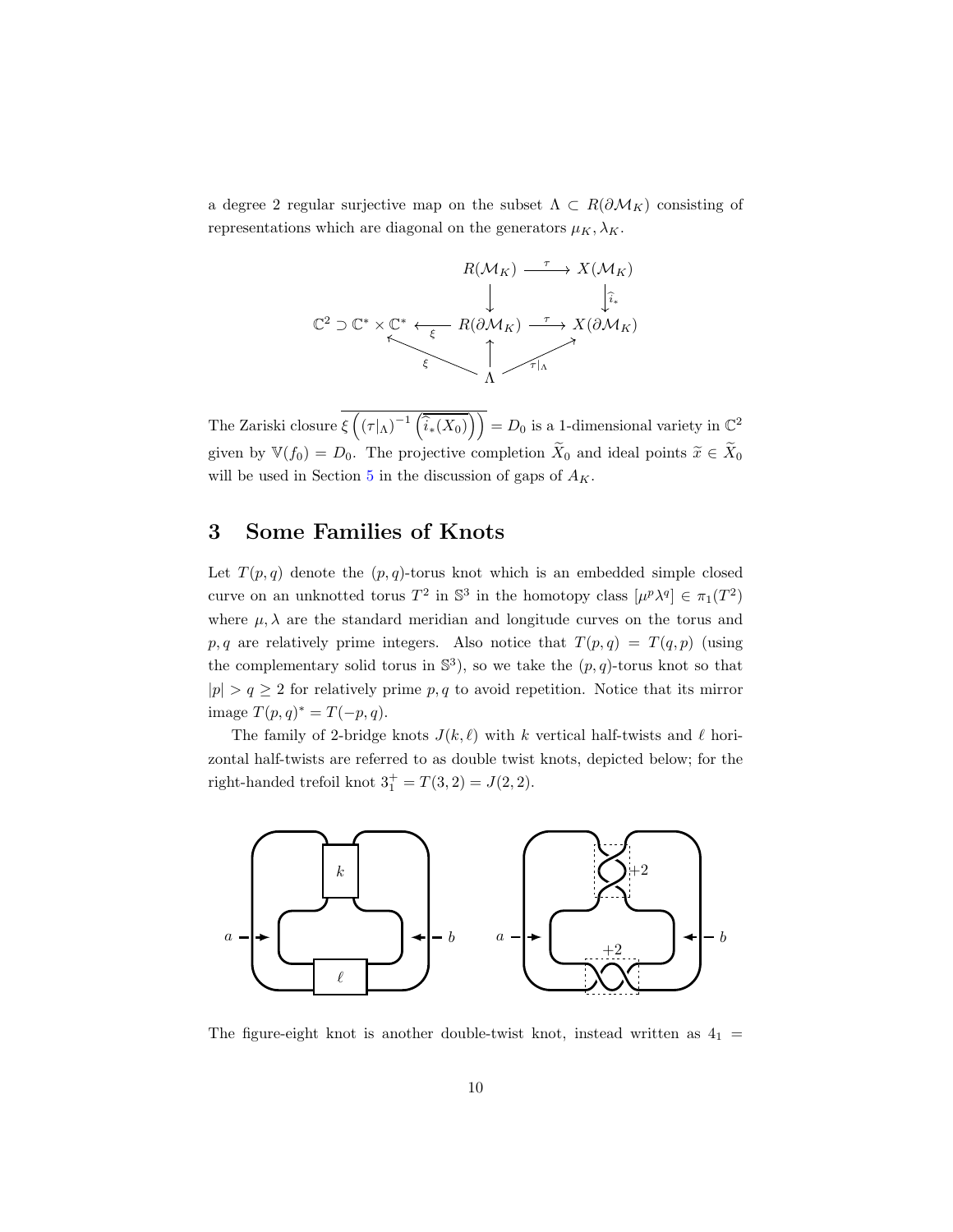$J(2, -2)$ . More generally, for  $n \in \mathbb{Z}$ , we denote the *n*-twist knot as  $K(n) =$  $J(2, 2n)$ .

**Remark 3.1.** Here, we consider only when both  $k, \ell$  are even, although there is some interest in  $\ell = 2n + 1$ . Using symmetry properties of the double twist knots, one can rewrite  $J(k, \ell) = J(\ell, k), J(k, \ell)^* = J(-k, -\ell),$  and  $J(2, 2n+1) =$  $J(-2, 2n)$ . When k,  $\ell$  are both odd,  $J(k, \ell)$  is a two component link, so these are not considered here.

We denote the  $(p, q)$ -cabling over a knot C by  $[(p, q), C]$ , whose construction is given in [\[18\]](#page-45-0). If  $C = T(r, s)$  is an  $(r, s)$ -torus knot, we may simply denote  $[(p,q), T(r,s)] = [(p,q), (r,s)]$  and refer to this as an iterated torus knot. A general iterated torus knot is similarly denoted by  $[(p_1, q_1), \ldots, (p_n, q_n)]$  which are iterated cables over a  $(p_n, q_n)$ -torus knot. Note that each  $(p_i, q_i)$ -cable only requires  $p_i, q_i$  relatively prime and  $q_i \geq 2$ , but the last  $T(p_n, q_n)$  additionally requires  $|p_n| > q_n \geq 2$  to be a torus knot. We also note that the  $(p, q)$ -cable over the unknot is the  $(p, q)$ -torus knot  $T(p, q)$  when  $|p| > 1$  and the unknot for  $|p| = 1.$ 

For two knots  $K_1, K_2$ , we denote their connected sum  $K_1 \# K_2$ . Beginning with the unknot, the *graph knots* are then the collection of all knots closed under  $(p, q)$ -cabling and connected sums:

$$
\mathcal{G}_0 := \langle U | [(p, q), -], \# \rangle.
$$

Equivalently, a knot K is a graph knot if and only if  $\mathcal{M}_K$  is a graph manifold, *i.e.* the hyperbolic volume  $\text{Vol}(\mathcal{M}_K)$  is zero. Recall that the hyperbolic volume of a knot K is the sum of the volumes of the hyperbolic pieces  $\mathcal{M}_i$  in the JSJ-decomposition,  $\text{Vol}(\mathcal{M}_K) = \sum_i \text{Vol}(\mathcal{M}_i)$ .

The  $(p, q)$ -cabling and connected sum operations are examples of satellite operations. In general, a satellite knot is a knot whose exterior contains an incompressible, non-boundary parallel torus. These knots can be constructed from a companion knot  $C \subset \mathbb{S}^3$ , a pattern knot P, and a homeomorphism  $f : \mathbb{S}^3 \to \mathbb{S}^3$  so that  $f(P)$  is contained in an unknotted solid torus V satisfying

- 1.  $f(P)$  is not contained in a 3-ball in  $V$ ,
- 2.  $f(P)$  not isotopic to the core curve of V, and
- 3.  $f(P)$  is isotopic to P when viewed in  $\mathbb{S}^3$ .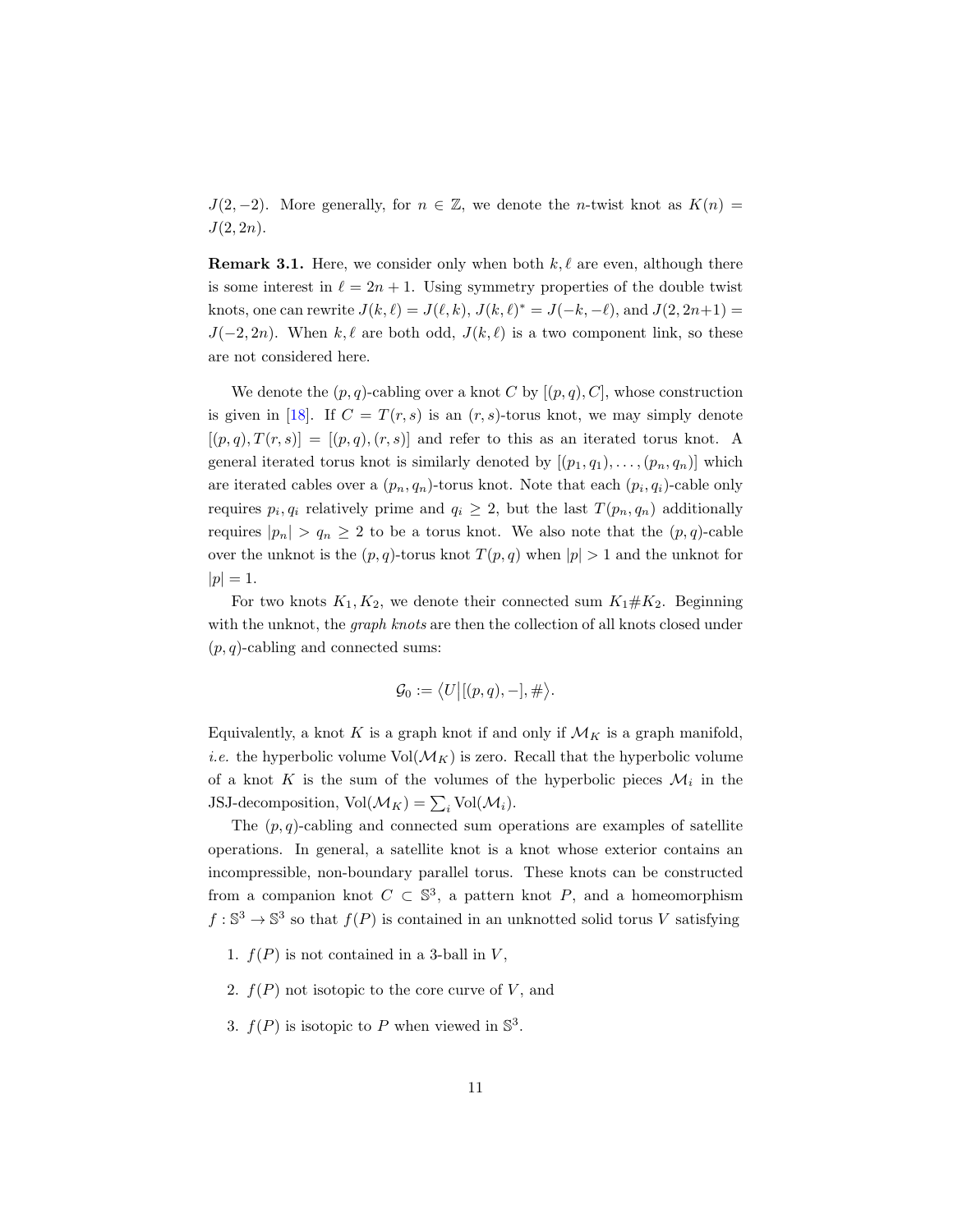The gluing  $\phi$  is an "untwisted" embedding  $\phi: V \to N(C)$ , that is, a homeomorphism from  $V$  to a regular neighborhood of  $C$  that sends the meridian of  $V$ to the meridian of  $N(C)$ , and likewise for the preferred longitudes. We denote the satellite knot by  $\text{Sat}(P, C, f) = \phi(f(P)).$ 

The following guarantees the existence of certain factors of the A-polynomial of the connected sum of two knots:

<span id="page-11-2"></span>**Remark 3.2.** [\[18\]](#page-45-0) For a satellite knot  $K = \text{Sat}(P, C, f)$  with companion knot C and pattern knot P,  $A_P | A_K$ .

For a satellite knot  $K = \text{Sat}(P, C, f)$ , we denote the factor of the A-polynomial not contributed by the pattern knot by  $F_K = (A_P)^{-1} A_K$ . Since  $K_1 \# K_2$  is a satellite knot where either  $K_1$  or  $K_2$  can be considered as the pattern knot and the other as the companion knot, we note the following corollary.

<span id="page-11-1"></span>**Corollary 3.3.** For the connected sum  $K_1 \# K_2$  of two knots  $K_i$ , we have  $A_{K_1}|A_{K_1\#K_2}$  and  $A_{K_2}|A_{K_1\#K_2}$ ; in particular, Red  $\left[ (L-1)\widetilde{A}_{K_1}\widetilde{A}_{K_2} \right]\Big|A_{K_1\#K_2}$ .

However, there may be other factors in  $F_{K_1 \# K_2}$ , and so the difficulty in computing  $A_{K_1 \# K_2}$  is computing these factors or showing none exist.

We now focus on the *integer pseudo-graph knots*  $\mathcal{G}_{\mathbb{Z}}$ , the family of knots K where every irreducible factor of  $A_K$  is the form  $(LM^r - \delta)$  for  $r \in \mathbb{Z}$  and  $\delta \in \{\pm 1\}$ :

$$
\mathcal{G}_{\mathbb{Z}} := \left\{ K \subset \mathbb{S}^3 \middle| A_K \doteq \prod_{j \in J} (LM^{r_j} - \delta_j), r_j \in \mathbb{Z}, \delta_j \in \{\pm 1\} \right\}.
$$

Remark [2.1](#page-8-0) tells us that the factor  $(L - 1)$  with  $r = 0$  and  $\delta = 1$  will always occur in the A-polynomial. The torus knots and unknot are contained in  $\mathcal{G}_{\mathbb{Z}}$  by [\[3\]](#page-43-1), the formulas of their A-polynomials given below; furthermore, the formula for  $A_{[(p_1,q_1),...,(p_n,q_n)]}$  from [\[18\]](#page-45-0) given below implies that every iterated torus knot is also in  $\mathcal{G}_{\mathbb{Z}}$ .

#### <span id="page-11-0"></span>Remark 3.4. [\[18\]](#page-45-0)

(1) The A-polynomial of a  $(p, q)$ -torus knot  $T(p, q)$  is

$$
A_{T(p,q)} = (L-1)F_{(p,q)}(L,M).
$$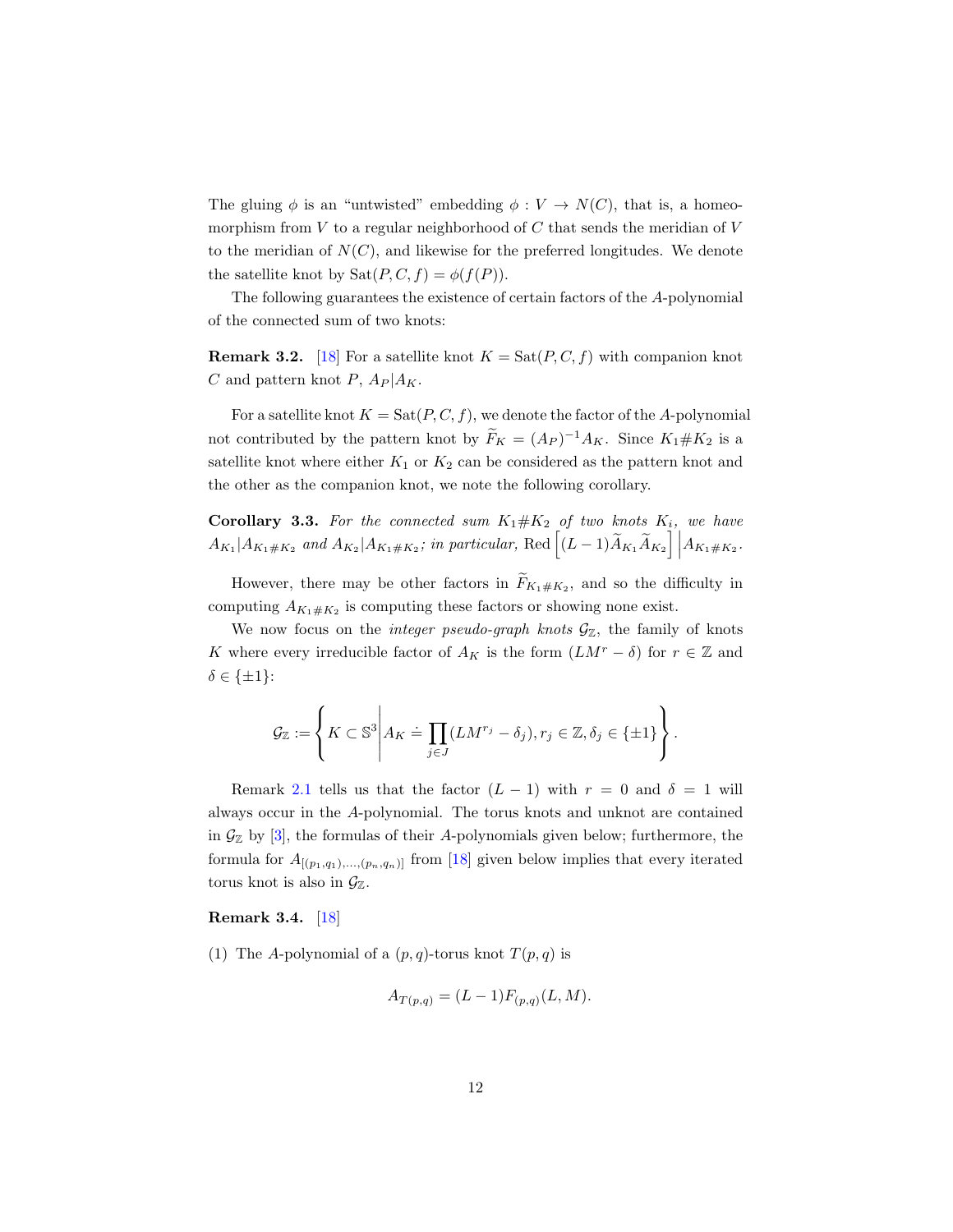(2) The A-polynomial of an iterated torus knot  $[(p_1, q_1), \ldots, (p_n, q_n)]$  is

$$
A_{[(p_1,q_1),..., (p_n,q_n)]} = (L-1) \prod_{i=1}^k F_{(p_i,q_i)} \left( L, M^{\prod_{j=1}^{i-1} q_j^2} \right) \cdot \prod_{i=k+1}^n G_{(p_i,q_i)} \left( L, M^{\prod_{j=1}^{i-1} q_j^2} \right),
$$

where  $q_k$  is the first even integer in the iterated cabling and the functions  $F_{(p,q)}$ ,  $G_{(p,q)}$  are as described below:

$$
F_{(p,q)}(L,M) = \begin{cases} LM^{2p} + 1 & : \quad q = 2, p > 0 \\ L + M^{-2p} & : \quad q = 2, p < 0 \\ L^2 M^{2pq} - 1 & : \quad q > 2, p > 0 \\ L^2 - M^{-2pq} & : \quad q > 2, p < 0, \end{cases} \quad G_{(p,q)}(L,M) = \begin{cases} LM^{pq} - 1 & : \quad p > 0 \\ L - M^{-pq} & : \quad p < 0. \end{cases}
$$

We may also consider the "non-normalized" forms of  $F_{(p,q)}, G_{(p,q)}$  as

$$
F_{(p,q)}(L,M) \doteq \begin{cases} LM^{2p}+1 & : \; q=2 \\ L^2M^{2pq}-1 & : \; q>2, \end{cases} \qquad G_{(p,q)}(L,M) \doteq LM^{pq}-1.
$$

It is also worth noting these polynomials are a product of cyclotomic polynomials  $\Phi_n(t)$  evaluated on the monomial in L and M:

$$
F_{(p,q)}(L,M) \doteq \begin{cases} \Phi_2(LM^{2p}) & : \; q=2 \\ \Phi_2(LM^{pq})\Phi_1(LM^{pq}) & : \; q>2, \end{cases} \quad G_{(p,q)}(L,M) \doteq \Phi_1(LM^{pq}).
$$

## <span id="page-12-0"></span>4 Proofs of Theorems [1.1](#page-2-1) and [1.2](#page-2-2)

To prove Theorem [1.1,](#page-2-1) we recall some ideas about connected sums and utilize the notation of an amalgamated representation  $\rho_1 * \rho_2$  from Cooper, Long [\[4\]](#page-44-7). For an  $SL_2\mathbb{C}$ -representation over an amalgamated product  $\rho: G_1*_H G_2 \to SL_2\mathbb{C}$ , if  $\rho$  restricts to representations on the subgroups  $G_i$  as  $\rho|_{G_i} = \rho_i$  such that these representations agree along the group H,  $\rho_1|_H = \rho_2|_H$ , then we may simply write  $\rho = \rho_1 * \rho_2$  when the amalgamation is understood.

For a connected sum of knots  $K_1 \# K_2$ , it is known that the knot exterior  $\mathcal{M}_{K_1 \# K_2} = \mathcal{M}_{K_1} \cup_A \mathcal{M}_{K_2}$  over a properly embedded gluing annulus A whose boundary  $\partial A$  is two meridian curves in  $\partial \mathcal{M}_{K_1}$  and  $\partial \mathcal{M}_{K_2}$ . In either knot exterior  $\mathcal{M}_{K_i}$ , the preferred framing can be taken to be  $(\lambda_i, \mu)$  where  $\mu$  is one of the components of  $\partial A$  and  $\lambda_i$  is the boundary of a properly embedded Seifert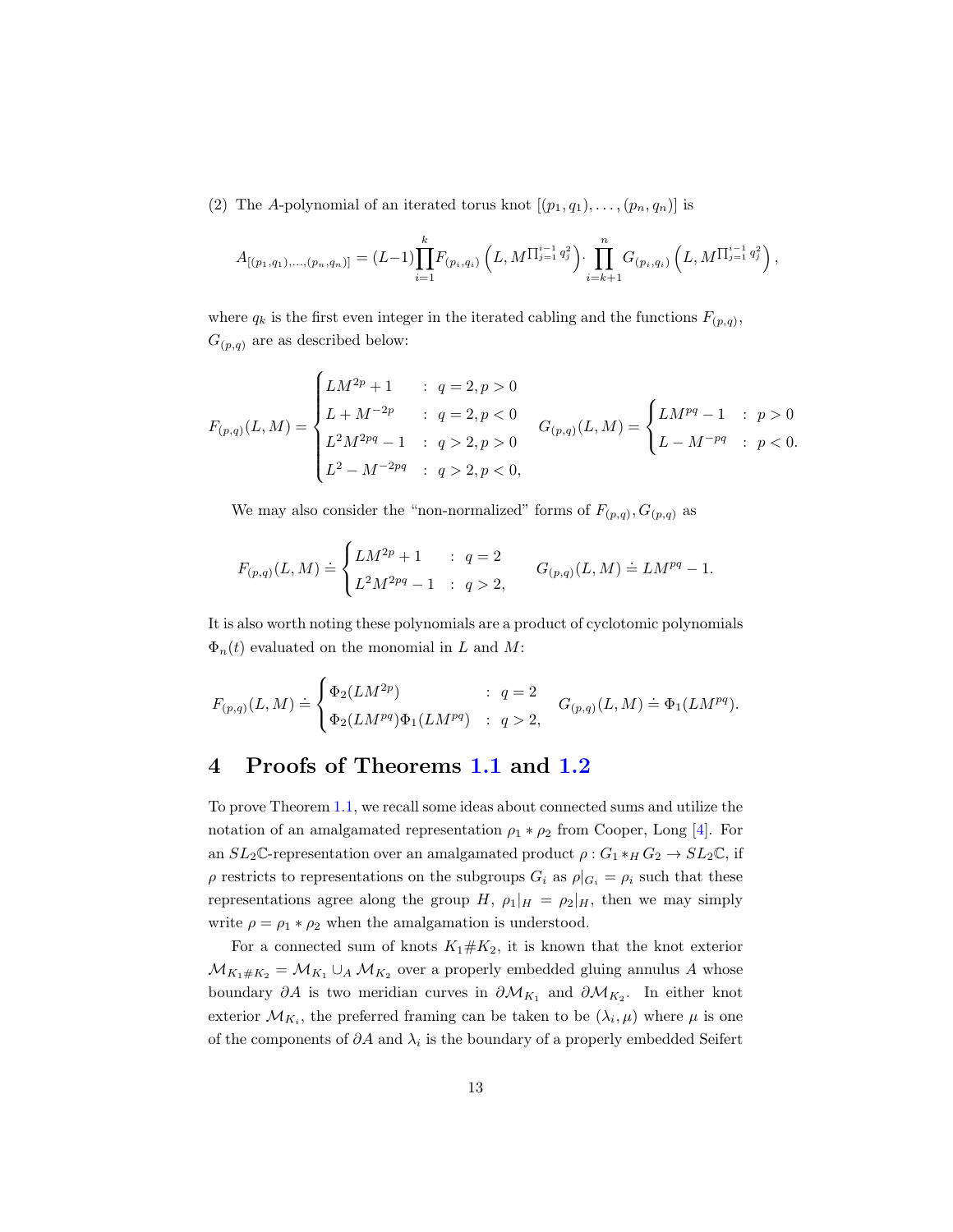surface  $F_i$  in  $\mathcal{M}_{K_i}$ .

We may also isotopy the surfaces so that  $F_1 \cap A = F_2 \cap A$  are curves from one boundary component of A to the other. A minimal Seifert surface F in  $\mathcal{M}_{K_1 \# K_2}$ can then be taken by using the band connect sum of  $F_1$  and  $F_2$  along their common intersection in A. The homotopy class  $[\partial F]$  in  $\pi_1(\mathcal{M}_{K_1}) *_{\pi_1(A)} \pi_1(\mathcal{M}_{K_2})$ can be represented by the preferred longitude  $\lambda = \lambda_1 \lambda_2$ , and therefore the preferred framing of  $\mathcal{M}_{K_1 \# K_2}$  is  $(\lambda_1 \lambda_2, \mu)$  since  $\mathcal{M}_{K_i}$  can be assumed to have a common meridian  $\mu$  component of  $\partial A$ .

If  $\rho_i : \pi_1(\mathcal{M}_{K_i}) \to SL_2\mathbb{C}$  are representations which agree on the common meridian  $\mu$  as above, then we may conjugate so that  $\rho_i(\mu)$  is upper-triangular, which implies that each  $\rho_i(\lambda_i)$  is also upper-triangular. Since  $\rho_1(\mu) = \rho_2(\mu)$ , note that the eigenvalue maps  $\xi: R(\mathcal{M}_{K_i}) \to \mathbb{C}^2$  will have  $\xi(\rho_i) = (L_i, M)$ . Since these representations agree along the gluing annulus, they will extend to a representation  $\rho = \rho_1 * \rho_2 \in R(\mathcal{M}_{K_1 \# K_2})$  such that  $\rho(\lambda_i) = \rho_i(\lambda_i)$ , and therefore  $\rho(\lambda) = \rho_1(\lambda_1)\rho_2(\lambda_2)$ . Hence, the eigenvalue map  $\xi : R(\mathcal{M}_{K_1 \# K_2}) \to \mathbb{C}^2$  will satisfy  $\xi(\rho) = (L_1 L_2, M)$ , as described in Cooper, Long:

<span id="page-13-0"></span>**Lemma 4.1.** [\[4\]](#page-44-7) For two knots  $K_1, K_2$  with representations  $\rho_i : \pi_1(\mathcal{M}_{K_i}) \to$  $SL_2\mathbb{C}$  the eigenvalue map  $\xi(\rho_i) = (L_i, M)$  extends to the representation  $\rho =$  $\rho_1 * \rho_2$  *over their connected sum if and only if*  $\rho_1, \rho_2$  *agree on the meridian. In this case,*  $\xi(\rho) = (L_1 L_2, M)$ *.* 

### Proof of Theorem [1.1](#page-2-1)

By Lemma [4.1,](#page-13-0) there is a representation  $\rho = \rho_1 * \rho_2 \in R(\mathcal{M}_{K_1 \# K_2})$  if and only if there are representations  $\rho_i$  which agree along the meridian, and we find that the eigenvalue map  $\xi(\rho_i) = (L_i, M)$  extends to  $\xi(\rho) = (L_1 L_2, M)$  and hence we have  $L = L_1 L_2$ . This implies that we have the following three equations in variables  $L, L_1, L_2, M: A_{K_1}(L_1, M) = 0, A_{K_2}(L_2, M) = 0$ , and  $L - L_1 L_2 = 0$ . Assuming that  $K_1, K_2 \in \mathcal{G}_{\mathbb{Z}}$ , let  $A_{K_1} = \prod_{i \in I} (LM^{r_i} - \delta_i)$  and  $A_{K_2} = \prod_{j \in J} (LM^{s_j} - \delta_j)$  for  $r_i, s_j \in \mathbb{Z}, \delta_i, \delta_j \in \{\pm 1\},\$ and finite indexing sets I, J. Hence, for every pair of irreducible factors  $f_i = (LM^{r_i} - \delta_i)|A_{K_1}$  and  $g_j = (LM^{s_j} - \delta_j)|A_{K_2}$ , there is a corresponding polynomial factor of  $A_{K_1 \# K_2}$ . If the factor  $f_i(L_1, M) = L_1 - 1$ , then we find  $L_1 = 1$  which contributes  $g_j(L,M)|A_{K_1 \# K_2}$ , which is already known by Corollary [3.3;](#page-11-1) similarly, the factor  $g_i(L_2, M) = L_2 - 1$  contributes the known factor  $f_i(L,M)|A_{K_1\#K_2}$ .

Otherwise, let  $f_i = (L_1 M^{r_i} - \delta_i)|A_{K_1}$  and  $g_j = (L_2 M^{s_j} - \delta_j)|A_{K_2}$  be generic factors respectively, with  $r_i, s_j \in \mathbb{Z}$  and  $\delta_i, \delta_j \in \{\pm 1\}$ . Solving  $f_i(L_1, M) = 0$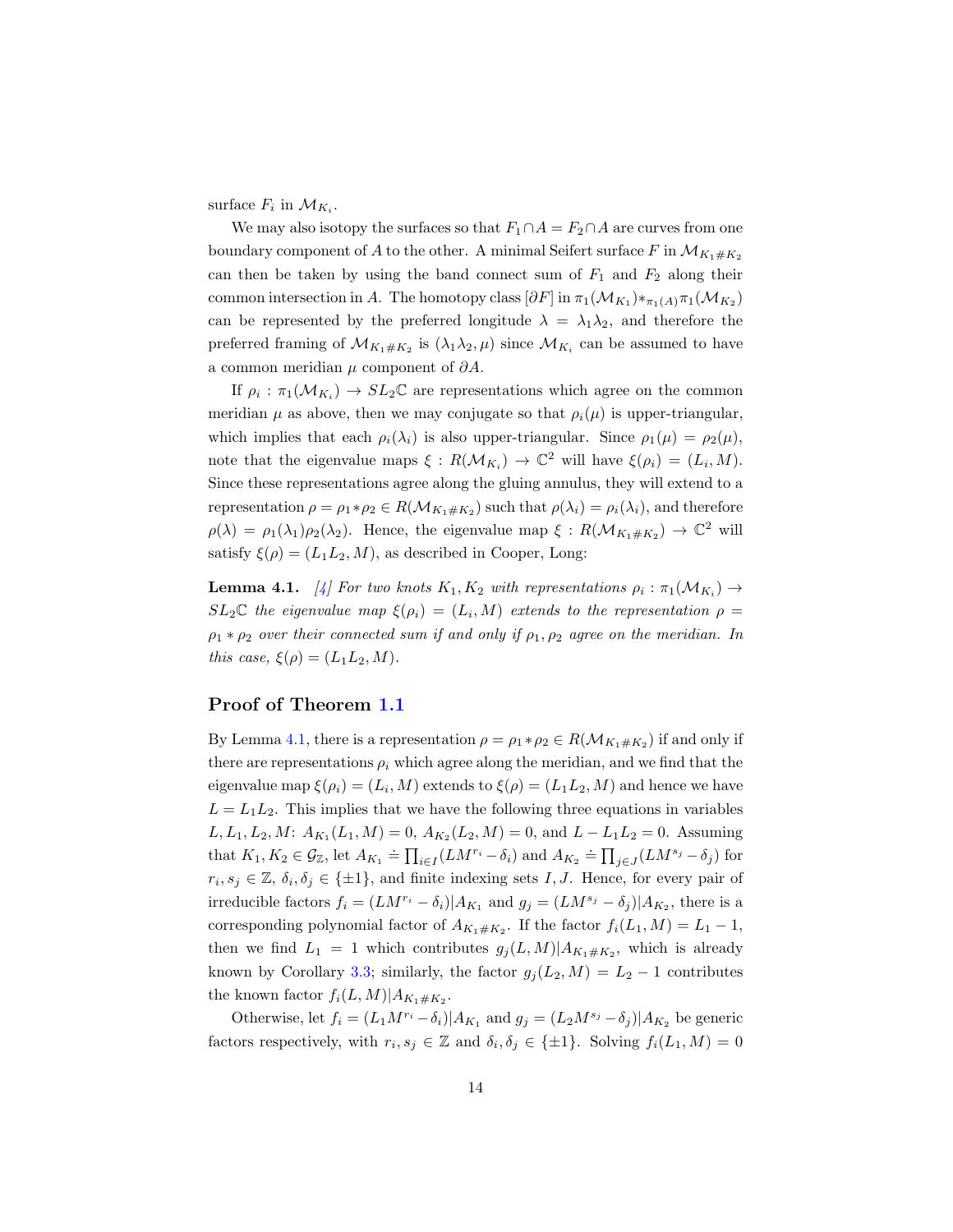and  $g_j(L_2, M) = 0$  for  $L_i$  gives  $L_1 = \delta_i M^{-r_i}$  and  $L_2 = \delta_j M^{-s_j}$ ; hence  $L =$  $L_1L_2 = (\delta_i M^{-r_i})(\delta_j M^{-s_j})$  and so  $LM^{r_i+s_j}-\delta_i\delta_j = 0$ . Therefore, up to normalization,  $(LM^{r_i+s_j}-\delta_i\delta_j)|A_{K_1\#K_2}$  and so Red  $\left[ (L-1)\prod_{i,j}(LM^{r_i+s_j}-\delta_i\delta_j)\right]$ divides  $A_{K_1 \# K_2}$ .

To make sure that isolated points  $(L_i, M) = \xi(\rho_i)$  for  $\rho_i \in R(\mathcal{M}_{K_i})$  do not contribute new factors of  $A_{K_1\#K_2}$ , we let  $(L_1, M) = \xi(\rho_1)$  be an isolated point, hence  $M \in \mathbb{C}^*$  must be fixed. If  $\rho_1$  extends to some representation  $\rho = \rho_1 * \rho_2 \in R(\mathcal{M}_{K_1 \# K_2})$ , then there must exist a representation  $\rho_2 \in R(\mathcal{M}_{K_2})$  so that  $\xi(\rho_2) = (L_2, M)$  for some  $L_2 \in \mathbb{C}^*$ , however we either have  $(L_2, M)$  also an isolated point or  $(L_2, M) \in \mathbb{V}(g_j)$  for some factor  $g_j|A_{K_2}$  which uniquely determines  $L_2 = \delta_j M^{-s_j}$ . Hence if the representation  $\rho_1$  extends to  $\rho \in R(\mathcal{M}_{K_1 \# K_2})$ , the point  $(L_1 L_2, M) = \xi(\rho)$  is still an isolated point. A similar argument shows isolated points  $(L_2, M) = \xi(\rho_2)$  will contribute only isolated points  $(L_1L_2, M)$ . Thus, there are no other factors, which proves the formula for computation of  $A_{K_1 \# K_2}$  for  $K_i \in \mathcal{G}_{\mathbb{Z}}$ .

We can use the above proof to construct an unreduced, non-normalized formula for the A-polynomial of connected sums of integer pseudo-graph knots noting that the  $L - 1$  is one of the factors in this product. Notice that Theorem [1.1](#page-2-1) can be generalized inductively to an arbitrary number of connected sums very easily:

<span id="page-14-0"></span>**Corollary 4.2.** Let  $K_1, \ldots, K_n \in \mathcal{G}_{\mathbb{Z}}$  where  $A_{K_i} \doteq \prod_{i=1}^{n}$  $\prod_{j_i \in J_i} (LM^{r_{j_i}} - \delta_{j_i})$  *with*  $r_{j_i} \in \mathbb{Z}$  and  $\delta_{j_i} \in \{\pm 1\}$  for  $i = 1, \ldots, n$ . Denote by  $\mathbf{j} = (j_1, \ldots, j_n)$  where *the i*-th component  $j_i$  corresponds to some factor  $(LM^{r_{j_i}} - \delta_{j_i})$  of  $A_{K_i}$ , and let  $J = J_1 \times \cdots \times J_n$  *be the indexing set of all such* **j***, then* 

$$
A_{\#_{i=1}^n K_i} \doteq \mathrm{Red}\left[\prod_{\mathbf{j}\in \mathbf{J}} \left(LM^{\sum\limits_{i=1}^n r_{j_i}} - \prod\limits_{i=1}^n \delta_{j_i}\right)\right].
$$

This implies that we may take connected sums of as many knots in  $\mathcal{G}_{\mathbb{Z}}$  as desired and the resulting A-polynomial can be found by considering combinations of factors from each component.

Also, notice that since  $A_{T(p,q)} = F_{(p,q)}(L, M)$  is explicitly given by Re-mark [3.4,](#page-11-0) we immediately see that Corollary [4.2](#page-14-0) is a consequence of Theorem [1.1.](#page-2-1)

Remark 4.3. It is worth noting that the A-polynomial does not completely dis-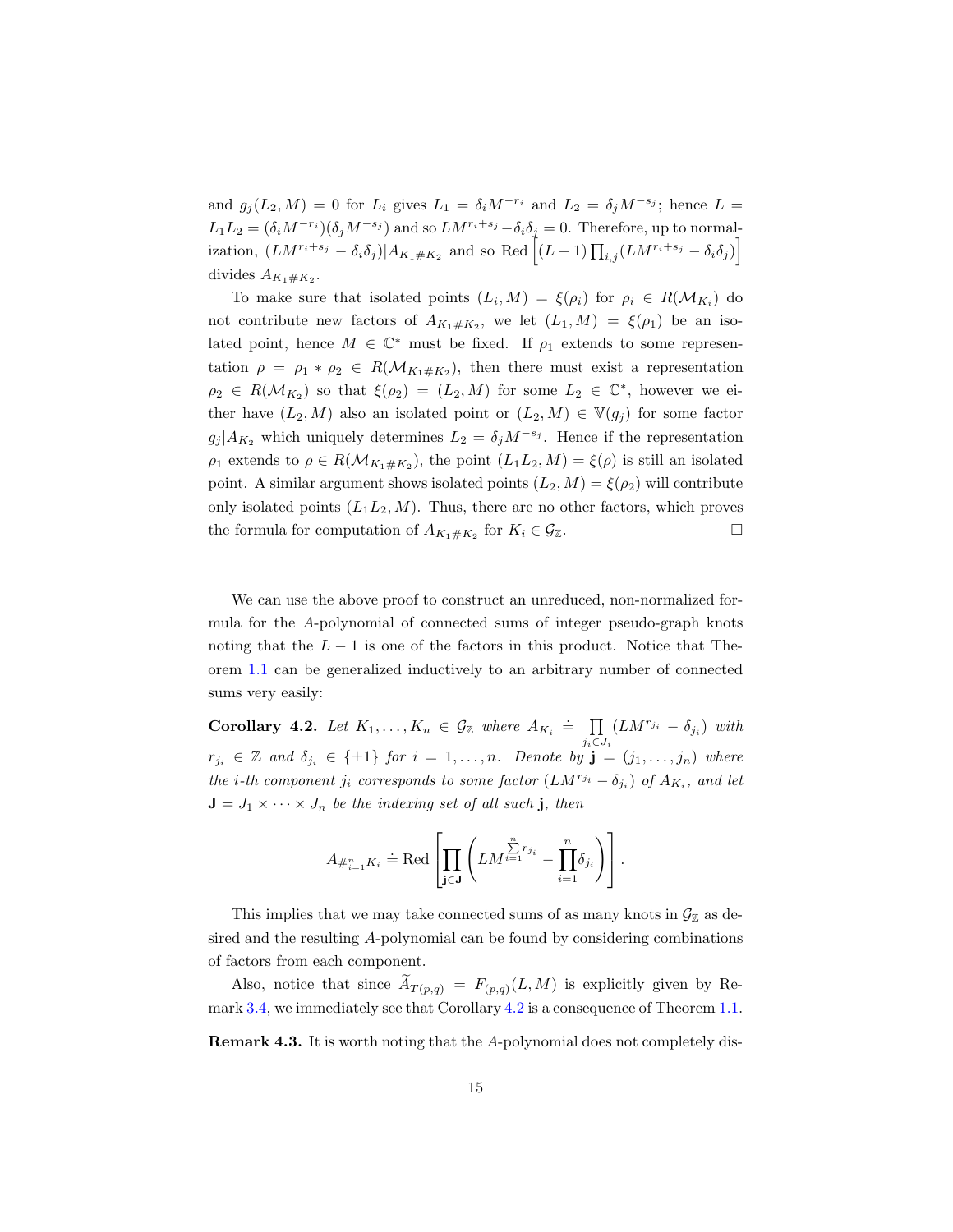tinguish knots in  $\mathcal{G}_0$ . Different torus knots can have equivalent A-polynomials, for example  $A_{T(10,3)} = A_{T(6,5)}$ . Furthermore, by the work of Ni and Zhang, distinct cables over torus knots can have equivalent A-polynomials, such as  $A_{[(13,15),(11,7)]} = A_{[(65,3),(275,7)]}$ . From Theorem [1.1](#page-2-1) and the immediate Corollary [4.2,](#page-14-0) we find that there are infinitely many distinct connected sums of torus knots with equivalent A-polynomials. For example,  $A_{T(15,7)\#T(17,11)}$  =  $A_{T(21,5)\#T(17,11)}$ .

This process can be used for arbitrary connected sums of torus knots  $\#_{i=1}^n T(p_i, q_i)$ noticing that any factor  $(L^2M^{2r}-1) = (LM^r+1)(LM^r-1)$  and each component handled separately; but when we "combine" any factor  $(LM^{r_1} - \delta_1)$  with  $(L^2M^{2r_2}-1)$ , we get a new factor of  $(L^2M^{2(r_1+r_2)}-1)$  independent of  $\delta_1$ .

Similar combinatorial formulas will emerge as consequences of this connected sum formula, but we now move on to the proof of closure of  $\mathcal{G}_{\mathbb{Z}}$  under the  $(p, q)$ cabling operation.

<span id="page-15-0"></span>Lemma 4.4. *[\[18,](#page-45-0) Theorem 2.8] The* (p, q)*-cabling over any companion knot* C *for*  $q \geq 2$ *,*  $[(p, q), C]$  *has A*-polynomial

$$
A_{[(p,q),C]} = \begin{cases} \text{Red}\left[ (L-1)F_{(p,q)}(L,M)\text{Res}_{\overline{L}}\left[ \tilde{A}_C\left( \overline{L},M^q \right), L - \overline{L}^q \right] \right] & : \text{deg}_L(\tilde{A}_C) \neq 0 \\ (L-1)F_{(p,q)}(L,M)\tilde{A}_C(M^q) & : \text{deg}_L(\tilde{A}_C) = 0. \end{cases}
$$

Since knots in  $\mathcal{G}_{\mathbb{Z}}$  will not have  $\deg_L(\widetilde{A}_C) = 0$  unless  $C = U$ , we prove Theorem [1.2:](#page-2-2)

### Proof of Theorem [1.2](#page-2-2)

Let  $C \in \mathcal{G}_{\mathbb{Z}}$  such that  $A_C \doteq \prod_{j \in J} (LM^{r_j} - \delta_j)$ . In the case that  $\deg_L(\widetilde{A}_C) = 0$ , this implies that  $C = U$  and so we consider  $[(p, q), U]$  either a torus knot or the unknot, which will be in  $\mathcal{G}_{\mathbb{Z}}$  by Remark [3.4](#page-11-0) (1).

When  $\deg_L(\widetilde{A}_C) \neq 0$ , Lemma [4.4](#page-15-0) implies that  $F_{(p,q)}(L,M)|A_{[(p,q),C]}$  as before, and each factor  $(LM^{r_j}-\delta_j)$  of  $\widetilde{A}_C$  contributes a factor of  $A_{[(p,q),C]}$  given by the resultant  $\text{Res}_{\overline{L}}\left[\widetilde{A}_C\left(\overline{L},M^q\right),L-\overline{L}^q\right]$ . By general properties of the resultant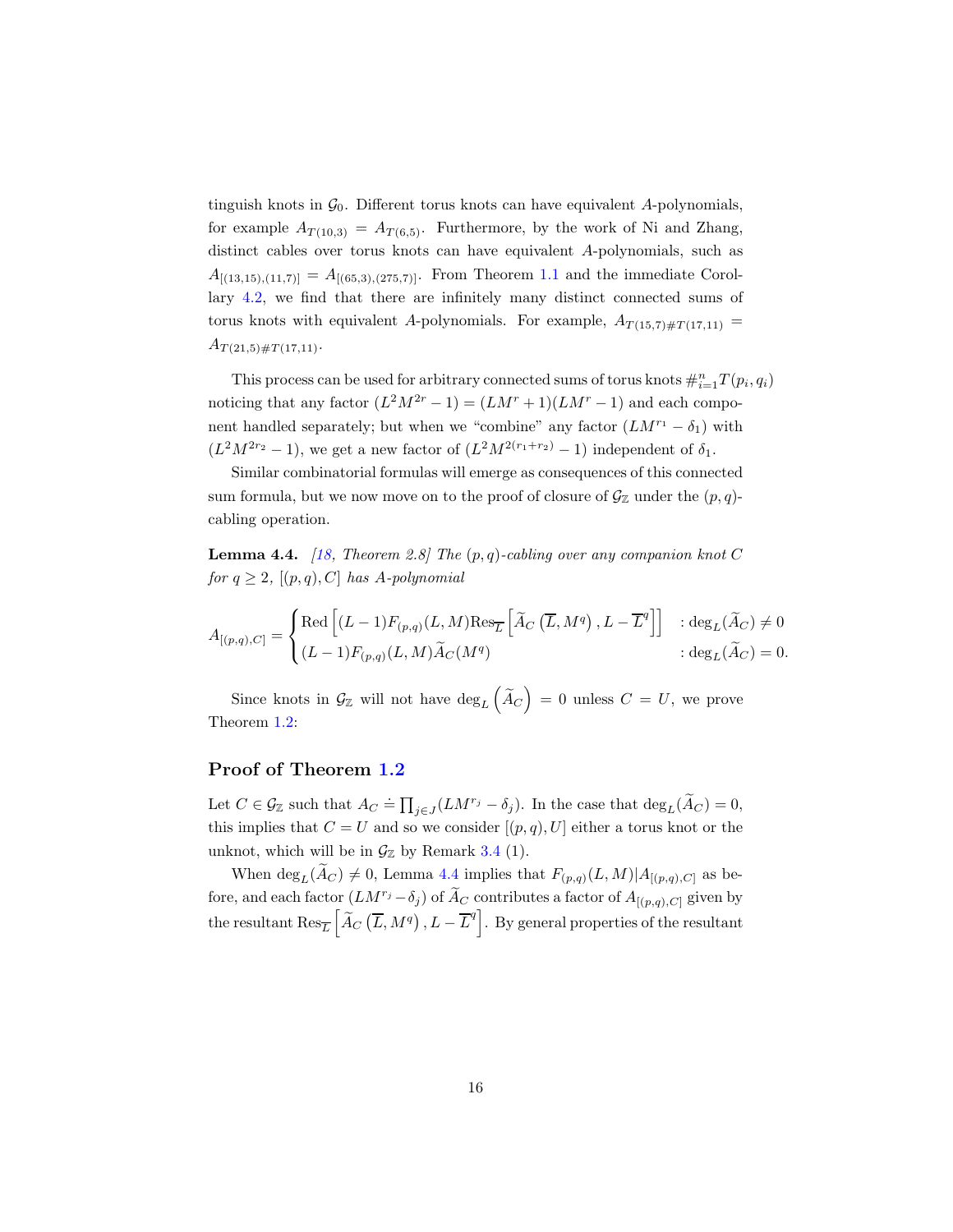and the definition of  $\widetilde{A}_C$ , we know

$$
\operatorname{Res}_{\overline{L}}\left[\widetilde{A}_{C}(\overline{L},M^q),L-\overline{L}^q\right] = \operatorname{Res}_{\overline{L}}\left[\prod_{j\in J}(\overline{L}(M^q)^{r_j}-\delta_j),L-\overline{L}^q\right]
$$

$$
= \operatorname{Red}\left[\prod_{j\in J}\operatorname{Res}_{\overline{L}}\left[\overline{L}M^{r_jq}-\delta_j,L-\overline{L}^q\right]\right].
$$

We can take this resultant directly from the Sylvester matrix:

$$
\operatorname{Res}_{\overline{L}}\left[\overline{L}M^{r_j q} - \delta_j, L - \overline{L}^q\right] \doteq \det \begin{pmatrix} -\delta_j & M^{r_j q} & 0 \\ \cdot & \cdot & \cdot \\ 0 & -\delta_j & M^{r_j q} \\ L & 0 & 0 & -1 \end{pmatrix}
$$

$$
\doteq (-1)^q L \left(M^{r_j q}\right)^q - (-\delta_j)^q
$$

$$
\doteq LM^{r_j q^2} - \delta_j^q.
$$

Again, we find that the corresponding factors of  $A_{[(p,q),C]}$  will kill the integer slope  $r_j q^2 \in \mathbb{Z}$ , and therefore, every such factor  $(LM^{r_j q^2} - \delta_j^q)|A_{[(p,q),C]}$ .

Since all of the factors of  $A_{[(p,q),C]}$  up to polynomial reduction are of this form by [\[18\]](#page-45-0), it follows that  $[(p,q), C] \in \mathcal{G}_{\mathbb{Z}}$ .

As with Theorem [1.1,](#page-2-1) a simple argument gives a similar formula for the A-polynomial of an iterated cable over an integer pseudo-graph knot:

**Corollary 4.5.** For  $C \in \mathcal{G}_{\mathbb{Z}}$  where  $A_C \doteq \prod_{j \in J} (LM^{r_j} - \delta_j)$ , where  $r_j \in \mathbb{Z}$  and  $\delta_j \in \{-1,1\}$  and for each  $i=1,\ldots,n$ , we have  $p_i,q_i$  relatively prime with each  $q_i \geq 2$  *and*  $|p_n| > q_n \geq 2$ ,

$$
A_{[(p_1,q_1),..., (p_n,q_n),C]} \doteq \text{Red}\left[A_{[(p_1,q_1),..., (p_n,q_n)]}\prod_{j\in J}\left(LM^{r_j\prod\limits_{i=1}^{n}q_i^2}-\delta_j^{\prod\limits_{i=1}^{n}q_i}\right)\right].
$$

The factor of  $A_{[(p_1,q_1),...,(p_n,q_n)]}$  is consistent with Remark [3.2](#page-11-2) since we may think of the iterated cabling  $[(p_1, q_1), \ldots, (p_n, q_n), C]$  as having a pattern knot  $P = [(p_1, q_1), \ldots, (p_n, q_n)]$  when  $T(p_n, q_n)$  is a torus knot, and therefore it follows directly from  $A_P | A_{[(p_1,q_1),...,(p_n,q_n),C]}$ .

By Theorems [1.1](#page-2-1) and [1.2,](#page-2-2) we see that  $\mathcal{G}_{\mathbb{Z}}$  is closed under connected sums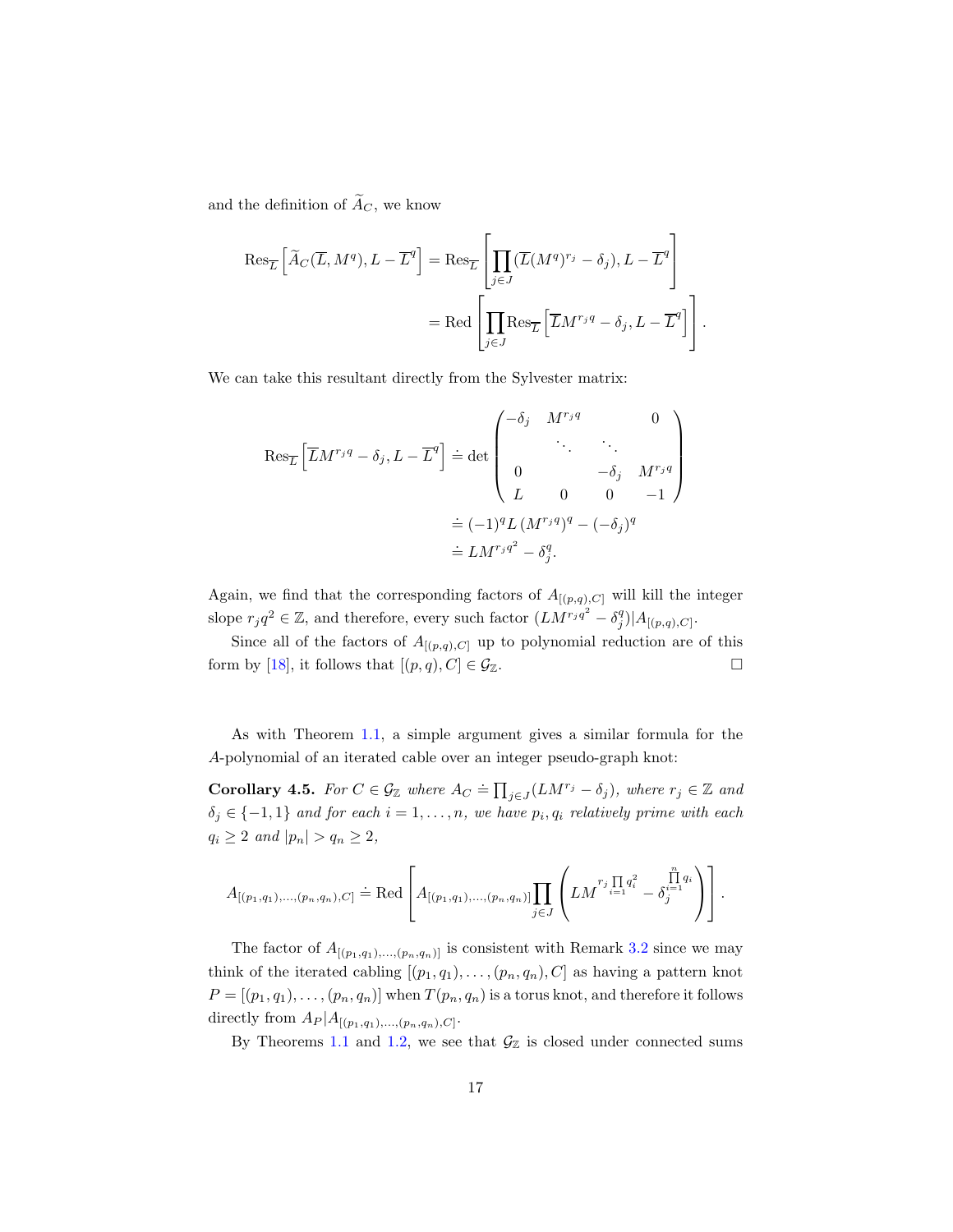and  $(p, q)$ -cabling, and thus  $\mathcal{G}_0 \subset \mathcal{G}_{\mathbb{Z}}$ ; furthermore, the above corollaries provide a strategy for computing the A-polynomials of combinations of  $(p, q)$ -cables and connected sums of knots in  $\mathcal{G}_{\mathbb{Z}}$ .

As mentioned before, since every knot  $K \in \mathcal{G}_{\mathbb{Z}}$  has an A-polynomial where each irreducible factor can be written as the sum of two monomials in L and M, there are no hyperbolic knots in  $\mathcal{G}_{\mathbb{Z}}$ ; more generally, recall there are no hyperbolic knots in  $\mathfrak{M}_0$  by Corollary [1.8.](#page-4-0) It suffices to understand whether any satellite knots which are not graph knots are in  $\mathcal{G}_{\mathbb{Z}}$ . As we will show in Section [7,](#page-35-0) Theorem [1.10](#page-5-0) implies that n-twisted Whitehead doubles of graph knots are not in  $\mathcal{G}_{\mathbb{Z}}$ , as well as several other families of satellite knots.

So far, the graph knots  $\mathcal{G}_0$  are the only known examples of knots in  $\mathcal{G}_\mathbb{Z}$  and more widely in  $\mathfrak{M}_0$ , and because all graph knots have zero hyperbolic volume,  $Vol(\mathcal{M}_K) = 0$ , the known examples of knots in  $\mathcal{G}_{\mathbb{Z}}$  support Conjecture [1.4.](#page-2-3) Since every graph knot has logarithmic Mahler measure zero by Theorems [1.1](#page-2-1) and [1.2,](#page-2-2) the assertion of Conjecture [1.4](#page-2-3) is that the A-polynomial of a knot  $K$ has  $m(A_K) = 0$  implies K is a graph knot.

In the next section, we will examine winding number zero satellites of graph knots, but other examples to consider are nonzero winding number satellite knots  $\text{Sat}(P, C, f)$  where the "satellite space"  $V - \overset{\circ}{N}(f(P))$  has positive hyperbolic volume, for example  $K = \text{Sat}(U, T(3, 2), f)$ , where the embedding of the unknot  $U$  in  $V$  is given by the closure of the following solid cylinder:



Since  $\text{Vol}(\mathcal{M}_K) = \text{Vol}(V - \overset{\circ}{N}(f(U))) + \text{Vol}(\mathcal{M}_{T(3,2)}) > 0$  (from SnapPy), we know  $K$  is not a graph knot. By Remark [1.7,](#page-3-1) since the winding number of  $f(U)$  in V is 3, each factor of  $A_{T(3,2)}(\overline{L}, M) = (\overline{L} - 1)(\overline{L}M^6 + 1)$ extends to factors which are the sums of monomials in  $L, M$  while  $Ap =$  $A_U = (L - 1)$  contributes no nontrivial factor to  $\widetilde{A}_K$ . The factor  $(\overline{L} - 1)$ contributes Red  $\left[\text{Res}_{\overline{L}}\left[\overline{L}-1,L-\overline{L}^3\right]\right] = L-1$ , and the factor  $LM^6 + 1$  contributes Red  $\left[\text{Res}_{\overline{L}}\left[\overline{L}(M^3)^6 - 1, L - \overline{L}^3\right]\right] = LM^{54} + 1$ . This implies  $(LM^{54} +$ 1)| $\hat{F}_{\text{Sat}(U,T(3,2),f)}$  for the factor  $\hat{F}_{\text{Sat}(P,C,f)} = (A_P)^{-1} A_{\text{Sat}(P,C,f)}$  mentioned in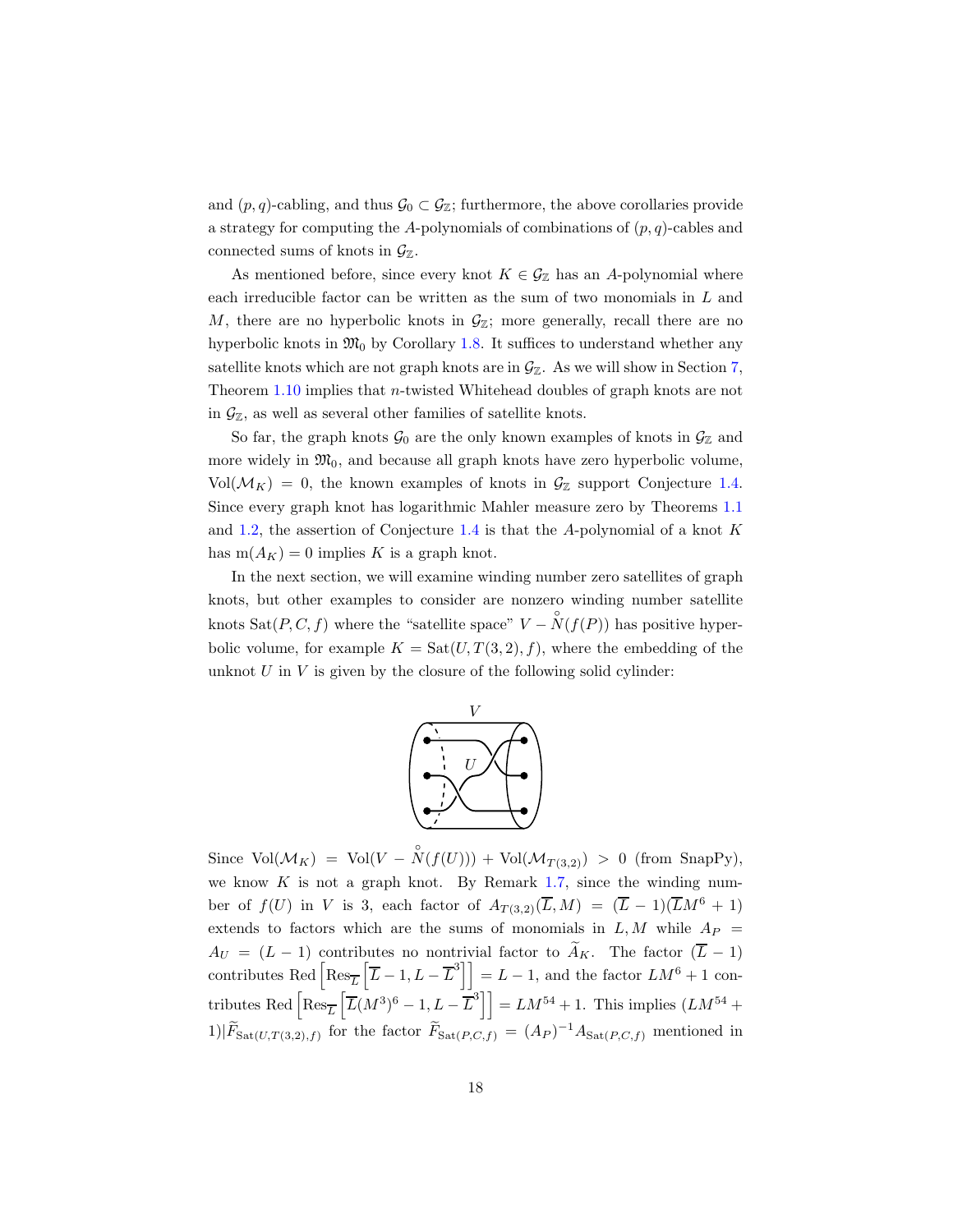Section [3;](#page-9-0) however, this factor may contain more nontrivial factors which may not be the sum of two monomials in  $L, M$ . To see whether there are other factors, we need to know whether the irreducible representations  $\rho_2 \in R^*(\mathcal{M}_2)$ can extend to representations on the companion knot side.

### <span id="page-18-0"></span>5 Winding Number Zero Satellite Operations

We call a satellite knot  $K = \text{Sat}(P, C, f)$  a *winding number zero satellite* if the embedded knot  $f(P) \subset V$  has winding number zero in V. An example of a winding number zero satellite is the *n*-twisted Whitehead double of C,  $D_n(C)$ . To visualize the satellite operations, we illustrate the pattern knot  $f(P) = \ell_x$ and the unknot  $\ell_y$  so that the solid torus  $V = \mathcal{M}_{\ell_y}$ . To construct the Whitehead double, we consider the untwisted Whitehead link  $W = \ell_x \cup \ell_y$  where both  $\ell_x, \ell_y$ are unknots or the n-twisted Whitehead link:

<span id="page-18-1"></span>

Figure 1: Untwisted Whitehead Link  $W$  on the left and  $n$ -Twisted Whitehead Link on the right.

The link exterior  $\mathcal{M}_W = \mathbb{S}^3 - \overset{\circ}{N}(W)$  will use the embedded  $f(P) = \ell_x$  as the pattern knot for the untwisted double embedded into the solid torus  $V = \mathcal{M}_{\ell_y}$ . The link group  $\pi_1(\mathcal{M}_W)$  has the following presentation,

$$
\pi_1(\mathcal{M}_W) \cong \langle x, y | \Omega = \Omega^* \rangle
$$

where x is the meridian generator coming from  $\ell_x$ , y is the meridian generator coming from  $\ell_y$ ,  $x^{-1} = X$ ,  $y^{-1} = Y$ , the word  $\Omega = yxYxyXyx$ , and  $\Omega^*$  denotes the reverse word of  $\Omega$ . We also understand that a preferred framing of the two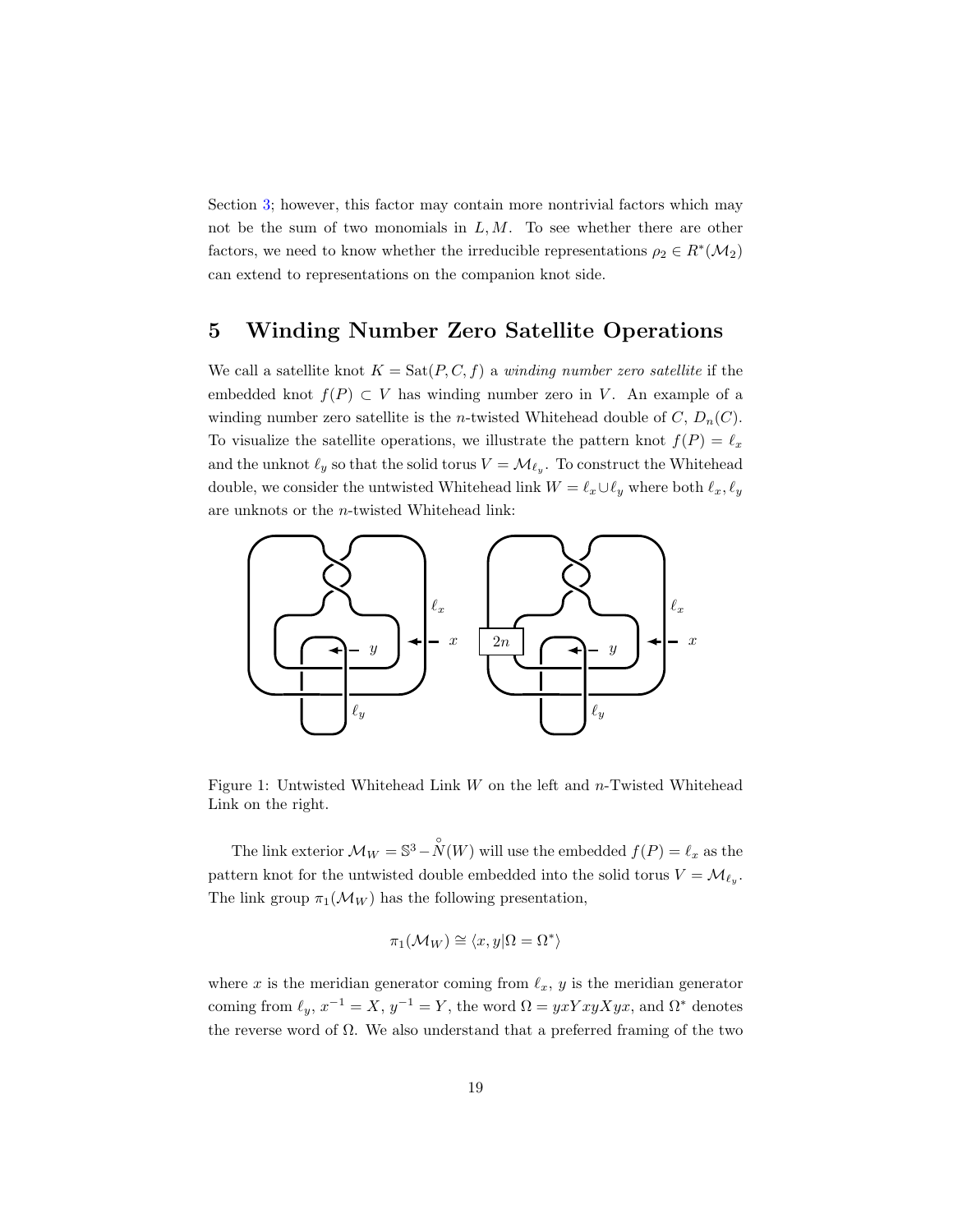boundary tori  $\partial N(\ell_x)$  and  $\partial N(\ell_y)$  is given by meridians and longitudes

$$
\mu_x = x \qquad \lambda_x = XY\Omega YX = YxyXyxYX \qquad \text{for } \partial N(\ell_x)
$$
  

$$
\mu_y = y \qquad \lambda_y = YX\Omega XY = YXyxYxyX \qquad \text{for } \partial N(\ell_y).
$$

For a knot C, the *n*-twisted Whitehead double  $D_n(C)$  is given by  $\text{Sat}(K(n), C, f)$ where the embedded twist knot  $f(K(n)) = \ell_x$  in  $V = \mathcal{M}_{\ell_y}$  is given as shown in Figure [1](#page-18-1) with n-vertical full-twists.

Thus, the fundamental group of the knot exterior  $\mathcal{M}_{D_n(C)}$  is the amalgamated free-product given by the Van Kampen theorem,

$$
\pi_1(\mathcal{M}_{D_n(C)}) \cong \pi_1(\mathcal{M}_1) *_{\pi_1(\partial N(\ell_y))} \pi_1(\mathcal{M}_2),
$$

where  $\mathcal{M}_1 = \mathcal{M}_C$  is called the *companion space* and  $\mathcal{M}_2 = V - \overset{\circ}{N}(\ell_x)$  is called the *satellite space*.

Generalizing slightly, the Borromean rings (shown below) give us a way of understanding a more general family of winding number zero doubles, the  $(m, n)$ -double twisted doubles, denoted  $D_{m,n}(C)$ :



Figure 2: Borromean rings  $B$  on the left and  $(m, n)$ -double twisted double satellite space on the right.

We find that the fundamental group of the Borromean rings is

$$
\pi_1(\mathcal{M}_B) \cong \langle x, y, z | [x, \lambda_x] = [y, \lambda_y] = [z, \lambda_z] = e \rangle,
$$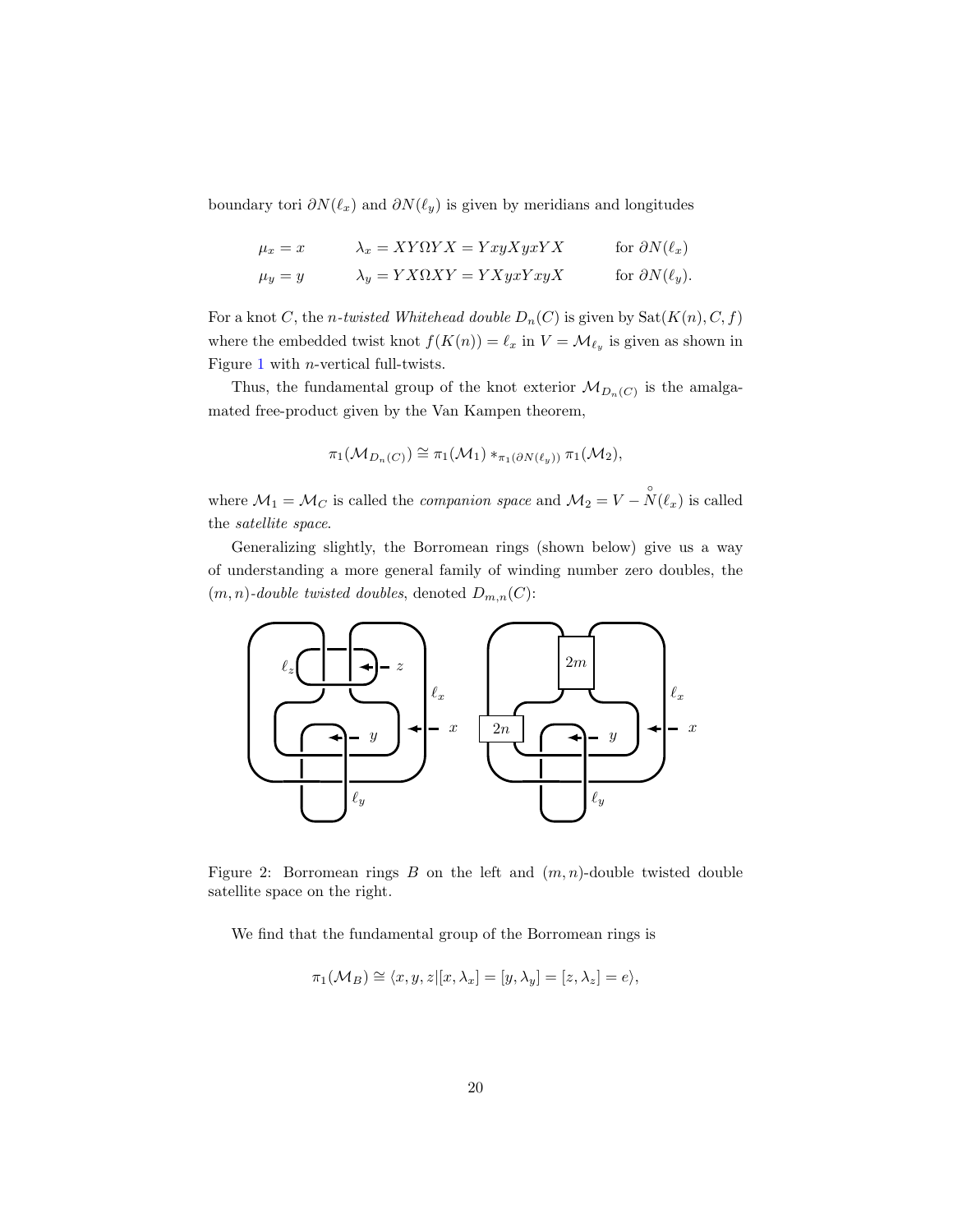where

$$
\lambda_x = ZyzY \qquad \qquad \lambda_y = zxZX \qquad \qquad \lambda_z = YXyx
$$

By performing  $(1/m)$ -Dehn surgery on  $\mathcal{M}_B$  along the boundary component  $\partial N(\ell_z)$ , this quotient affects the fundamental group by setting  $z = \lambda_z^{-m}$  $(YXyx)^{-m}$  and therefore the fundamental group of the satellite space on the right is given by:

$$
\pi_1(\mathcal{M}_2) \cong \left\langle x, y \big| [x, (YXyx)^m y (YXyx)^{-m} Y] = [y, (YXyx)^{-m} x (YXyx)^m X] = e \right\rangle.
$$

In full generality of winding number zero satellite knots, we will let  $f(P) = \ell_x$ be an embedded pattern knot in  $V = \mathcal{M}_{\ell_y}$  so that  $f(P)$  has winding number zero in V, thus  $f(P)$  bounds a Seifert surface in V.

To understand how killing slopes  $r \in \mathcal{DS}_C$  extend to representations in the satellite space, we consider the quotient map obtained from  $(1/r)$ -Dehn filling along  $\partial V$ , that is  $V(1/r) - \overset{\circ}{N}(f(P)) = M_{f(P)_r}$ . The quotient map  $Q_r: \mathcal{M}_2 \to \mathcal{M}_{f(P)_r}$  given by  $Q_r(\lambda_y^r \mu_y) = e$  induces an onto homomorphism  $Q_{r*} : \pi_1(\mathcal{M}_2) \to \pi_1(\mathcal{M}_{f(P)_r})$  also satisfying  $Q_{r*}(\lambda_y^r \mu_y) = e$ . Here, we denote the companion knot exterior  $\mathcal{M}_1 = \mathcal{M}_C$  and satellite space  $\mathcal{M}_2 = V - \overset{\circ}{N}(f(P)).$ The image of the Seifert surface  $S$  under  $Q_r$  will remain a Seifert surface of  $\mathcal{M}_{f(P)_r}$ , hence the preferred framing  $(\lambda_x, \mu_x)$  of  $\partial N(\ell_x)$  can be thought of as the preferred framing of  $\mathcal{M}_{f(P)_r}$ . We will refer to the boundary components of  $\mathcal{M}_2$  as the x- or y-boundary component, denoted  $\partial_x \mathcal{M}_2 = \partial N(\ell_x)$  and  $\partial_y \mathcal{M}_2 =$  $\partial N(\ell_y)$  respectively. By the Van Kampen theorem, the fundamental group of  $\mathcal{M}_{\text{Sat}(P,C,f)}$  is the amalgamated free-product given by

$$
\pi_1(\mathcal{M}_{\mathrm{Sat}(P,C,f)}) \cong \pi_1(\mathcal{M}_1) *_{\pi_1(\partial_y \mathcal{M}_2)} \pi_1(\mathcal{M}_2),
$$

where the gluing  $\phi : \partial \mathcal{M}_1 \to \partial_y \mathcal{M}_2$  is given by  $\phi(\mu_C) = \lambda_y$  and  $\phi(\lambda_C) =$  $\mu_y \lambda_y^{-n}$ . Hence, we may consider  $\lambda_y = \mu_C$  and  $\mu_y = \lambda_C$  in  $\pi_1(\mathcal{M}_{\text{Sat}(P,C,f)})$ .

Then,  $\rho_1 \in R(\mathcal{M}_1), \rho_2 \in R(\mathcal{M}_2)$  agree on the boundary by satisfying the gluing relations,  $\rho_1(\mu_C) = \rho_2(\lambda_y)$  and  $\rho_1(\lambda_C) = \rho_2(\mu_y)$ . Also notice that for every  $\rho \in R(\mathcal{M}_{\text{Sat}(P,C,f)})$ , the representation will restrict to representations  $\rho_1 = \rho|_{\pi_1(\mathcal{M}_1)}$  and  $\rho_2 = \rho|_{\pi_1(\mathcal{M}_2)}$  which satisfy the gluing relations, hence  $\rho = \rho_1 * \rho_2.$ 

We note here that every representation  $\sigma \in R(\mathcal{M}_{f(P)_r})$  will lift to a repre-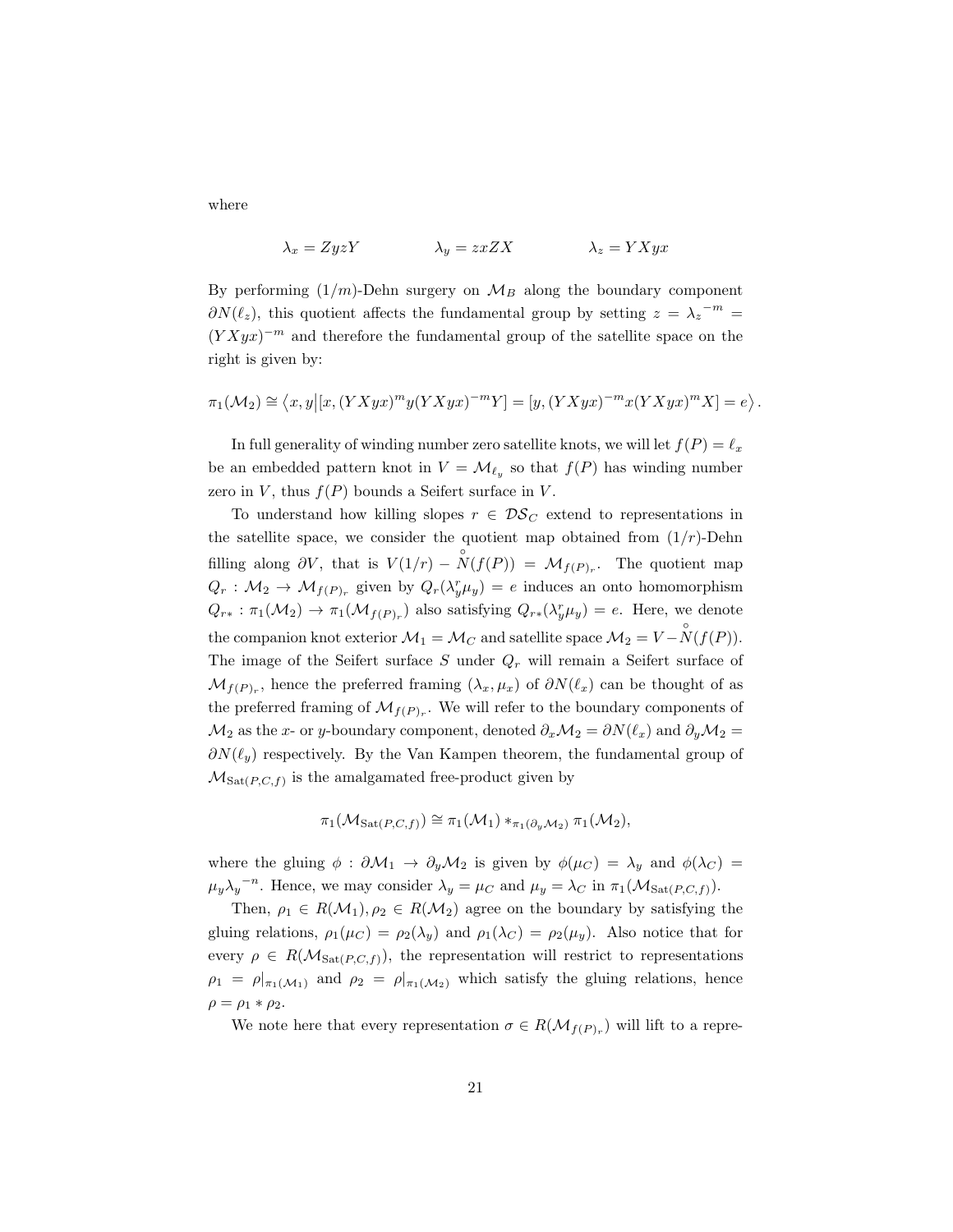sentation  $\rho_2 \in R(\mathcal{M}_2)$  by composition with  $Q_{r*}$ :



The resulting representation  $\rho_2$  will also satisfy  $\rho_2(\lambda_y^r \mu_y) = I$ . For any abelian representation  $\varepsilon : \pi_1(\mathcal{M}_2) \to {\pm I}$ ,  $\varepsilon$  is determined by its images  $\varepsilon(\mu_x)$  and  $\varepsilon(\mu_y)$  because  $[\mu_x]$  and  $[\mu_y]$  generate the first homology  $H_1(\mathcal{M}_2;\mathbb{Z})$ . Therefore, simple calculation shows that  $\rho_2^{\varepsilon} = \varepsilon \cdot \rho_2$  is still a representation, and  $\rho_2^{\varepsilon} \in R(\mathcal{M}_2)$ can be constructed to satisfy  $\rho_2^{\varepsilon}(\lambda_y^r \mu_y) = \delta I$  for  $\delta \in {\pm 1}$  by taking  $\varepsilon(\mu_x) = I$ and  $\varepsilon(\mu_y) = \delta I$ . Also notice that  $[\lambda_x] = w[\mu_y]$  and  $[\lambda_y] = w[\mu_x]$  in a general winding number w satellite space, so for the winding number zero case,  $\varepsilon(\lambda_x) = I$ and  $\varepsilon(\lambda_u) = I$ .

To prove Theorem [1.10,](#page-5-0) a family of representations  $\rho_2^{\varepsilon} \in R(\mathcal{M}_2)$  must extend to a family of representations  $\rho_K = \rho_1 * \rho_2^{\varepsilon} \in R(\mathcal{M}_K)$ , for  $\rho_1 \in R(\mathcal{M}_1)$  which agrees with  $\rho_2^{\varepsilon}$  along the gluing torus. Given any  $\rho_2^{\varepsilon}(\lambda_y) \in SL_2\mathbb{C}$  as above, we will show that for  $C \in \mathcal{G}_0$  there exists a representation  $\rho_1 \in R(\mathcal{M}_1)$  such that  $\rho_1(\lambda_C) = \rho_2^{\varepsilon}(\lambda_y)$  and  $\rho_1(\lambda_C \mu_C^r) = \delta I$  for a given factor  $(LM^r - \delta)|A_C$ .

To address this, we say that a representation  $\rho_0 \in R(\mathcal{M}_K)$  *realizes* a point  $(L_0, M_0) \in \mathbb{V}(A_K)$  if  $\xi(\rho_0) = (L_0, M_0)$ . We say that  $R(\mathcal{M}_K)$  *realizes*  $A_K$  if every  $(L_0, M_0) \in \mathbb{V}(A_K) \cap (\mathbb{C}^*)^2$  is realized by some  $\rho_0 \in R(\mathcal{M}_K)$ . For a killing slope  $r \in \mathcal{DS}_C$  with balanced-irreducible factor  $f_0 = (LM^r - \delta)|A_K$ , we say that  $f_0$  *has no gaps* if every  $(L_0, M_0) \in V(f_0) \cap (C^*)^2$  is realized by a representation  $\rho_0 \in R(\mathcal{M}_K)$  such that  $\rho_0(\lambda_K \mu_K^r) = \delta I$  and  $\rho_0(\mu_K) \neq \pm I$ . For  $K \in \mathcal{G}_0$ , we say that  $A_K$  *has no gaps* if each balanced-irreducible factor  $f_0|A_K$  has no gaps.

We recall the action of  $\pi_1(\mathcal{M}_K)$  on a simplicial tree T from [\[6\]](#page-44-8) and the following:

<span id="page-21-0"></span>**Remark 5.1.** [\[6,](#page-44-8) Proposition 1.3.8] Assume that no point of a simplicial tree T is fixed by  $\pi_1(\mathcal{M}_K)$ , then there exists an essential surface S in  $\mathcal{M}_K$  associated to the action. Furthermore, if C is a connected subcomplex of  $\partial \mathcal{M}_K$  such that the image of  $\pi_1(C)$  in  $\pi_1(\partial \mathcal{M}_K)$  is contained in a vertex stabilizer, then S may be taken to be disjoint from C.

**Lemma 5.2.** If K is a small knot in  $\mathbb{S}^3$ , then  $R(\mathcal{M}_K)$  realizes  $A_K$ . In partic*ular, for each balanced-irreducible factor*  $f_0|A_K$ *, each point*  $(L_0, M_0) \in V(f_0) \cap$  $({\mathbb C}^*)^2$  *is realized by some*  $\rho_0 \in R_{f_0} \subset R(\mathcal{M}_K)$  *in the component of*  $R(\mathcal{M}_K)$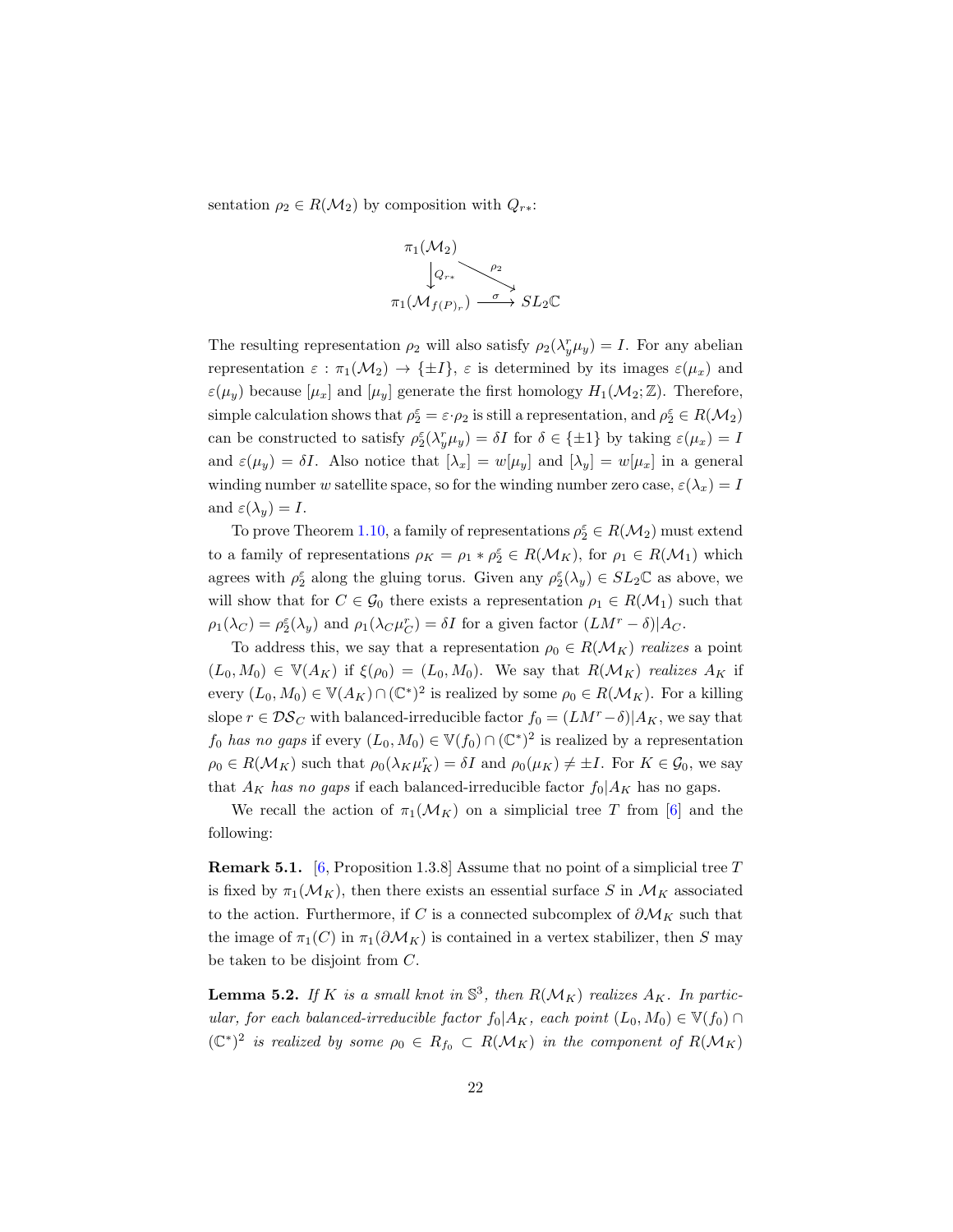#### *contributing*  $f_0$ *.*

*Proof.* Let  $K \subset \mathbb{S}^3$  be a small knot, that is,  $\mathcal{M}_K$  contains no closed essential surfaces, and let  $f_0|A_K$  be a balanced-irreducible factor of its A-polynomial with corresponding component  $R_{f_0} \subset R(\mathcal{M}_K)$ . By the construction of  $A_K$  as  $\overline{\text{im }\xi}$ , there are at most finitely many points  $(L_0, M_0) \in V(f_0) \cap (\mathbb{C}^*)^2$  which are not realized by a representation in  $R_{f_0}$ . Assume for contradiction that  $(L_0, M_0)$  is such a point, then there is a sequence of representations  $\{\rho_i\}$  in  $R_{f_0}$  such that  $\xi(\rho_i) = (L_i, M_i)$  with  $(L_i, M_i) \to (L_0, M_0)$ . Therefore, the traces approach finite values,  $tr \rho_i(\mu_K) = \chi_{\rho_i}(\mu_K) = M_i + M_i^{-1} \to M_0 + M_0^{-1}$  and  $\text{tr}\rho_i(\lambda_K) = \chi_{\rho_i}(\lambda_K) = L_i + L_i^{-1} \to L_0 + L_0^{-1}$ . However,  $\rho_i$  does not have a limit in  $R_{f_0}$  by assumption, hence the corresponding sequence of characters  $\{\chi_{\rho_i}\}\$  do not converge in the component  $X_{f_0}$  of the character variety. Since  $f_0$ is a balanced-irreducible factor, if  $(L_0, M_0)$  is in  $\mathbb{V}(f_0) \cap (\mathbb{C}^* \times \mathbb{C}^*)$ , then so is  $(L_0^{-1}, M_0^{-1})$ , and a representation  $\rho_0 \in \Lambda$  with  $\xi(\rho_0) = (L_0^{-1}, M_0^{-1})$  can by conjugated by  $A =$  $\begin{pmatrix} 0 & 1 \\ -1 & 0 \end{pmatrix}$  to get  $\xi(A\rho_0 A^{-1}) = (L_0, M_0)$ .

By [\[7\]](#page-44-9),  $\{\chi_{\rho_i}\}\$  converges in the projective completion  $X_{f_0}$  to an ideal point  $\widetilde{x}_{f_0}$ . This implies that there is an essential surface  $S \subset \mathcal{M}_K$  associated to this ideal point and a corresponding nontrivial action of  $\pi_1(\mathcal{M}_K)$  on a simplicial tree T; furthermore, for every  $\gamma \in \pi_1(\partial \mathcal{M}_K)$ , the sequence  $\{\chi_{\rho_i}(\gamma)\}\$ is bounded and so  $\pi_1(\partial \mathcal{M}_K)$  is contained in a vertex stabilizer. This implies by Remark [5.1](#page-21-0) that the surface S is disjoint from  $\partial \mathcal{M}_K$ , and since S is properly embedded, S must be closed. This contradicts K is a small knot, hence no such points  $(L_0, M_0)$ can exist. Therefore, every point  $(L_0, M_0) \in V(A_K) \cap (\mathbb{C}^*)^2$  has no gaps and specifically every  $(L_0, M_0) \in V(f_0) \cap (C^*)^2$  is realized by some representation  $\Box$  $\rho_0 \in R_{f_0}.$ 

In particular, for every torus knot  $T(m, n)$ , two-bridge knot, or Montesinos knot of at most three rational tangle summands, we have that each factor  $f_0|A_K$ has no gaps. By Remark [3.4,](#page-11-0)  $A_{T(m,n)} = (L-1)F_{(m,n)}(L,M)$  with

$$
F_{(m,n)}(L,M)\doteq \begin{cases} LM^{mn}+1&:n=2\\ L^2M^{2mn}-1&:n>2.\end{cases}
$$

Therefore, for  $f_0 = (LM^r - \delta)|A_{T(m,n)}$  if  $\rho_0 \in R_{f_0}$  realizes  $(L_0, M_0) \in V(f_0) \cap I$  $(\mathbb{C}^*)^2$  for  $M_0 \neq \pm 1$ , then up to conjugation, we may take  $\rho_0(\mu_K)$  to be a diagonal matrix; thus,  $\rho_0(\lambda_K \mu_K^r) = \delta I$ . The following lemma addresses when  $M_0 = \pm 1$ .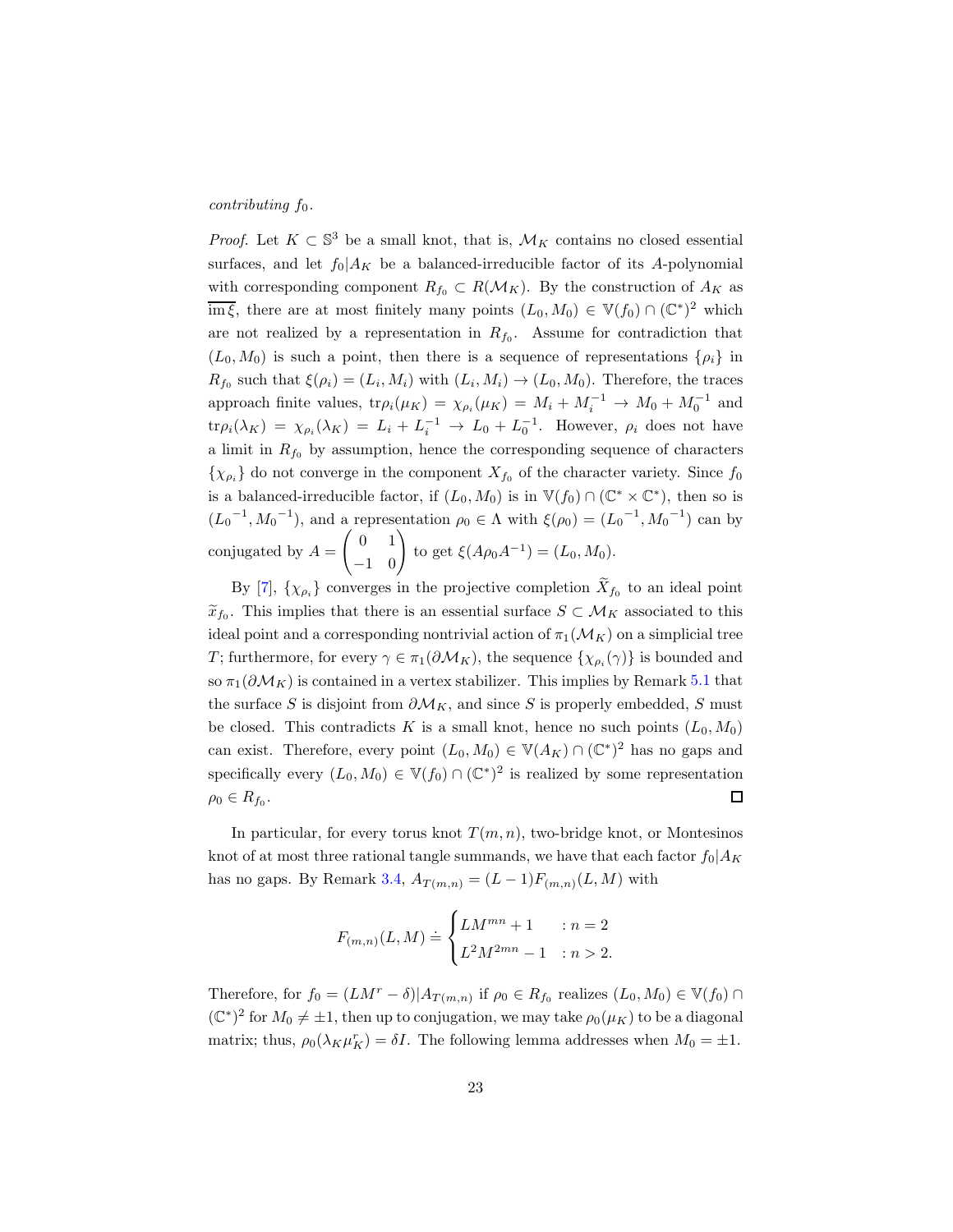**Lemma 5.3.** Let  $f_0(L, M) = (LM^r - \delta)|A_K(L, M)$  be a balanced-irreducible  $factor \; such \; that \; every \; (L_0, M_0) \in V(f_0) \cap (\mathbb{C}^*)^2 \; is \; realized \; by \; a \; representation$  $\rho_0 \in R_{f_0}$ . Then for  $M_0 = \pm 1$ , a representation  $\rho_0 \in R_{f_0}$  such that  $\xi(\rho_0) =$  $(L_0, M_0)$  where  $L_0 = \delta M_0^{-r}$  for  $r \neq 0$  is always an irreducible representation. *In particular,*  $\rho_0(\mu_K) \neq \pm I$ *.* 

*Proof.* Assume for contradiction that such a representation  $\rho_0 \in R_{f_0}$  is reducible, then since  $R_{f_0}$  is at least 4-dimensional, there is a reducible nonabelian representation  $\rho_1 \in R_{f_0}$  such that  $\chi_{\rho_1} = \chi_{\rho_0}$ . In particular,  $\text{tr}\rho_1(\mu_K) = 2M_0$ which is either 2 or  $-2$ . By [\[1\]](#page-43-2) and [\[9\]](#page-44-10), this implies that 1 must be a root of the Alexander polynomial of K,  $\Delta_K(1) = 0$ ; however,  $\Delta_K(1) = \pm 1$  for every knot K, a contradiction. Hence,  $\rho_0$  must be irreducible, and thus  $\rho_0(\mu_K) \neq \pm I$ .  $\Box$ 

Since every torus knot  $T(m, n)$  is a small knot, we have the following corollary, which serves as the base case for our induction on the graph knots:

<span id="page-23-0"></span>**Corollary 5.4.** For every torus knot  $T(m, n)$ ,  $A_{T(m,n)}$  has no gaps.

The above corollary guarantees for each factor  $f_0 \doteq (LM^r - \delta)|A_{T(m,n)},$ each  $(L_0, M_0) \in V(f_0) \cap (\mathbb{C}^*)^2$  is realized by a representation  $\rho_0 \in R_{f_0}$  such that  $\xi(\rho_0) = (L_0, M_0), \, \rho_0(\lambda \mu^r) = \delta I$ , and  $\rho_0(\mu) \neq \pm I$ .

<span id="page-23-1"></span>**Lemma 5.5.** If  $K_1, K_2 \in \mathcal{G}_0$  are knots where  $A_{K_1}, A_{K_2}$  have no gaps, then  $A_{K_1 \# K_2}$  *has no gaps.* 

*Proof.* Let  $K = K_1 \# K_2$ , then each pair of factors  $(L_1 M^{r_i} - \delta_i)|A_{K_1}$  and  $(L_2M^{s_j}-\delta_j)|A_{K_2}$  contributes the factor  $(LM^{r_i+s_j}-\delta_i\delta_j)|A_K$  by Theorem [1.1.](#page-2-1) For a given  $M_0 \in \mathbb{C}^*$ , this determines  $L_1 = \delta_i M_0^{-r_i}$ ,  $L_2 = \delta_j M_0^{-s_j}$ , and therefore  $L_0 = \delta_i \delta_j M^{-r_i - s_j}$ . Since each  $A_{K_i}$  has no gaps and  $L_1, L_2 \in \mathbb{C}^*$ , there exist representations  $\rho_i \in R(\mathcal{M}_{K_i})$  that realize  $(L_i, M_0)$  with  $\rho_i(\mu_K) \neq \pm I$  for  $i = 1, 2$ . Furthermore,  $\rho_1(\lambda_1 \mu_K^{r_i}) = \delta_i I$  and  $\rho_2(\lambda_2 \mu_K^{s_j}) = \delta_j I$ , and so these representations will also satisfy  $\rho_1(\lambda_1) = \delta_i \rho_1(\mu_K)^{-r_i}$  and  $\rho_2(\lambda_2) = \delta_j \rho_2(\mu_K)^{-s_j}$ . If  $M_0 \neq \pm 1$ , that is tr $\rho_i(\mu_K) \neq \pm 2$ , then both  $\rho_i(\mu_K)$  are diagonalizable, so up to  $\begin{pmatrix} M_0 & 0 \end{pmatrix}$  $\setminus$ conjugation we have  $\rho_i(\mu_K)$  $\neq \pm I$  for  $i = 1, 2$ . If  $M_0 = \pm 1$ , then 0  $M_0^{-1}$  $\begin{pmatrix} 1 & 1 \\ 0 & 1 \end{pmatrix}$  for  $i = 1, 2$  since  $(L_i, M_0)$  is not a gap up to conjugation,  $\rho_i(\mu_K) = M_0$ of  $A_{K_i}$  and so  $\rho_i(\mu_K) \neq \pm I$ . Hence, in either case these representations agree on the gluing annulus A of the connected sum, and so  $\rho_1 * \rho_2 \in R(\mathcal{M}_{K_1 \# K_2})$ with  $\xi(\rho_1 * \rho_2) = (L_1 L_2, M_0) = (\delta_i \delta_j M_0^{-r_i - s_j}, M_0), (\rho_1 * \rho_2)(\mu_K) \neq \pm I$ , and  $(\rho_1 * \rho_2)(\lambda_1 \lambda_2 \mu_K^{r_i + s_j}) = \delta_1 \delta_2 I$ . Therefore,  $A_{K_1 \# K_2}$  has no gaps.  $\Box$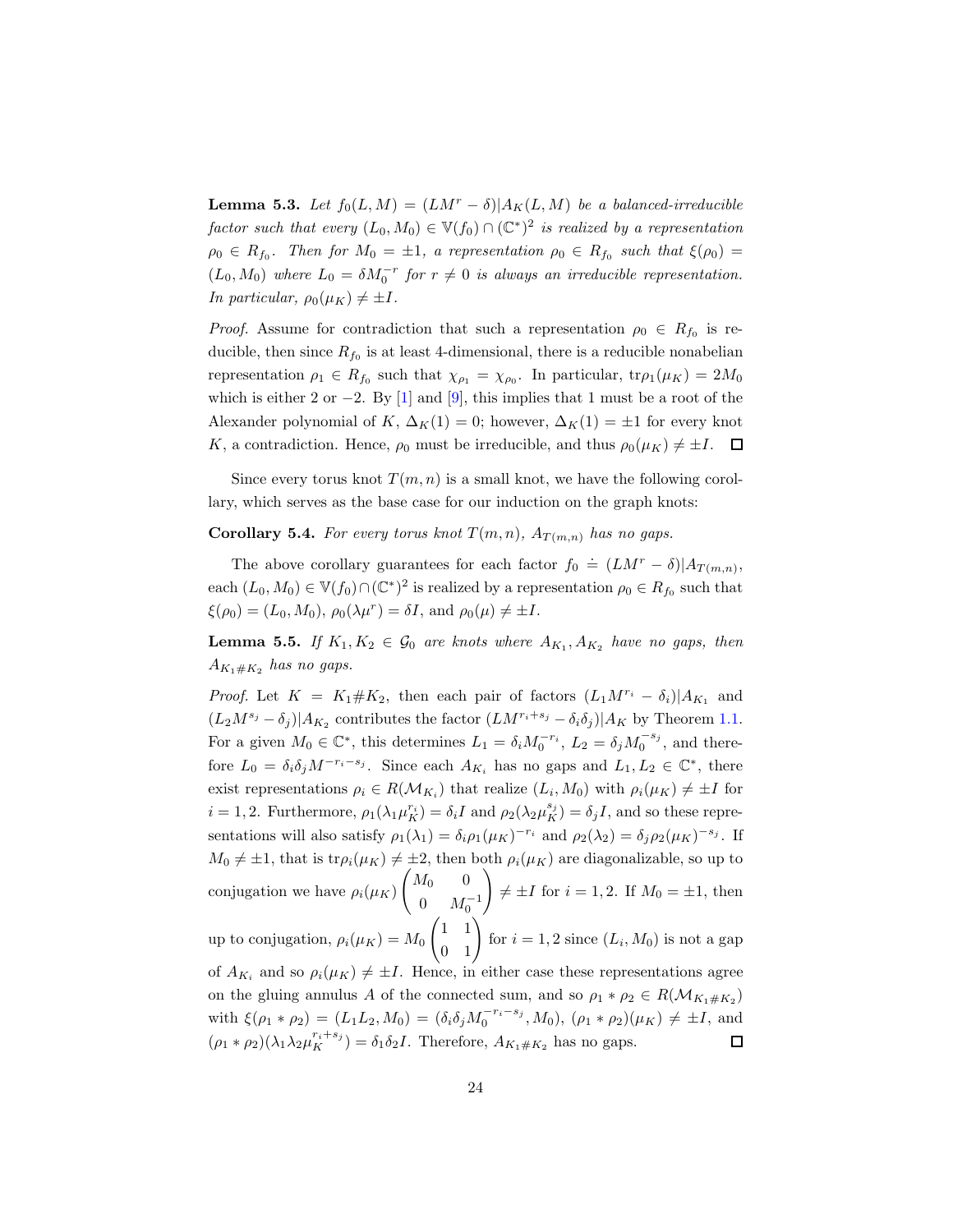<span id="page-24-0"></span>**Lemma 5.6.** *For a knot*  $C \in \mathcal{G}_0$  *where*  $A_C$  *has no gaps, then*  $A_{[(p,q),C]}$  *has no gaps. In particular, the factor*  $F_{(p,q)}$  *has no gaps.* 

*Proof.* Letting  $K = [(p, q), C]$ , each factor  $f_0(\overline{L}, \overline{M}) = (\overline{L} \overline{M}^r - \delta)$  of  $A_C$  contributes a factor  $g_0(L, M) = (LM^{rq^2} - \delta^q)$  of  $A_K$ ; additionally, there is the factor  $F_{(p,q)}(L,M)$  of  $A_K$ . It suffices to show that every  $(L_0, M_0) \in \mathbb{V}(g_0) \cap (\mathbb{C}^*)^2$  is realized by some  $\rho \in R(\mathcal{M}_K)$  and every  $(L, M) \in \mathbb{V}(F_{(p,q)})$  is realized by some  $\rho \in R(\mathcal{M}_K)$ .

We begin with the factor  $F_{(p,q)}$  using a modified argument of Claim 2.9 in [\[18\]](#page-45-0). If  $|p| > 1$ , then notice that by Corollary [5.4,](#page-23-0) for any  $M_0 \in \mathbb{C}^*$ , there is a representation  $\sigma_{M_0} \in R(\mathcal{M}_{T(p,q)})$  realizing  $(L_0, M_0) \in \mathbb{V}(F_{(p,q)}) \cap (\mathbb{C}^*)^2$  with  $\sigma_{M_0}(\lambda_K \mu_K^{pq}) = \pm I$  and  $\sigma_{M_0}(\mu_K) \neq \pm I$ . Composing with the induced quotient homomorphism  $Q_{0*} : \pi_1(M_2) \to \pi_1(M_{T(p,q)})$  gives the representation  $\rho_2 =$  $\sigma_{M_0} \circ Q_{0*} \in R(\mathcal{M}_2)$  and so extend to the representation  $\rho_K = id * \rho_2 \in R(\mathcal{M}_K)$ . Hence, every  $(L_0, M_0) \in V(F_{(p,q)}) \cap (\mathbb{C}^*)^2$  is realized by some  $\rho_K \in R(\mathcal{M}_K)$  for  $|p| > 1$  with  $\rho_K(\lambda_K \mu_K^{pq}) = \pm I$  and  $\rho_K(\mu_K) \neq \pm I$ . If  $|p| = 1$ , then since the quotient map would give us the unknot  $T(p,q) \cong U$ , we recall from the discussion in [\[18\]](#page-45-0), the fundamental group of the cable space for  $p = \pm 1$ :

$$
\pi_1(\mathcal{M}_2) \cong \langle \alpha, \beta | \gamma_C = \alpha^q, \gamma_C \beta = \beta \gamma_C \rangle,
$$

for a Seifert fiber of  $\mathcal{M}_2 \gamma_C = \alpha^q$  lying in  $\partial V$ , and a Seifert fiber of  $\mathcal{M}_2 \gamma_K =$  $\lambda_K \mu_K^{pq}$  lying in  $\partial \mathcal{M}_K$ . As described in [\[18\]](#page-45-0) that  $\mu_K = \alpha \beta$  and  $\lambda_K = \gamma_K \mu_K^{-pq}$ with  $\rho(\gamma_C) = \rho(\gamma_K) = \pm I$  for any irreducible representation  $\rho \in R(\mathcal{M}_2)$ .

Letting  $(L_0, M_0) \in V(LM^{pq} - 1)$  for  $q > 2$ , then because  $\mathcal{M}_C(p/q)$  is a homology sphere, by  $[16]$ , there must exist an irreducible  $SU(2)$ -representation of  $\pi_1(\mathcal{M}_C)$  and hence an irreducible representation  $\rho_1 \in R(\mathcal{M}_C(p/q)) \subset R(\mathcal{M}_C)$ satisfying  $\rho_1(\lambda_C^q \mu_C^p) = I$  and  $\text{tr}\rho_1(\lambda_C) \neq \pm 2$ . Hence, up to conjugation we may assume that  $\rho_1$  satisfies the following:

$$
\rho_1(\lambda_C) = \begin{pmatrix} \ell & 0 \\ 0 & \ell^{-1} \end{pmatrix} \qquad \qquad \rho_1(\mu_C) = \begin{pmatrix} \ell^{-pq} & 0 \\ 0 & \ell^{pq} \end{pmatrix},
$$

for some choice of  $\ell \neq \pm 1$  and  $\ell^q \neq \pm 1$ . We define  $\rho_2(\alpha) = ABA^{-1}$  for matrices  $A, B \in SL_2\mathbb{C}$  such that  $A =$  $\begin{pmatrix} a & b \\ c & d \end{pmatrix}$ ,  $B =$  $\begin{pmatrix} z & 0 \\ 0 & 0 \end{pmatrix}$  $0 \t z^{-1}$  $\Delta$ with  $z^q = 1$  and  $z \neq \pm 1$ . Simple calculation shows we may take  $a \in \mathbb{C}^*$ ,  $b = 1$ ,  $c = \frac{M_0 + M_0^{-1} - \ell z - \ell^{-1} z^{-1}}{(\ell - \ell^{-1})(z - z^{-1})}$  $\frac{+M_0 - \ell z - \ell z}{(\ell - \ell^{-1})(z-z^{-1})} \neq$ 0, and  $d = \frac{c+1}{a}$ . Notice that we may choose  $\ell, z \in \mathbb{C} - \{\pm 1\}$  so that  $M_0 \neq \ell z$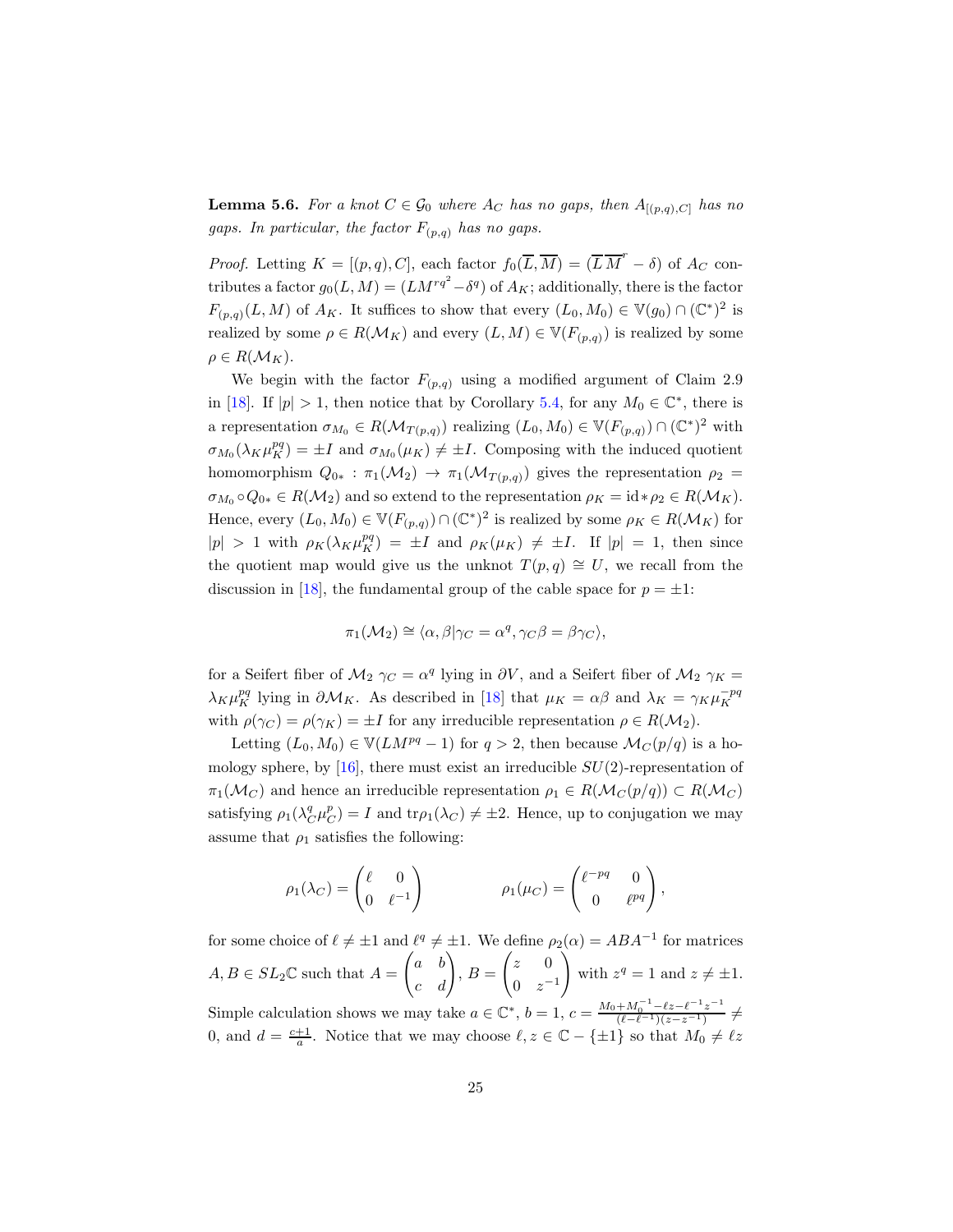and  $M_0 \neq (\ell z)^{-1}$ , and therefore  $c \neq 0$ . Thus,  $tr\rho_2(\alpha \beta) = M_0 + M_0^{-1}$  and  $\text{tr}\rho_2(\beta) = \text{tr}\rho_1(\lambda_C) = \ell + \ell^{-1}$  with

$$
\rho_2(\lambda_K) = \rho_2(\alpha^q \mu_K^{-pq}) = I \cdot \rho_2(\mu_K)^{-pq} = \rho_2(\mu_K)^{-pq}
$$

since  $\rho_2(\alpha^q) = I$  by construction. Hence, up to conjugation, we may extend  $\rho_1$  to  $\rho_K = \rho_1 * \rho_2$  so that  $\rho_K(\mu_K) = \begin{pmatrix} M_0 & 0 \\ 0 & M_0 \end{pmatrix}$ 0  $M_0^{-1}$ ! and thus  $\rho_K(\lambda_K) = \rho_K(\mu_K)^{-pq}$ for all  $M_0 \neq \pm 1$ , and so  $\rho_K(\lambda_K \mu_K^{pq}) = I$ . However, if  $M_0 = \pm 1$ , then since  $\ell \neq \pm 1$ ,  $\rho_1(\lambda_C) \neq \pm I$  and so  $\rho_2(\alpha \beta) \neq \pm I$ . Since  $\text{tr}\rho_2(\mu_K) = M_0 + M_0^{-1} = \pm 2$ , it follows that  $\rho_2(\mu_K) = M_0$  $\begin{pmatrix} 1 & 1 \\ 0 & 1 \end{pmatrix}$  up to conjugation, and thus  $\rho_2(\lambda_K)$  =  $\rho_2(\alpha^q\mu_K^{-pq}) = \rho_2(\mu_K)^{-pq}$  as before. Therefore,  $(LM^{pq}-1)$  does not have any gaps.

If  $(L, M) \in \mathbb{V}(LM^{pq} + 1)$  for  $q \geq 2$ , then we construct the representation  $\rho_K$ similarly instead using  $z^q = -1$  so that  $z^{2q} = 1$ , hence  $\rho_K(\alpha^q) = -I$ . Therefore every  $(L_0, M_0) \in \mathbb{V}(F_{(p,q)}) \cap (\mathbb{C}^*)^2$  is realized by a representation  $\rho_K \in R(\mathcal{M}_K)$ with  $\rho_K(\mu_K) \neq \pm I$  and  $\rho_K(\lambda_K \mu_K^{pq}) = \pm I$ ; hence,  $F_{(p,q)}|A_{[(p,q),C]}$  has no gaps.

For the factor  $g_0 = (LM^{rq^2} - \delta^q)|A_K$  contributed by  $f_0 = (\overline{L}\,\overline{M}^r - \delta)|A_C$ , recall every  $(\overline{L}, \overline{M}) \in \mathbb{V}(\overline{L}\overline{M}^r - \delta)$  is realized by some representation  $\rho_1 \in$  $R(\mathcal{M}_C)$  with  $\rho_1(\mu_K) \neq \pm I$  and  $\rho_1(\lambda_C \mu_C^r) = \delta I$ . For  $(L_0, M_0) \in \mathbb{V}(g_0) \cap (\mathbb{C}^*)^2$ , if  $M_0^q = \overline{M} \neq \pm 1$ , then up to conjugation,  $\rho_1(\mu_C)$  and  $\rho_1(\lambda_C)$  are diagonal, and we may extend  $\rho_1$  to  $\rho_K = \rho_1 * \rho_2$  via the abelian representation  $\rho_2$ :

$$
\rho_2(\lambda_K) = \rho_1(\lambda_C)^q = \delta^q \begin{pmatrix} M_0^{-rq^2} & 0 \\ 0 & M_0^{rq^2} \end{pmatrix} \quad \rho_2(\mu_K) = \begin{pmatrix} M_0 & 0 \\ 0 & M_0^{-1} \end{pmatrix}
$$

$$
\rho_2(\mu_C) = \rho_2(\mu_K)^q = \begin{pmatrix} M_0^q & 0 \\ 0 & M_0^{-q} \end{pmatrix} \qquad \rho_2(\beta) = \rho_1(\lambda_C) = \delta \begin{pmatrix} M_0^{-rq} & 0 \\ 0 & M_0^{rq} \end{pmatrix}
$$

,

and hence  $(L_0, M_0)$  for  $M_0^q \neq \pm 1$  is realized by some representation  $\rho_K \in$  $R(\mathcal{M}_K)$  with  $\rho_K(\mu_K) \neq \pm I$  and  $\rho_K(\lambda_K \mu_K^{rq^2}) = \delta^q I$ .

Similarly, if  $M_0 = \pm 1$ , then for q even, we have  $\overline{M} = M_0^q = 1$  and  $L_0 = \delta^q =$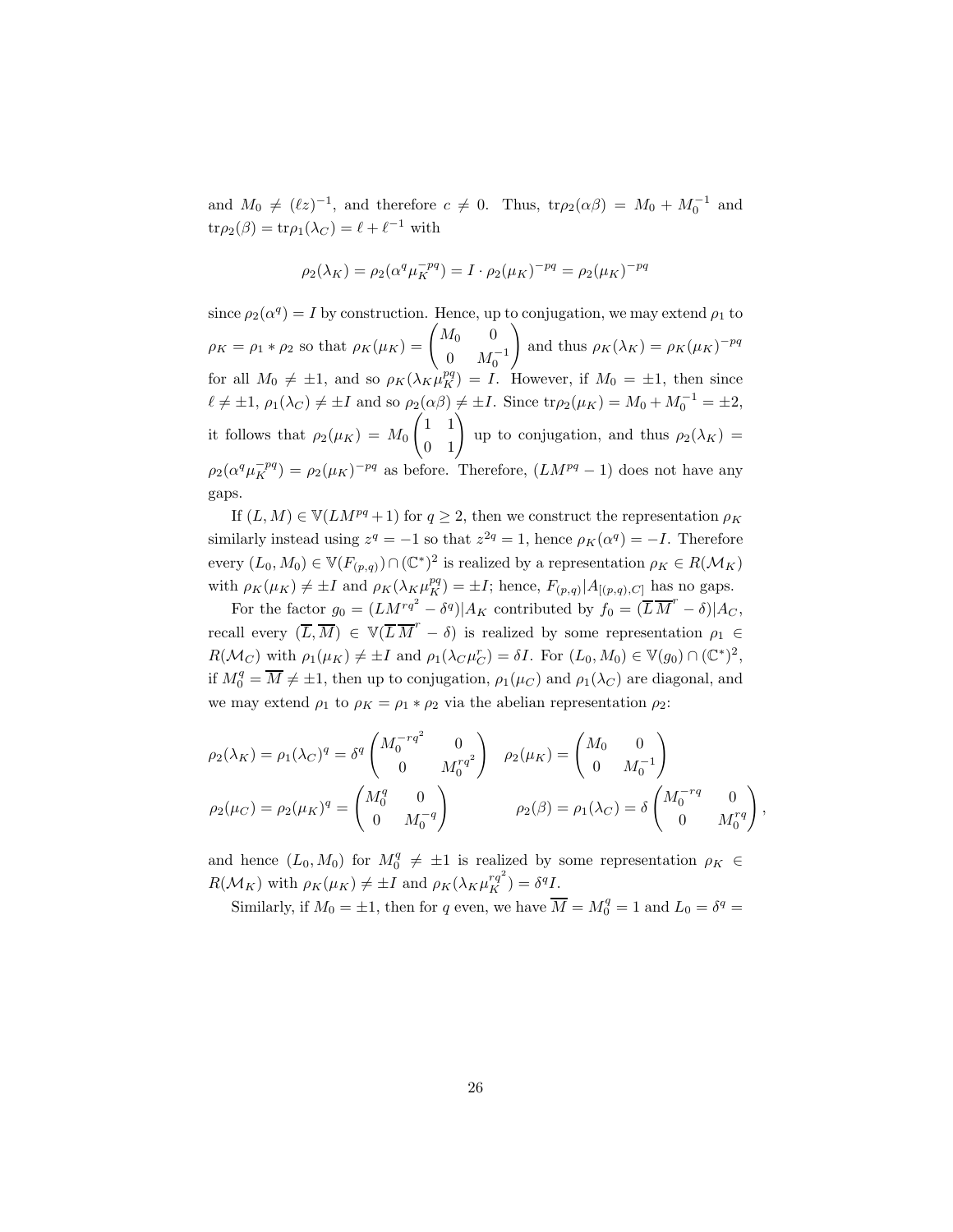1, so we may take the abelian representation  $\rho_2$  given by

$$
\rho_2(\lambda_K) = \rho_1(\lambda_C)^q = \begin{pmatrix} 1 & -rq^2 \\ 0 & 1 \end{pmatrix} \qquad \rho_2(\mu_K) = M_0 \begin{pmatrix} 1 & 1 \\ 0 & 1 \end{pmatrix}
$$

$$
\rho_2(\mu_C) = \rho_2(\mu_K)^q = \begin{pmatrix} 1 & q \\ 0 & 1 \end{pmatrix} \qquad \qquad \rho_2(\beta) = \rho_1(\lambda_C) = \delta \begin{pmatrix} 1 & -rq \\ 0 & 1 \end{pmatrix}.
$$

This representation agrees with the irreducible representation  $\rho_1 \in R(\mathcal{M}_K)$ realizing the point  $(\delta, 1) \in \mathbb{V}(\overline{L} \overline{M}^r - \delta) \cap (\mathbb{C}^*)^2$ , and hence  $(1, \pm 1)$  is realized by  $\rho_K \in R(\mathcal{M}_K)$  with  $\rho_K(\mu_K) \neq \pm I$  and  $\rho_K(\lambda_K \mu_K^{rq^2}) = \delta^q I$ . If  $M_0 = \pm 1$  and q is odd, notice that  $\overline{M} = M_0^q$  and  $\overline{L} = \delta M_0^{-rq}$ , and since  $A_C$  has no gaps, the point  $(\delta M_0^{-rq}, M_0^q) \in \mathbb{V}(\overline{L}\,\overline{M}^r - \delta)$  is realized by some  $\rho_1 \in R(\mathcal{M}_C)$  up to conjugation so that

$$
\rho_1(\lambda_C) = \delta \rho_1(\mu_C)^{-r} = \delta M_0^{-rq} \begin{pmatrix} 1 & -rq \\ 0 & 1 \end{pmatrix} \qquad \rho_1(\mu_C) = M_0^q \begin{pmatrix} 1 & q \\ 0 & 1 \end{pmatrix}
$$

and this representation can be extended to  $\rho_K = \rho_1 * \rho_2 \in R(\mathcal{M}_K)$  via the abelian representation  $\rho_2$  given by

$$
\rho_2(\lambda_K) = \rho_1(\lambda_C)^q = \delta^q M_0^{-rq^2} \begin{pmatrix} 1 & -rq^2 \\ 0 & 1 \end{pmatrix} \quad \rho_2(\mu_K) = M_0 \begin{pmatrix} 1 & 1 \\ 0 & 1 \end{pmatrix}
$$

$$
\rho_2(\mu_C) = \rho_1(\mu_K)^q = M_0^q \begin{pmatrix} 1 & q \\ 0 & 1 \end{pmatrix} \qquad \qquad \rho_2(\beta) = \rho_1(\lambda_C) = \delta M_0^{-rq} \begin{pmatrix} 1 & -rq \\ 0 & 1 \end{pmatrix}
$$

.

Lastly, we consider  $M_0 \neq \pm 1$  with  $L_0 = \pm 1$ ; if  $L_0 = 1$ , then we may take the abelian representation  $\rho_K \in R(\mathcal{M}_K)$  such that  $\rho_K(\lambda_K) = I$  and  $\rho_K(\mu_K) =$  $\int M_0$  0 0  $M_0^{-1}$ ! . However, if  $L_0 = -1$  and  $M_0^q = \pm 1$ , then notice  $(-1, M_0) \in$  $\mathbb{V}(F_{(p,q)}) \cap (\mathbb{C}^*)^2.$ 

For  $M_0 = \zeta \neq \pm 1$  such that  $\zeta^q = 1$ , notice that  $q = 2$  contradicts that  $\zeta \neq \pm 1$ , hence  $q > 2$ ; in particular we have  $F_{(p,q)} \doteq (LM^{pq} - 1)(LM^{pq} + 1)$ . Furthermore,  $(-1)(\zeta)^{rq^2} - \delta^q = 0$  implies that  $\delta^q = -1$  and therefore  $\delta = -1$  and q is odd. Notice that  $(-1)(\zeta)^{pq}+1=0$ , and hence  $(-1,\zeta) \in \mathbb{V}(LM^{pq}+1) \cap (\mathbb{C}^*)^2$ .

For  $M_0 = \eta \neq \pm 1$  such that  $\eta^q = -1$ , then  $(-1)(\eta)^{rq^2} - \delta^q = 0$  implies  $\delta^q =$  $(-1)(-1)^{rq}$ , and so q is odd. Therefore,  $\delta = (-1)^{r+1}$  and  $q > 2$ , and so  $F_{(p,q)} =$  $(LM^{pq}-1)(LM^{pq}+1)$  as before. Since  $p = \pm 1$  is also odd,  $(-1)(\eta)^{pq}-1 = 0$ , and so  $(-1, \eta) \in \mathbb{V}(LM^{pq}-1) \cap (\mathbb{C}^*)^2$ , and therefore,  $(-1, \eta) \in \mathbb{V}(F_{(p,q)}) \cap (\mathbb{C}^*)^2$ .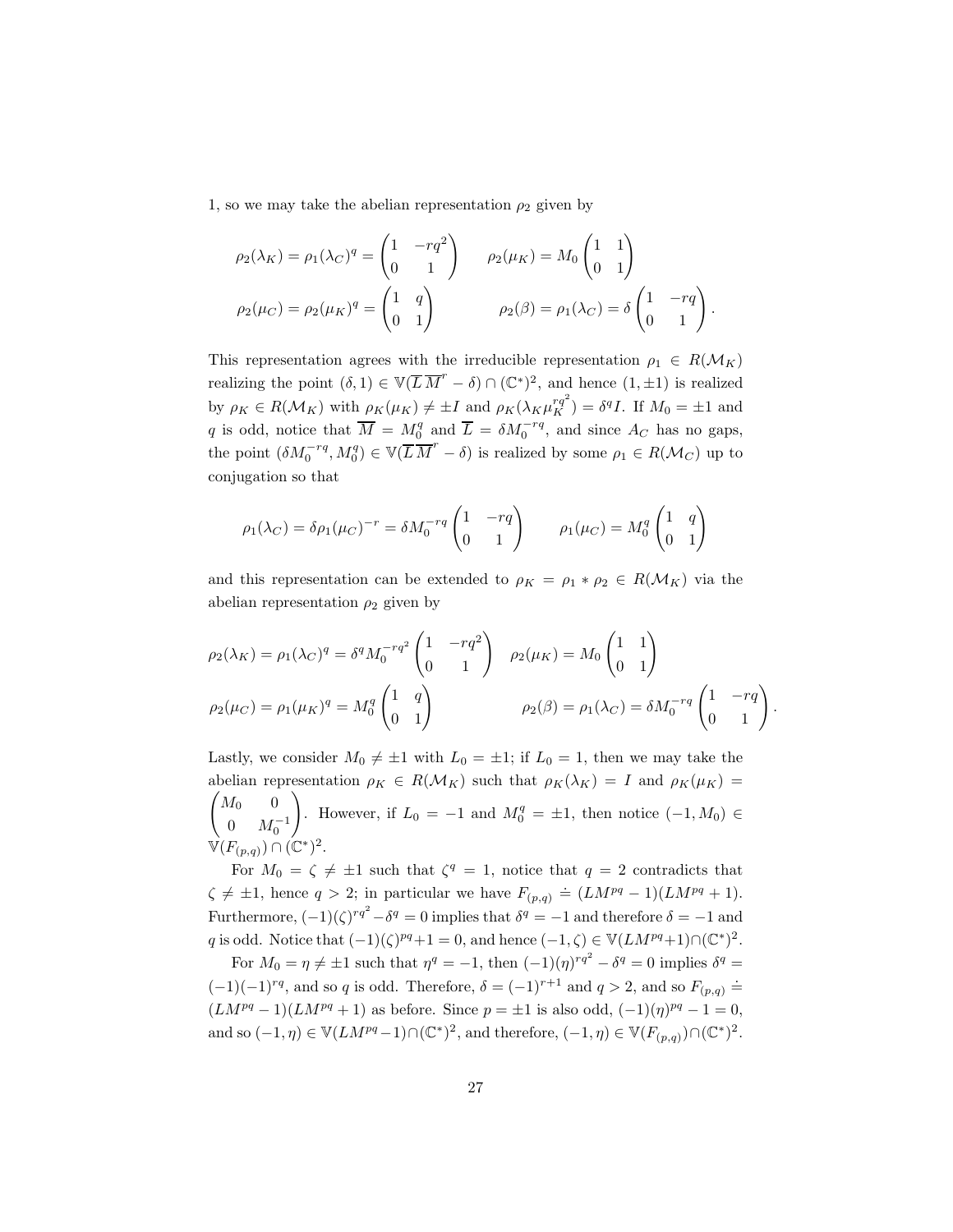Hence, for every  $(-1, M_0) \in \mathbb{V}(LM^{rq^2} - \delta^q) \cap (\mathbb{C}^*)^2$  with  $M_0^q = \pm 1$  for  $M_0 \neq \pm 1$ ,  $(-1, M_0) \in \mathbb{V}(F_{(p,q)}) \cap (\mathbb{C}^*)^2.$ 

However,  $F_{(p,q)}|A_K$  has no gaps, so every point  $(L_0, M_0) \in \mathbb{V}(F_{(p,q)}) \cap$  $({\mathbb C}^*)^2$  is realized by a representation  $\rho_K \in R(M_K)$  such that  $\rho_K(\mu_K) \neq \pm I$ and  $\rho_K(\lambda_K \mu_K^{pq}) = \pm I$ . We see that such a representation will also satisfy  $\rho_K(\lambda_K \mu_K^{rq^2}) = \delta^q I$ . If  $(-1, \zeta) \in \mathbb{V}(LM^{rq^2} - \delta^q)$  as before, we find

$$
\rho_K(\lambda_K \mu_K^{rq^2}) = \rho_K(\lambda_K)\rho_K(\mu_K)^{rq^2} = (-I)(I)^{rq} = -I = \delta^qI.
$$

Similarly, if  $(-1, \eta) \in \mathbb{V}(LM^{rq^2} - \delta^q)$  as before, we find that r even implies  $\delta = -1$  and r odd implies  $\delta = 1$ , so

$$
\rho_K(\lambda_K \mu_K^{rq^2}) = \begin{cases} (-I)(-I)^{rq} = -I = \delta^q I & : r \text{ is even,} \\ (-I)(-I)^{rq} = I = \delta^q I & : r \text{ is odd.} \end{cases}
$$

Hence, every  $(-1, \zeta)$  and  $(-1, \eta)$  in  $\mathbb{V}(LM^{rq^2} - \delta^q) \cap (\mathbb{C}^*)^2$  is realized by some representation  $\rho_K \in R(\mathcal{M}_K)$  with  $\rho_K(\mu_K) \neq \pm I$  such that  $\rho_K(\lambda_K \mu_K^{rq^2}) = \delta^q I$ . Since  $g_0 = LM^{rq^2} - \delta^q$  is a generic factor of  $A_K$ ,  $A_K$  has no gaps.  $\Box$ 

Simple induction on  $(p, q)$ -cables and connected sums of torus knots mean that by Corollary [5.4](#page-23-0) and Lemmas [5.5](#page-23-1) and [5.6,](#page-24-0) we have the following theorem:

<span id="page-27-0"></span>**Theorem 5.7.** For every graph knot  $K \in \mathcal{G}_0$ ,  $A_K$  has no gaps.

By this theorem, we will be able to extend each representation  $\rho_2^\varepsilon$  from the earlier discussion to a representation  $\rho_K = \rho_1 * \rho_2^{\varepsilon}$ . To do this, we require the following lemmas about the image of the projection map  $\xi$  which considers three types of representations in  $R_U(\mathcal{M}_{\text{Sat}(P,C,f)}) = R_0 \cup R_1 \cup R_2$ , following the notation of Ruppe [\[20\]](#page-45-1):

$$
R_0 = \{ \rho = \rho_1 * \rho_2 | \rho_2 \text{ reducible} \} \tag{5.1}
$$

$$
R_1 = \{ \rho = \rho_1 * \rho_2 | \rho_2 \text{ irreducible and } \rho_1 \text{ reducible} \}
$$
 (5.2)

$$
R_2 = \{ \rho = \rho_1 * \rho_2 | \rho_2 \text{ irreducible and } \rho_1 \text{ irreducible} \}. \tag{5.3}
$$

Recall that our satellite space  $\mathcal{M}_2$  has  $\partial_x \mathcal{M}_2$  a torus with preferred framing  $(\lambda_x, x) = (\lambda_K, \mu_K)$  and  $\partial_y \mathcal{M}_2$  a torus with preferred framing  $(\lambda_y, y) = (\mu_C, \lambda_C)$ , following the gluing relation.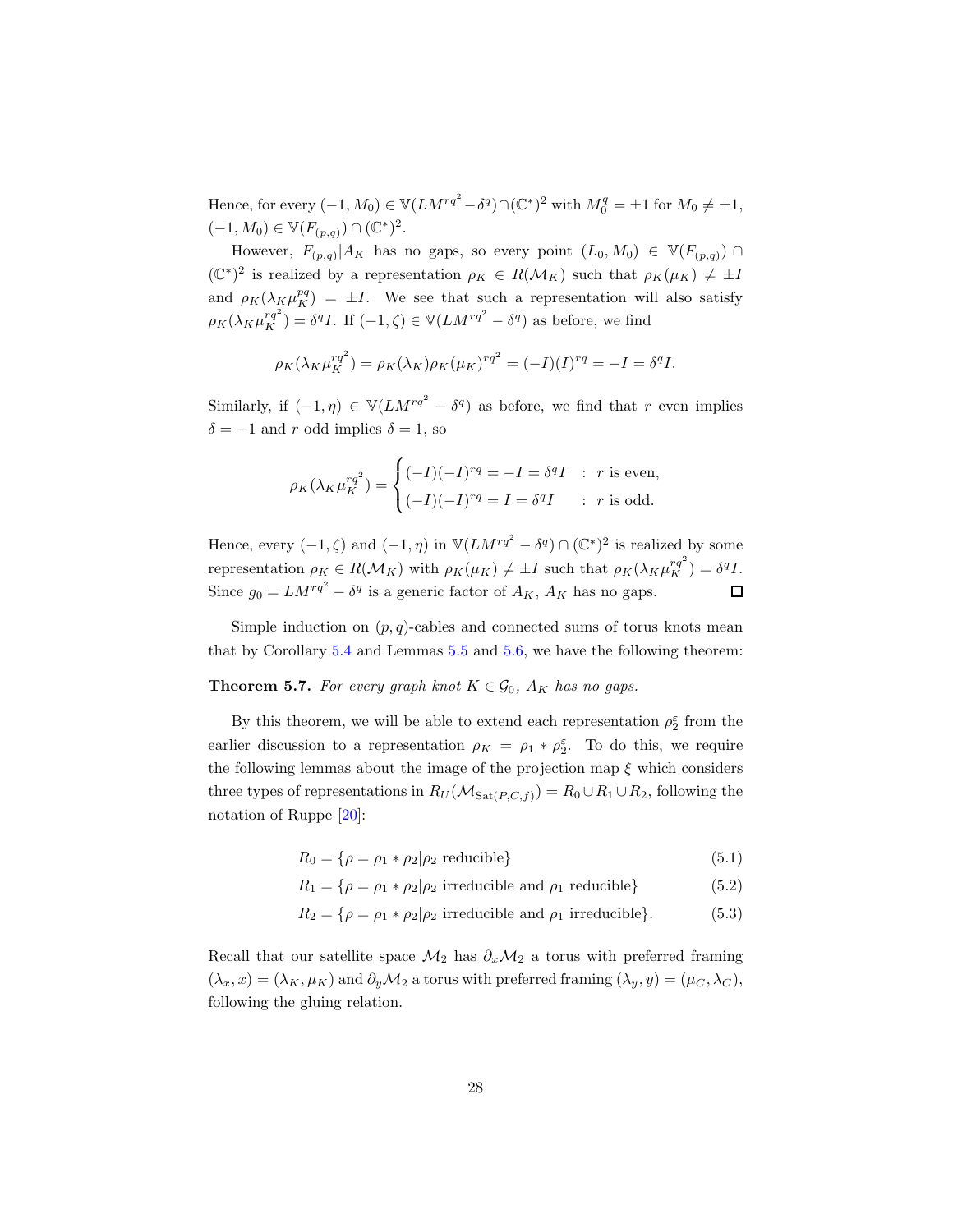<span id="page-28-0"></span>**Lemma 5.8.** Let  $K = \text{Sat}(P, C, f)$  be a winding number zero satellite where  $\mathcal{M}_K = \mathcal{M}_1 \cup_{\partial N(\ell_y)} \mathcal{M}_2$  with  $\mathcal{M}_1 = \mathcal{M}_C$  and  $\mathcal{M}_2 = V - \overset{\circ}{N}(f(P))$ , then

$$
\overline{\xi(R_0)}=\mathbb{V}(L-1).
$$

*Proof.* Let  $\rho_1 * \rho_2 \in R_0$ , then up to conjugation, let  $\rho_2$  be upper-triangular on  $\pi_1(\mathcal{M}_2)$ , and since  $\rho_2$  must have the same character as an abelian representation, we see that  $tr\rho_2(\lambda_x) = 2$  since  $\lambda_x$  is null-homologous in  $\mathcal{M}_2$ . Thus  $L = 1$  and so  $\xi(\rho_1 * \rho_2) \in V(L-1)$ . Considering all abelian representations with  $\rho_2(x) =$  $\begin{pmatrix} M & 0 \end{pmatrix}$  $\setminus$ and  $\rho_2(y) = I$ , we find that  $\rho_2$  extends to the trivial representation  $0 \t M^{-1}$  $\widehat{\mathrm{id}}_1(\pi_1(M_1)) = \{I\}.$  Therefore,  $\mathrm{id}_1 * \rho_2 \in R_0$  and  $\xi(\mathrm{id}_1 * \rho_2) = (1, M)$  for all  $M \in \mathbb{C}^*$ . Hence,  $\overline{\xi(R_0)} = \mathbb{V}(L-1)$ .  $\Box$ 

<span id="page-28-1"></span>**Lemma 5.9.** Let  $K = \text{Sat}(P, C, f)$  be a winding number zero satellite where  $\mathcal{M}_K = \mathcal{M}_1 \cup_{\partial N(\ell_y)} \mathcal{M}_2$  *with*  $\mathcal{M}_1 = \mathcal{M}_C$  *and*  $\mathcal{M}_2 = V - \overset{\circ}{N}(f(P))$ *, then* 

$$
\overline{\xi(R_0)} \cup \overline{\xi(R_1)} = \mathbb{V}(A_P).
$$

*Proof.* By Lemma [5.8](#page-28-0) and Remark [2.1,](#page-8-0)  $\overline{\xi(R_0)} = V(L-1) \subset V(A_P)$ . Let  $\rho_1 * \rho_2 \in R_1$  and up to conjugation, let  $\rho_1$  be lower-triangular (since  $\rho_1$  is reducible). Since  $\rho_1 \in R(\mathcal{M}_1)$  is reducible,  $\rho_1(\lambda_C) = I$  and thus  $\rho_2(y) = I$  by the gluing relation. Hence, we let  $\mathcal{M}_P = V(1/0) - \overset{\circ}{N}(f(P))$  be the quotient of  $M_2$  by (1/0)-Dehn filling along  $\partial_y M_2$ . The quotient map  $Q_0 : M_2 \to M_P$ induces an epimorphism  $Q_{0*}: \pi_1(\mathcal{M}_2) \to \pi_1(\mathcal{M}_P)$  satisfying  $Q_{0*}(y) = e$ . Since  $Q_{0*}$  is surjective,  $\rho_2$  factors through the quotient; that is, there is an irreducible representation  $\sigma \in R(\mathcal{M}_P)$  such that  $\rho_2 = \sigma \circ Q_{0*}$  and  $\sigma(Q_{0*}(y)) = I$ . Hence,  $\xi(\rho_1 * \rho_2) = \xi(\sigma)$  since  $Q_{0*}(x) = \mu_P$  and  $Q_{0*}(\lambda_x) = \lambda_P$ , and  $\xi(\rho_1 * \rho_2)$  is either an isolated point or in a component  $R_{f_0} \subset R(\mathcal{M}_P)$ . In the latter case, we find that  $\xi(\rho_1 * \rho_2) = \xi(\sigma) \in \mathbb{V}(A_P)$ , and therefore  $\overline{\xi(R_0)} \cup \overline{\xi(R_1)} \subset \mathbb{V}(A_P)$ . Note that the isolated points  $\xi(\sigma)$  will only lift to isolated points in  $\xi(R_1)$  and so no other factors will appear.

For any  $\sigma \in R(\mathcal{M}_P)$  with  $\xi(\sigma) \in V(f_0)$  for a balanced-irreducible factor  $f_0|\widetilde{A}_P$ , then the representation  $\sigma$  will lift to some representation  $\rho_2 \in R(\mathcal{M}_2)$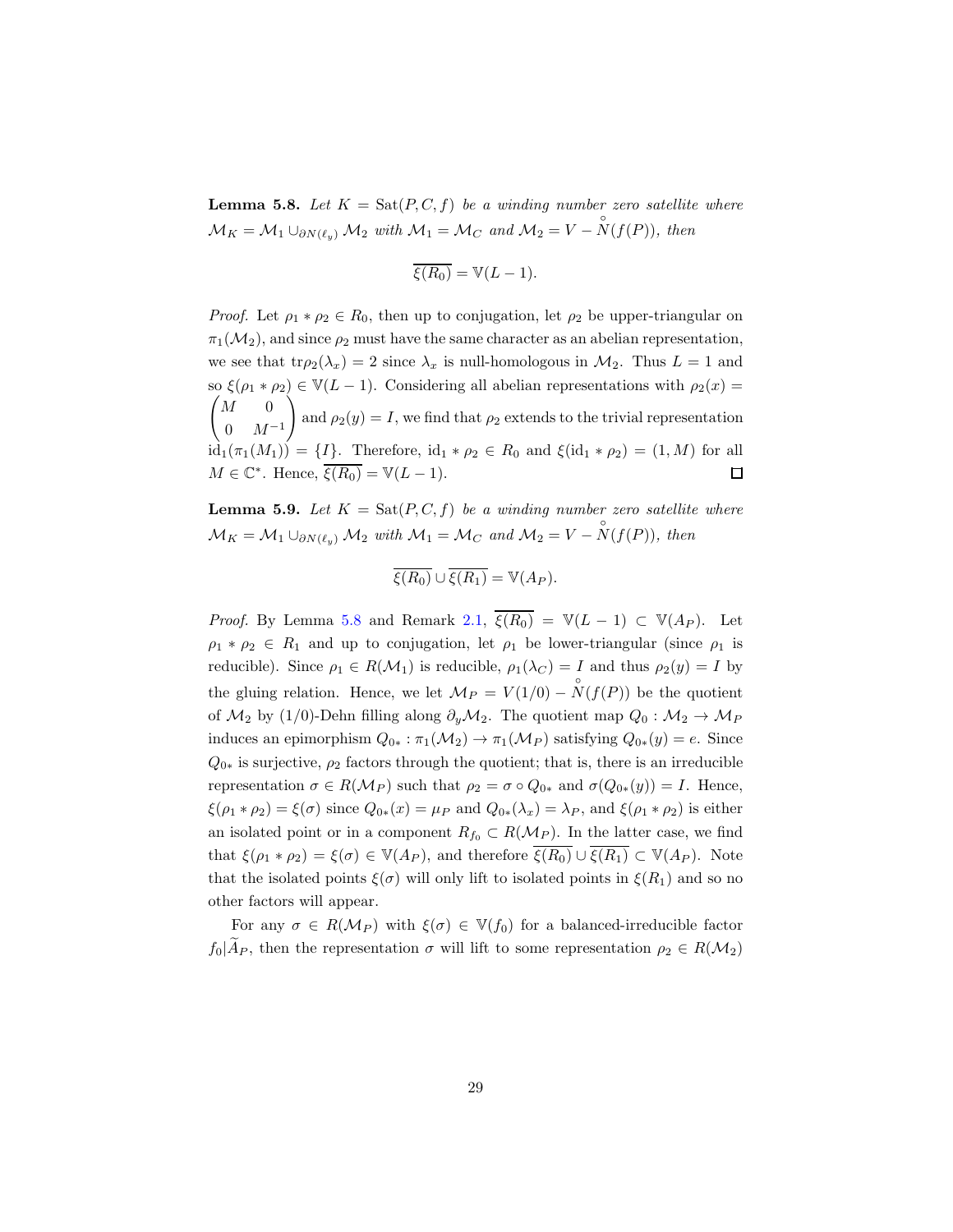satisfying  $\rho_2(y) = I$  from the quotient map  $\rho_2 = \sigma \circ Q_{0*}$ .



Conjugating  $\rho_2$  so that  $\rho_2$  is lower-triangular on  $\partial_y \mathcal{M}_2$ , we may take an abelian representation  $\rho_1 \in R(\mathcal{M}_1)$  to send  $\rho_1(\lambda_C) = I$  and  $\rho_1(\mu_C) = \rho_2(\lambda_y)$ . Therefore, we have a representation  $\rho_1$  which agrees with  $\rho_2$  along the gluing boundary and so  $\rho_1 * \rho_2 \in R_1$ , and up to conjugation, the representation  $\rho_1 * \rho_2$  can be made upper-triangular on  $\partial_x \mathcal{M}_2$  with  $\xi(\rho_1 * \rho_2) = \xi(\sigma) \in \mathbb{V}(\widetilde{A}_P)$ , which completes the proof,  $\overline{\xi(R_0)} \cup \overline{\xi(R_1)} = \mathbb{V}(A_P)$ .  $\square$ 

<span id="page-29-0"></span>**Lemma 5.10.** Let  $K = \text{Sat}(P, C, f)$  be a winding number zero satellite with *companion knot*  $C \in \mathcal{G}_{\mathbb{Z}}$ . Let  $\mathcal{M}_K = \mathcal{M}_1 \cup_{\partial N(\ell_{\nu})} \mathcal{M}_2$  *with*  $\mathcal{M}_1 = \mathcal{M}_C$  *and*  $\mathcal{M}_2 = V - \overset{\circ}{N}(f(P)),$  and let  $f(P)_r$  be the knot whose exterior is given by  $V(1/r) - \overset{\circ}{N}(f(P))$ , then

$$
\overline{\xi(R_0)} \cup \overline{\xi(R_1)} \cup \overline{\xi(R_2)} \subset \mathbb{V}\left(\text{Red}\left[(L-1)\prod_{r \in \mathcal{DS}_C} \widetilde{A}_{f(P)_r}\right]\right).
$$

*Proof.* By Lemma [5.9,](#page-28-1) we know that  $\overline{\xi(R_0)} \cup \overline{\xi(R_1)} = \mathbb{V}(A_P) = \mathbb{V}\left( (L-1)\widetilde{A}_{f(P)_0} \right)$ by definition of  $f(P)_0$ , so these factors will appear in the variety on the right.

Let  $\rho_1 * \rho_2 \in R_2$ , then since  $C \in \mathcal{G}_{\mathbb{Z}}$  we may assume that  $\rho_1 \in R^*(\mathcal{M}_1)$ satisfies  $\rho_1(\lambda_C \mu_C^r) = \delta I$  for some slope  $r \in \mathcal{DS}_C$  and  $\delta \in \{\pm 1\}$ . Then  $\rho_2(y\lambda_y^r) =$  $\delta I$  by the gluing relation and up to conjugation we may take  $\rho_2(y)$  to be lowertriangular,

$$
\rho_2(y) = \begin{pmatrix} u & 0 \\ t & u^{-1} \end{pmatrix} \qquad \qquad \rho_2(\lambda_y) = \begin{pmatrix} v & 0 \\ s & v^{-1} \end{pmatrix},
$$

where  $\rho_2(y\lambda_y^r) = \delta I$  by the gluing relation. The quotient  $Q_r : \mathcal{M}_2 \to \mathcal{M}_{f(P)_r}$  by  $(1/r)$ -Dehn filling along  $\partial_y \mathcal{M}_2$  induces the map  $Q_{r*} : \pi_1(\mathcal{M}_2) \to \pi_1(\mathcal{M}_{f(P)_r})$ which satisfies  $Q_{r*}(y\lambda_y^r) = e$  and so letting  $\varepsilon_2 : \pi_1(\mathcal{M}_2) \to {\pm I}$  be the abelian representation given by  $\varepsilon_2(y) = \delta I$  and  $\varepsilon_2(x) = I$ , we find that  $\rho_2^{\varepsilon_2} = \varepsilon_2 \cdot \rho_2$  is a representation of  $\pi_1(\mathcal{M}_2)$  satisfying

$$
\rho_2^{\varepsilon_2}(y\lambda_y^r)=\varepsilon_2(y\lambda_y^r)\cdot\rho_2(y\lambda_y^{\ r})=\delta I\cdot\delta I=I.
$$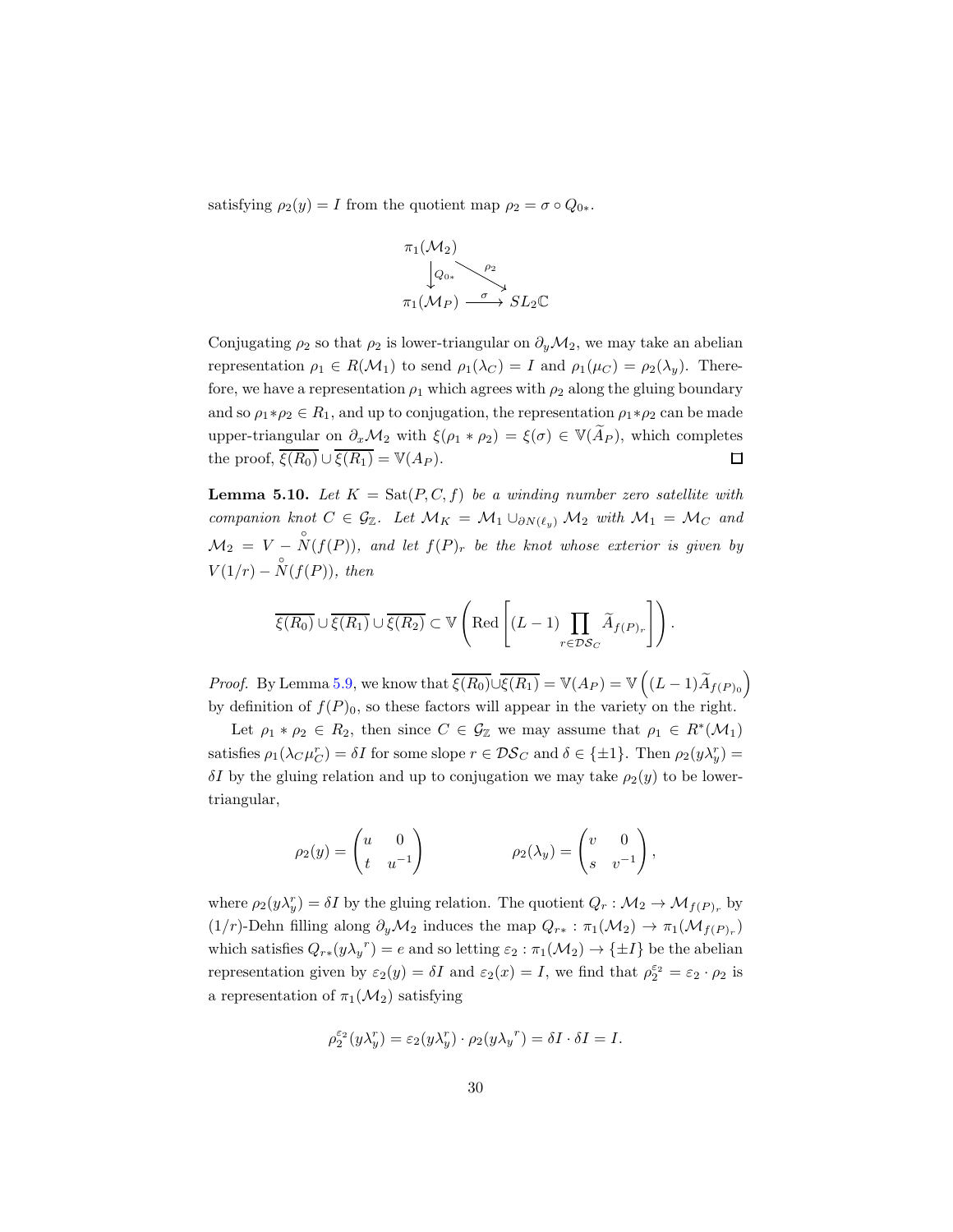Since  $Q_{r*}$  is surjective (as in the proof of Lemma [5.9\)](#page-28-1), there is some irreducible  $\sigma \in R(\mathcal{M}_{f(P)_r})$  such that  $\rho_2^{\varepsilon_2} = \sigma \circ Q_{r*}$ .



Therefore,  $\xi(\rho_1 * \rho_2) = \xi(\sigma)$  since  $Q_{r*}(x) = \mu_{f(P)_r}$  and  $Q_{r*}(\lambda_x) = \lambda_{f(P)_r}$ , and each  $\xi(\sigma)$  is either an isolated point or in a component contributing a factor of  $\mathbb{V}(A_{f(P)_r})$ . As with the earlier proof, the isolated points will only lift to isolated points, but for every  $\xi(\sigma)$  in a component of  $\mathbb{V}(A_{f(P)_r})$ , the lifted point  $\xi(\rho_1*\rho_2)$ will still be in a component of  $\mathbb{V}(A_{f(P)_r})$ , and therefore

$$
\overline{\xi(R_0)} \cup \overline{\xi(R_1)} \cup \overline{\xi(R_2)} \subset \mathbb{V}\left(\text{Red}\left[(L-1)\prod_{r \in \mathcal{DS}_C} \widetilde{A}_{f(P)_r}\right]\right).
$$

 $\Box$ 

As an immediate consequence of these lemmas, we can find a polynomial multiple of the A-polynomial of such winding number zero satellite knots where the companion knot  $C \in \mathcal{G}_{\mathbb{Z}}$ :

**Theorem 5.11.** Let  $K = \text{Sat}(P, C, f)$  be a winding number zero satellite knot *with companion knot*  $C \in \mathcal{G}_{\mathbb{Z}}$ , let  $\mathcal{M}_K = \mathcal{M}_1 \cup_{\partial N(\ell_2)} \mathcal{M}_2$  *where*  $\mathcal{M}_1 = \mathcal{M}_C$ and  $\mathcal{M}_2 = V - \overset{\circ}{N}(f(P))$ , and let  $f(P)_r$  be the knot whose exterior is given by  $V(1/r) - \overset{\circ}{N}(f(P))$ *, then* 

$$
A_K\Bigg|\text{Red}\left[(L-1)\prod_{r\in \mathcal{DS}_C}\widetilde{A}_{f(P)_r}\right].
$$

To show that each of the factors on the right is a factor of  $A_K$ , we will utilize Theorem [5.7,](#page-27-0) that is, that the A-polynomial of a graph knot has no gaps.

<span id="page-30-0"></span>**Lemma 5.12.** Let  $K = \text{Sat}(P, C, f)$  be a winding number zero satellite with *companion knot*  $C \in \mathcal{G}_0$ *. Let*  $\mathcal{M}_K = \mathcal{M}_1 \cup_{\partial N(\ell_u)} \mathcal{M}_2$  *with*  $\mathcal{M}_1 = \mathcal{M}_C$  *and*  $\mathcal{M}_2 = V - \overset{\circ}{N}(f(P)),$  and let  $f(P)_r$  be the knot whose exterior is given by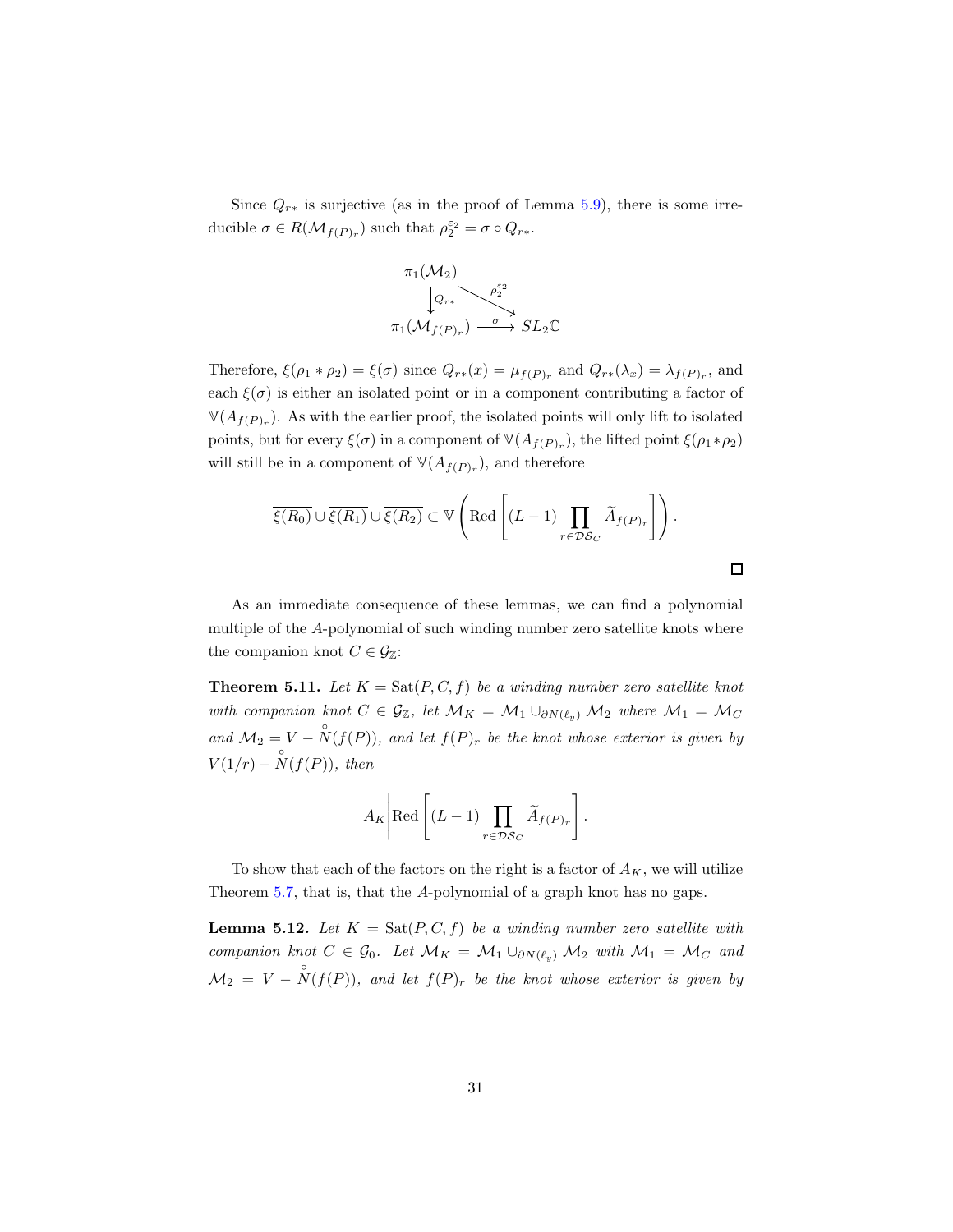$V(1/r) - \overset{\circ}{N}(f(P))$ , then  $\xi(R_0) \cup \xi(R_1) \cup \xi(R_2) = \mathbb{V}$  $\left[\begin{matrix}Red\end{matrix}\right] (L-1)$  $r{\in}\mathcal{DS}_C$  $A_{f(P)_r}$  $\bigwedge$ 

*Proof.* By Lemma [5.10,](#page-29-0) it suffices to show the other direction of containment. Notice that Lemma [5.9](#page-28-1) implies that  $\xi(R_0) \cup \xi(R_1) = \mathbb{V}((L-1)A_{f(P)_0}).$ 

.

Therefore, let  $\widetilde{A}_{f(P)_r}$  be a factor with corresponding  $f_0 = (LM^r - \delta)|\widetilde{A}_C$ , so  $r \in \mathcal{DS}_C$  and  $\delta \in {\pm 1}$  are given. Let  $\mathcal{M}_{f(P)_r}, Q_r$ , and  $Q_{r*}$  be as in the previous proof, and so  $Q_{r*}(\lambda_y^r y) = e$ . For each balanced-irreducible factor  $g_0|A_{f(P)_r}$ , there is a family of representations  $\sigma \in R(\mathcal{M}_{f(P)_r})$  such that  $\xi(\sigma)$  =  $(L, M) \in V(g_0)$  for all but finitely many points. Let  $\rho_2 = \sigma \circ Q_{r*}$  be the lift of such a representation, as in the proof of Lemma [5.10,](#page-29-0) then to find a representation  $\rho_2^{\varepsilon_2} \in R^*(\mathcal{M}_2)$  which agrees with some  $\rho_1 \in R^*(\mathcal{M}_1)$  along the gluing torus, we use the same abelian representation  $\varepsilon_2$  from the proof of Lemma [5.10,](#page-29-0)  $\varepsilon_2 : \pi_1(\mathcal{M}_2) \to {\pm I}$  given by  $\varepsilon(y) = \delta I$  and  $\varepsilon(x) = I$ . This gives  $\rho_2^{\varepsilon_2} = \varepsilon_2 \cdot \rho_2$  satisfying  $\rho_2^{\varepsilon_2}(y\lambda_y^r) = \delta I$ . Additionally, we note that  $\rho_2^{\varepsilon_2}(\lambda_y) =$  $\rho_2(\lambda_y)$  and  $\rho_2^{\varepsilon_2}(\lambda_x) = \rho_2(\lambda_x)$  since  $\mathcal{M}_2$  is a winding number zero satellite space. We show now that every  $\rho_2^{\varepsilon_2} \in R(\mathcal{M}_2)$  from this family of representations  $\sigma \in R^*(\mathcal{M}_{f(P)_r})$  will extend to a representation  $\rho_1 \in R(\mathcal{M}_C)$  since  $A_C$  has no gaps.

If  $\text{tr}\rho_2^{\varepsilon_2}(\lambda_y) \neq \pm 2$ , then we may conjugate  $\rho_2^{\varepsilon_2}$  so that  $\rho_2^{\varepsilon_2}(\lambda_y) = \begin{pmatrix} \overline{M} & 0 \\ 0 & \overline{M} \end{pmatrix}$ 0  $\overline{M}^{-1}$ ! and thus by the quotient identity,  $\rho_2^{\varepsilon}(y) = \delta \rho_2^{\varepsilon}(\lambda_y^{-r}) = \delta$  $\left(\overline{M}^{-r}\right)^{-1}0$ 0  $\overline{M}^r$  $\setminus$ . Since  $C \in \mathcal{G}_0$  and  $A_C$  has no gaps by Theorem [5.7,](#page-27-0) there is a representation  $\rho_1 \in$  $R(\mathcal{M}_1)$  such that  $\rho_1(\mu_C) = \begin{pmatrix} \overline{M} & 0 \\ 0 & \overline{M} \end{pmatrix}$  $0 \quad \overline{M}^{-1}$ ! and  $\rho_1(\lambda_C) = \delta$  $\left(\overline{M}^{-r}\right)^{-1}$ 0  $\overline{M}^r$ ! . Therefore the representation  $\rho_2^{\varepsilon_2}$  extends to a representation  $\rho_K = \rho_1 * \rho_2^{\varepsilon_2} \in R(\mathcal{M}_K)$ with  $\xi(\rho_K) = \xi(\sigma)$ .

If  $tr\rho_2^{\varepsilon_2}(\lambda_y) = \pm 2 = 2\overline{M}$ , then up to conjugation, either  $\rho_2^{\varepsilon_2}(\lambda_y) = \overline{M}I$  or  $\rho_2^{\varepsilon_2} = \overline{M}$  $\begin{pmatrix} 1 & 1 \\ 0 & 1 \end{pmatrix}$ . In the latter case, the gluing relation implies that

$$
\rho_2^{\varepsilon_2}(\lambda_y) = \overline{M} \begin{pmatrix} 1 & 1 \\ 0 & 1 \end{pmatrix}, \qquad \rho_2^{\varepsilon_2}(\mu_y) = \delta \overline{M}^{-r} \begin{pmatrix} 1 & -r \\ 0 & 1 \end{pmatrix}.
$$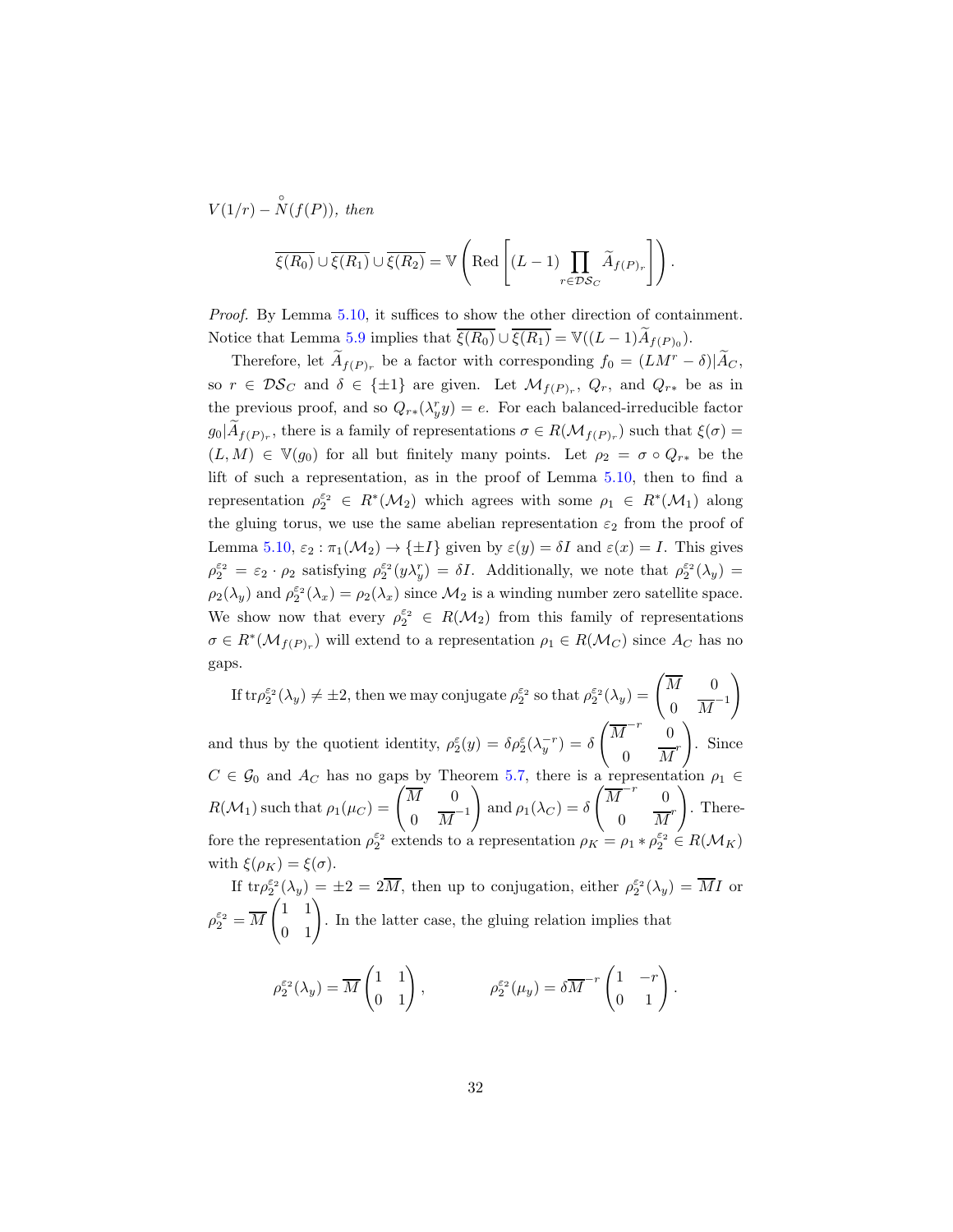Since  $(\delta \overline{M}^{-r}, \overline{M}) \in V(LM^r - \delta) \cap (\mathbb{C}^*)^2$ , there is a representation  $\rho_1 \in R(\mathcal{M}_C)$ such that  $\rho_1(\lambda_C \mu_C^r) = \delta I$  and  $\rho_1(\mu_C) \neq \pm I$  with  $\text{tr}\rho_1(\mu_C) = 2\overline{M}$ . Therefore, the representation will extend to  $\rho_K = \rho_1 * \rho_2^{\varepsilon_2} \in R(\mathcal{M}_K)$  such that  $\xi(\rho_K) = \xi(\sigma)$ . In the former case,  $\rho_2^{\varepsilon_2}(\lambda_y) = \pm I$ , then we use some abelian representation  $\varepsilon$ so that  $\rho_2^{\varepsilon}(y) = I$ , which will naturally extend to  $\rho_K = \varepsilon_1 * \rho_2^{\varepsilon}$  via the abelian representation  $\varepsilon_1 : \pi_1(\mathcal{M}_C) \to {\{\pm I\}}$  given by  $\varepsilon_1(\mu_C) = \rho_2^{\varepsilon}(\lambda_y)$ . Therefore, every representation  $\sigma \in R^*(\mathcal{M}_{f(P)_r})$  will extend to some  $\rho_K \in R(\mathcal{M}_K)$  with  $\xi(\rho_K) = \xi(\sigma)$ ; hence each factor  $\mathbb{V}(g_0) \subset \mathbb{V}(\widetilde{A}_K)$  and therefore the lemma is proven.  $\Box$ 

We see that Theorem [1.10](#page-5-0) follows from Lemmas [5.10](#page-29-0) and [5.12](#page-30-0) which will be discussed in Section [7.](#page-35-0) Furthermore, Theorems [1.12](#page-5-1) and [1.13](#page-6-0) follow as a consequence of Theorem [1.10,](#page-5-0) where we omit polynomial reduction of  $A_{D_n(C)}$ for  $C \in \mathcal{G}_0$  because each factor  $A_{f(P)_r} = A_{K(n-r)}$  is irreducible and distinct, also discussed in Section [7.](#page-35-0)

# <span id="page-32-0"></span>6 r-Twisted Gluing Relations

In the special case of r-twisted Whitehead doubles, the subset of importance in  $R(\mathcal{M}_{D_r(K)})$  is  $\overline{\xi(R_2)}$  given by representations  $\rho = \rho_1 * \rho_2$  where both  $\rho_1, \rho_2$ are irreducible representations since Remark [3.2](#page-11-2) gives us the known factor  $A_{K(r)}|A_{D_r(K)}$  for any r-twisted Whitehead double.

For explicit computation when both  $\rho_1$ ,  $\rho_2$  are irreducible, we may conjugate  $\rho_2$  so that

$$
\rho_2(\mu_x) = \begin{pmatrix} M & 1 \\ 0 & M^{-1} \end{pmatrix} = \rho_2(x), \qquad \rho_2(\mu_y) = \begin{pmatrix} u & 0 \\ t & u^{-1} \end{pmatrix} = \rho_2(y).
$$

And since  $\mu_x, \lambda_x$  commute and  $\mu_y, \lambda_y$  commute, we have

$$
\rho_2(\lambda_x) = \begin{pmatrix} L & * \\ 0 & L^{-1} \end{pmatrix}, \quad \rho_2(\lambda_y) = \begin{pmatrix} v & 0 \\ s & v^{-1} \end{pmatrix} \stackrel{\phi_r}{=} \rho_1(\mu_C) = \begin{pmatrix} m & 0 \\ * & m^{-1} \end{pmatrix}.
$$

Furthermore, since  $\mu_K$ ,  $\lambda_K$  commute, and  $\mu_K$  is lower-triangular by the gluing, this implies  $\lambda_K$  is also lower triangular, and label its (1, 1)-entry  $\ell$ . Here, we use the r-twisted gluing relation  $\phi_r : \partial \mathcal{M}_K \to \partial V$ , given by

$$
\phi_r(\mu_K) = \lambda_y, \qquad \phi_r(\lambda_K) = \mu_y \lambda_y^{-r}.
$$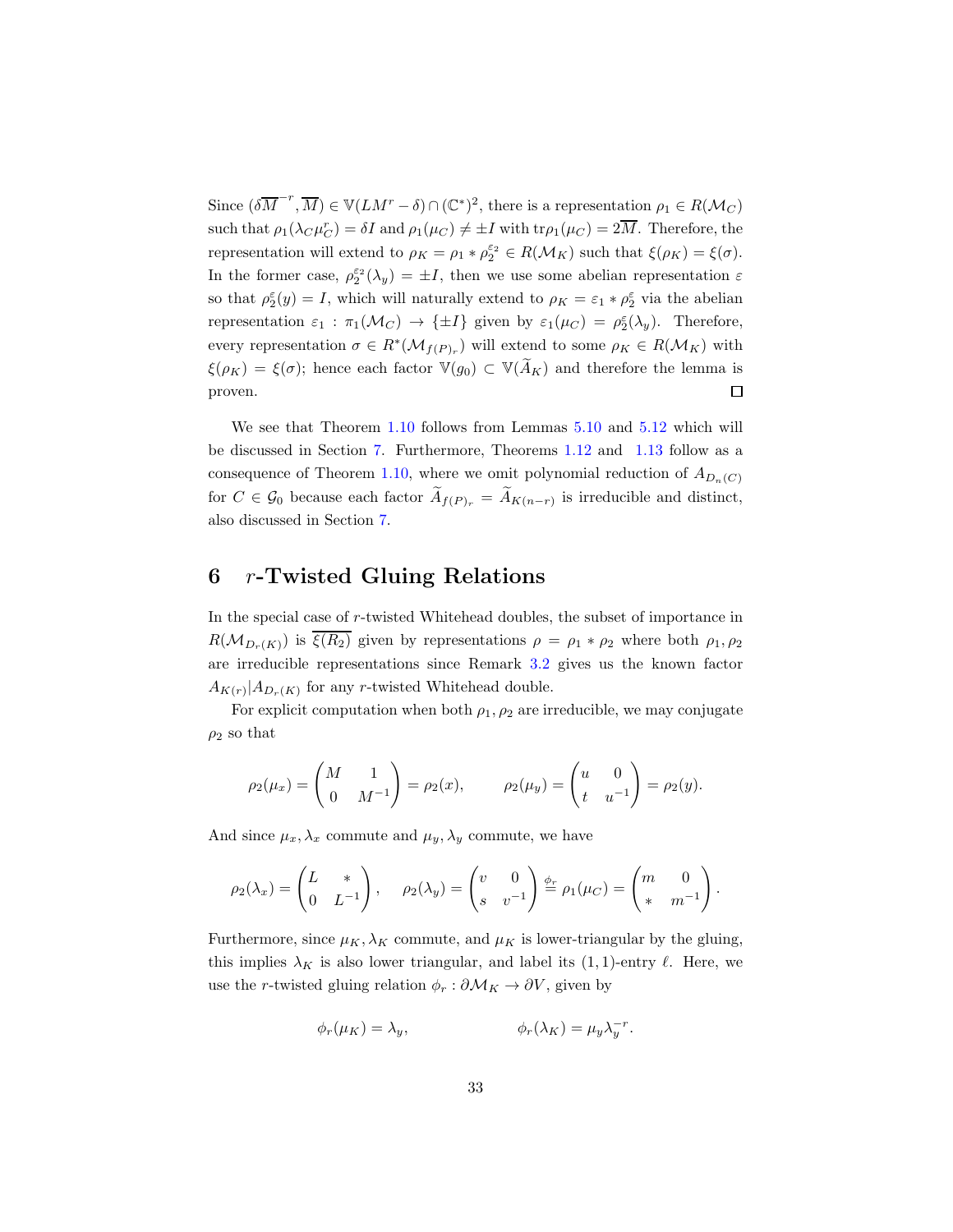Hence, we have  $\rho_2(y) = \rho_1(\lambda_K)$  and  $\rho_2(\mu_y \lambda_y^{-r}) = \rho_1(\lambda_K)$ , whose (1, 1)-entry gives us an additional relation on  $\ell$ ; these combined give us:

$$
m = v,
$$
  $\ell = \rho_1(\lambda_K)_{1,1} = \rho_2(y\lambda_y^{-r})_{1,1} = uv^{-r}.$ 

Hence, if  $\rho \in R_2$ , then the (1,1)-entries of  $\rho_1(\mu_K)$  and  $\rho_1(\lambda_K)$  must satisfy  $\ddot{A}_K(\ell,m) = 0$ , or alternatively

$$
f_{K,r}(M, t, u) = \widetilde{A}_K(uv^{-r}, v) = 0,
$$
\n(6.1)

$$
v = \frac{-Mt^2 + M^3t^2 - tu + 2M^2tu - M^4tu + M^2t^3u + Mu^2 + Mt^2u^2 - 2M^3t^2u^2 - M^2tu^3 + M^4tu^3}{Mu^2},
$$
\n(6.2)

$$
s = \rho_2(\lambda_y)_{2,1}.\tag{6.3}
$$

The Whitehead relation gives us  $\rho_2(\Omega) = \rho_2(\Omega^*)$  which is true so long as a single polynomial equation is satisfied:

$$
M^{2}t - M^{4}t - Mu + M^{3}u
$$
  
\n
$$
f_{W}(M, t, u) = -Mt^{2}u + 2M^{3}t^{2}u + tu^{2} - 4M^{2}tu^{2}
$$
  
\n
$$
+M^{4}tu^{2} - M^{2}t^{3}u^{2} + Mu^{3} - M^{3}u^{3} = 0.
$$
\n(6.4)  
\n
$$
+2Mt^{2}u^{3} - M^{3}t^{2}u^{3} - tu^{4} + M^{2}tu^{4}
$$

Lastly,  $\rho_2(\lambda_x)_{1,1} = \rho_2(XY\Omega YX)_{1,1}$  gives us an additional polynomial equation:

$$
F_W(L, M, t, u) = \frac{Mt - M^3t - t^2u + 2M^2t^2u - 2Mtu^2 + M^3tu^2}{-Mt^3u^2 - M^2u^3 + LM^2u^3 + t^2u^3 - M^2t^2u^3 + Mtu^4} = 0.
$$
\n(6.5)

Keeping as many of these defining equations constant as possible is the reason for the choice of the r-twisted gluing  $\phi_r$  with the same Whitehead link W. From this, we see that if  $\overline{\xi(R_2)}$  contributes a factor  $\widetilde{P}_{K,r}$  of the A-polynomial, then its variety  $\mathbb{V}(\widetilde{P}_{K,r}) \subset \mathbb{V}(\text{Res}_{u,t}(f_{K,r},f_W, F_W))$ . From these three polynomials, we are able to perform resultant methods to find (by explicit computation) a polynomial which contains the  $\widetilde{P}_{K,r}$  as a factor:  $\text{Res}_{u} [\text{Res}_{t}[f_{K,r}, f_{W}], \text{Res}_{t}[f_{W}, F_{W}]]$ . Removing isolated points and impossible factors (since  $M \neq 0$ ,  $u \neq 0$ ,  $t \neq 0$ , etc) as well as checking against possible boundary slopes, we may eliminate in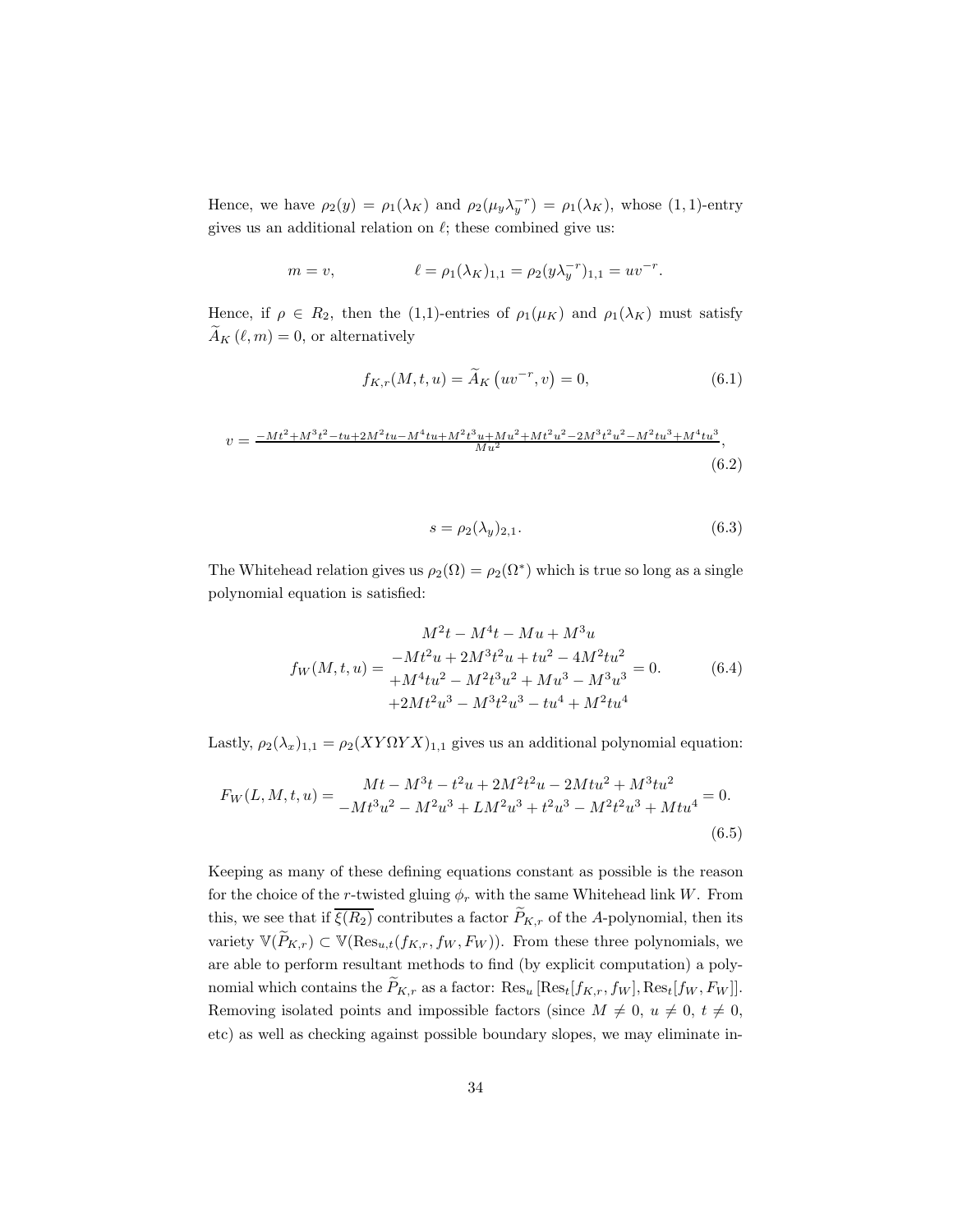correct factors from this "iterated resultant." The connection between  $A_{D_r(K)}$ and the  $A$ -polynomial of *n*-twist knots is given clearly by Theorem [1.12;](#page-5-1) a recursive formula for  $A_{K(n)}$  was first found by Hoste and Shanahan [\[14\]](#page-44-0), and later an explicit formula by Mathews [\[17\]](#page-44-6):

**Theorem 6.1.** [\[17\]](#page-44-6) For any n-twist knot  $K(n)$ , its A-polynomial is given *explicitly as:*

$$
\tilde{A}_{K(n)} = \begin{cases}\nM^{2n}(L + M^2)^{2n-1} \times \\
\quad \times \sum_{i=0}^{2n-1} {n + \lfloor \frac{i-1}{2} \rfloor \choose i} \left(\frac{M^2 - 1}{L + M^2}\right)^i (1 - L)^{\lfloor \frac{i}{2} \rfloor} (M^2 - \frac{L}{M^2})^{\lfloor \frac{i+1}{2} \rfloor} & : n \ge 0 \\
M^{-2n}(L + M^2)^{-2n} \times \\
\quad \times \sum_{i=0}^{-2n} {n + \lfloor \frac{i}{2} \rfloor \choose \frac{1 - M^2}{L + M^2}}^i (1 - L)^{\lfloor \frac{i}{2} \rfloor} (M^2 - \frac{L}{M^2})^{\lfloor \frac{i+1}{2} \rfloor} & : n \le 0.\n\end{cases}
$$

**Theorem 6.2.**  $[14]$  For any n-twist knot  $K(n)$ , its A-polynomial is given *recursively as:*

$$
\tilde{A}_{K(n)} = \begin{cases}\n x\tilde{A}_{K\left(n - \frac{n}{|n|}\right)} - y\tilde{A}_{K\left(n - \frac{2n}{|n|}\right)} & : n \neq -1, 0, 1, 2 \\
 M^4 + L(-1 + M^2 + 2M^4 + M^6 - M^8) + L^2 M^4 & : n = -1 \\
 1 & : n = 0 \\
 L + M^6 & : n = 1 \\
 M^{14} + L(M^4 - M^6 + 2M^{10} + 2M^{12} - M^{14}) & \\
 + L^2(-1 + 2M^2 + 2M^4 - M^8 + M^{10}) + L^3 & : n = 2\n\end{cases}
$$

*where*

$$
x = L2(M4 + 1) + L(-M8 + 2M6 + 2M4 + 2M2 - 1) + M4
$$
  
= (L + M<sup>2</sup>) $\tilde{A}_{K(1)} + \tilde{A}_{K(-1)}$   
 $y = M4(L + M2)4.$ 

Note that Hose and Shanahan's convention actually gives  $A_{K(n)*}$  under the notation in this paper; to remedy this, the mirror image is found by Re-mark [2.3,](#page-8-1) which will not matter for  $K(-1)$ . In general,  $K(n)^* = J(2, 2n)^* =$  $J(-2, -2n) = J(-2n, 2).$ 

Further examples of winding number zero satellites can be described with links where  $V = \mathcal{M}_{\ell_y}$  and so  $f(P) = \ell_x \subset V$ . The first generalization of the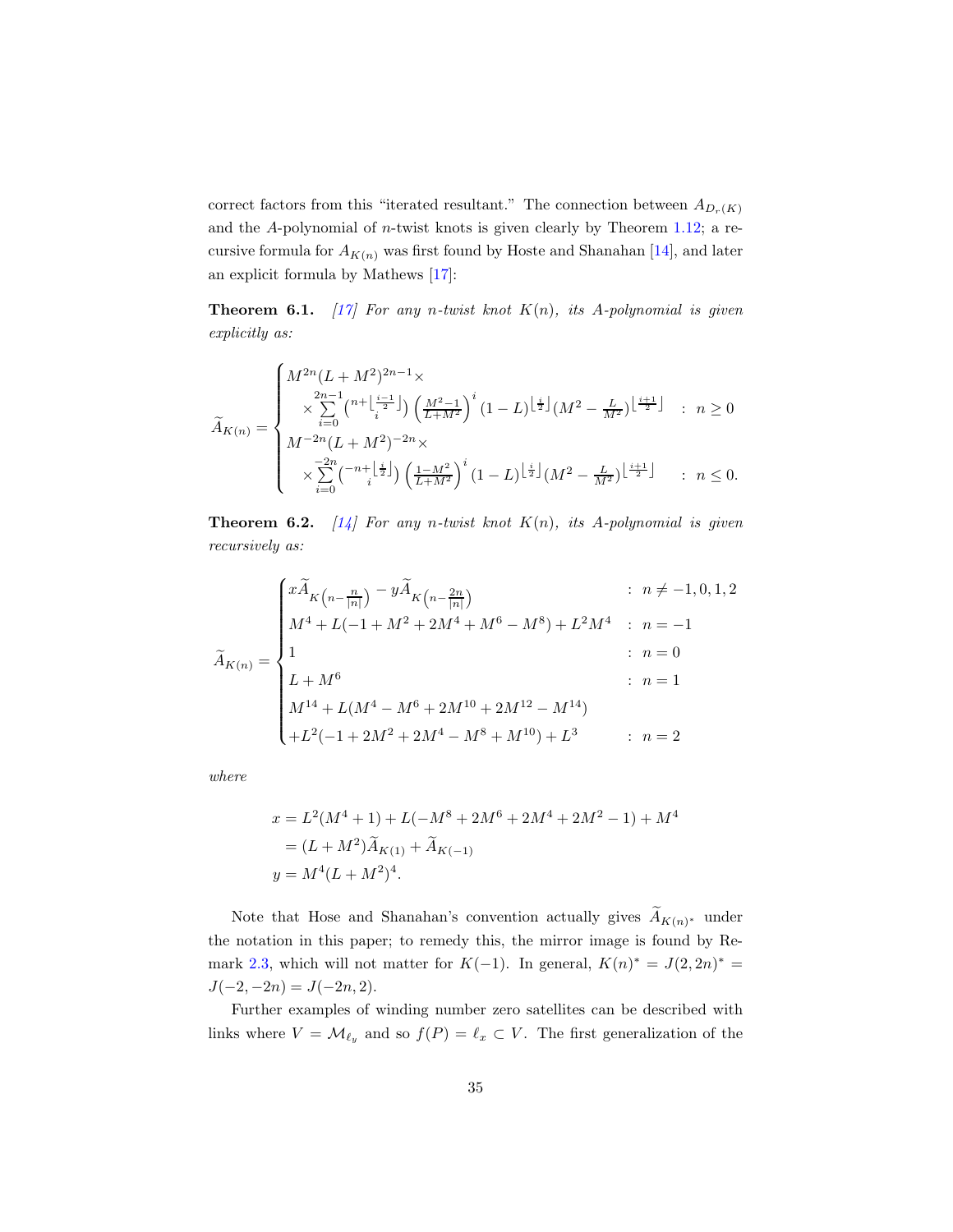<span id="page-35-1"></span>r-twisted Whitehead doubles we consider are the  $(m, n)$ -double twisted doubles, whose pattern knot embedding is shown here with  $m$  vertical full-twists and  $n$ vertical full-twists:



Figure 3: The  $(m, n)$ -Double Twisted Double Pattern.

# <span id="page-35-0"></span>7 Proof of Theorems [1.10](#page-5-0) and [1.12](#page-5-1)

We prove the more general result about the r-twisted Whitehead doubles of graph knots, then refer to specific examples as corollaries of . We begin with a theorem from Ruppe's thesis:

<span id="page-35-2"></span>**Theorem 7.1.** *[\[20\]](#page-45-1) For a*  $(p, q)$ *-torus knot*  $T(p, q)$ *,* 

$$
A_{D_r(T(p,q))} = (L-1)\tilde{A}_{K(r)}\tilde{A}_{K(r-pq)}.
$$
\n(7.1)

As one possible generalization of this result, we will show for an iterated torus knot  $[(p_1, q_1), \ldots, (p_n, q_n)]$ , the A-polynomial of the r-twisted Whitehead double of this knot is given by Corollary [7.4;](#page-37-0) another generalization is the rtwisted Whitehead double of the connected sum of two torus knots, given in Corollary [7.5.](#page-37-1) In general, for a graph knot  $C \in \mathcal{G}_0$ , Theorem [1.12](#page-5-1) will give the Apolynomial of any *n*-twisted Whitehead double  $A_{D_n(C)}$ . Notice in Theorem [7.1,](#page-35-2) the first two factors of  $A_{D_r(T(p,q))}$  are  $(L-1)$  and  $A_{K(r)}$ , which is a restatement of the fact that  $A_P | A_{Sat(P,C,f)}$ . Recalling the earlier notation A-polynomial of the satellite knot  $Sat(P, C, f)$ , for embedded pattern knot P and companion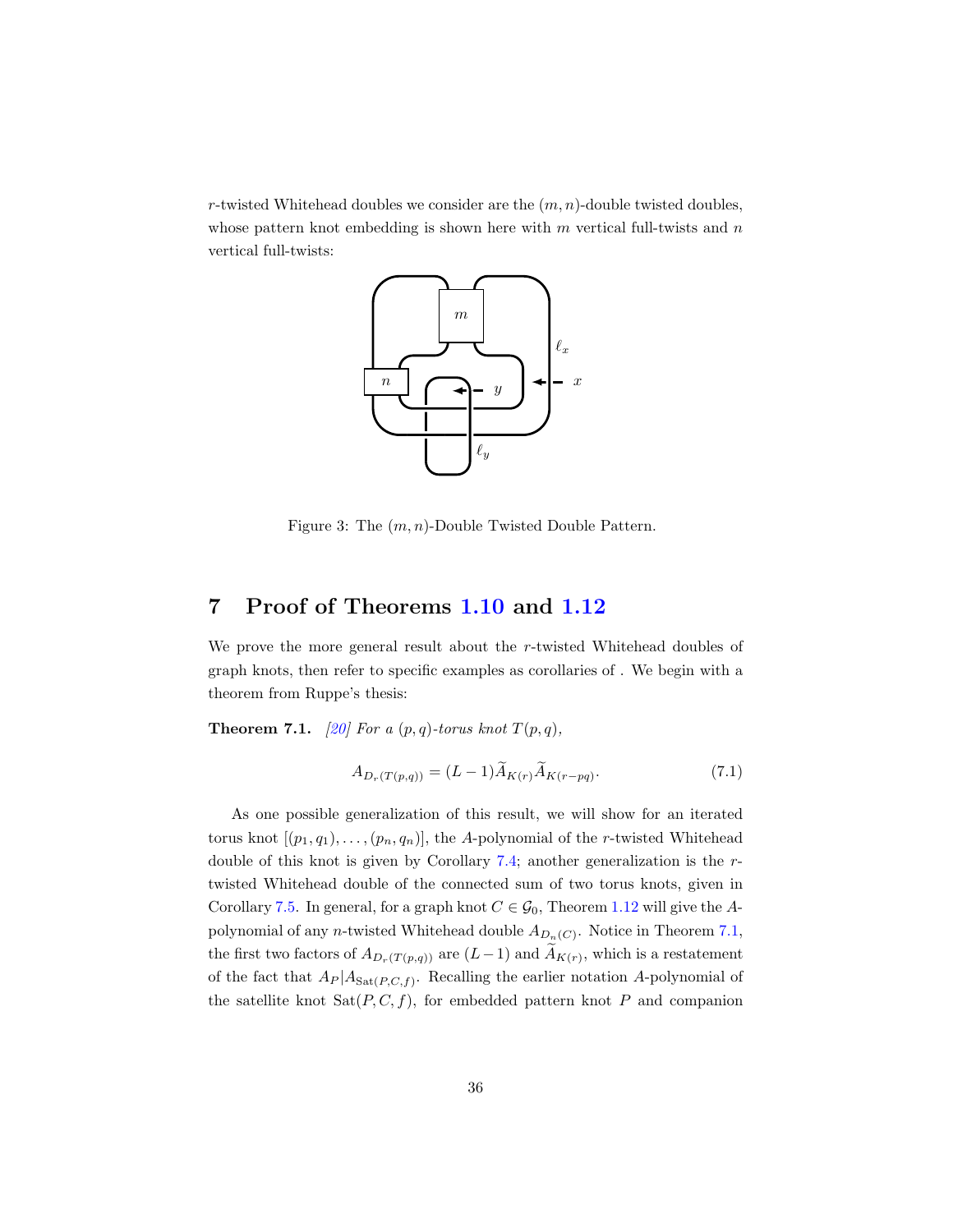knot  $C$ , can be written in the form:

$$
A_{\mathrm{Sat}(P,C,f)} = \mathrm{Red}[A_P \widetilde{F}_{\mathrm{Sat}(P,C,f)}].
$$

For  $P = K(r)$ , the last factor  $F_{\text{Sat}(K(r),C,f)}|A_{\text{Sat}(K(r),C,f)} = A_{D_r(C)}$  that requires Theorem [1.10,](#page-5-0) which is a consequence of the results from Section [5:](#page-18-0)

### Proof of Theorem [1.10](#page-5-0)

By Lemmas [5.8,](#page-28-0) [5.9,](#page-28-1) and [5.10,](#page-29-0) for a winding number zero satellite knot  $K =$ Sat $(P, C, f)$  with  $C \in \mathcal{G}_0$ , we find that

$$
\overline{\xi(R_U(\mathcal{M}_K))} = \mathbb{V}\left((L-1)\prod_{r \in \mathcal{DS}_C} \widetilde{A}_{f(P)_r}\right).
$$

By Lemma [5.12,](#page-30-0) we see that  $A_{f(P)_r}|A_K$  for each slope  $r \in \mathcal{DS}_C$ , and hence

$$
\operatorname{Red}\left[(L-1)\prod_{r\in\mathcal{DS}_C}\widetilde{A}_{f(P)_r}\right]\Big|A_K.
$$

Furthermore, for all but finitely many points  $(L, M)$  in the zero locus of the product, we find that there will be representations  $\rho \in R_U(\mathcal{M}_K)$  such that  $\xi(\rho) = (L, M)$  and hence

$$
A_K = \text{Red}\left[ (L-1) \prod_{r \in \mathcal{DS}_C} \widetilde{A}_{f(P)_r} \right].
$$

We must reduce this polynomial formula in general since the  $A_K$  does not contain any repeated factors, and depending on the different A-polynomials  $A_{f(P)_r}$ , there may be repeated factors. This completes the proof.  $\hfill \Box$ 

Some additional lemmas to omit polynomial reduction for  $A_{D_n(C)}$  are:

<span id="page-36-0"></span>**Lemma 7.2.** [\[14\]](#page-44-0) For any n-twist knot  $K(n)$ ,  $A_{K(n)}$  is irreducible.

<span id="page-36-1"></span>**Lemma 7.3.** [\[14\]](#page-44-0) For two integers  $m \neq n$ ,  $A_{K(m)} \neq A_{K(n)}$ .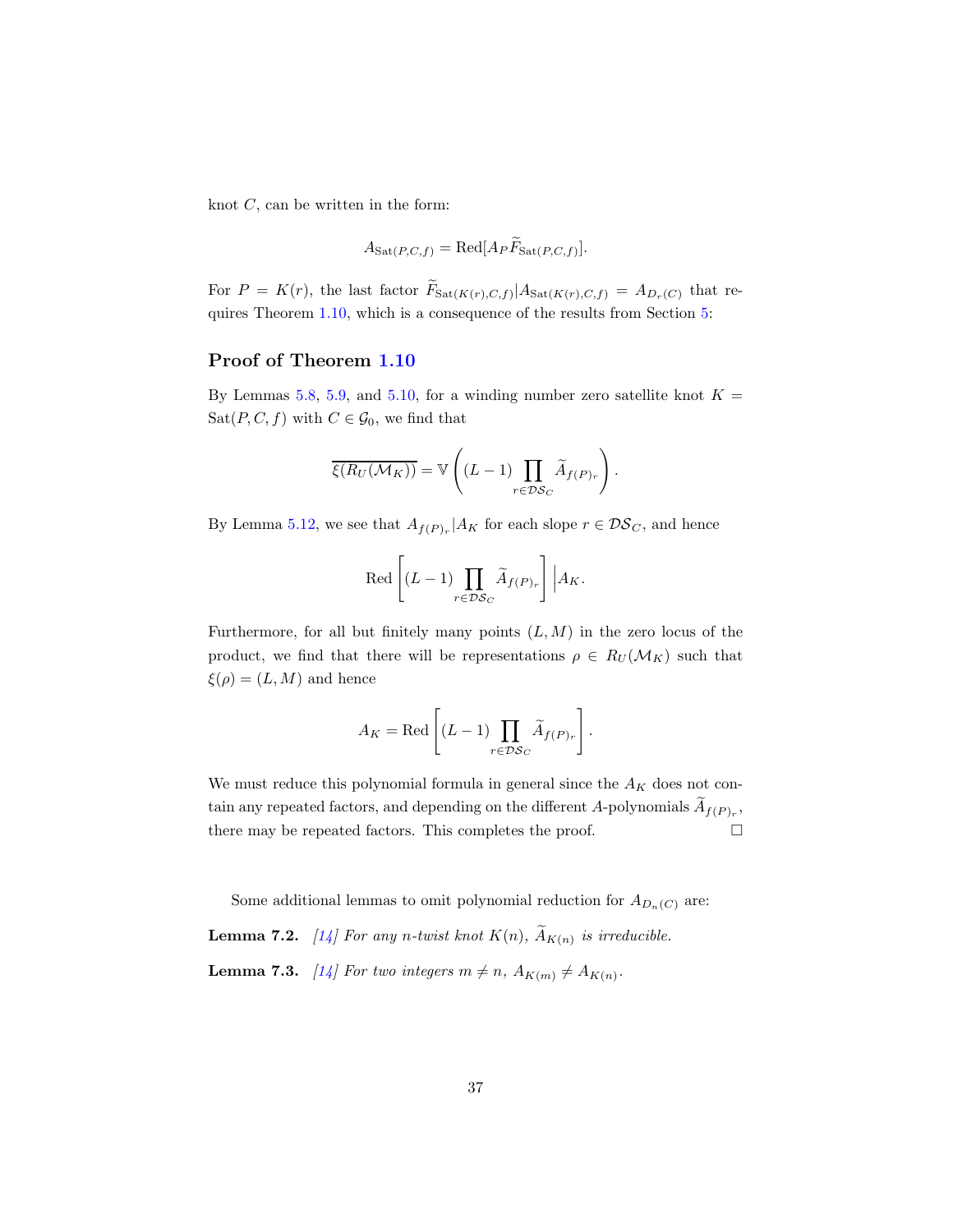### Proof of Theorem [1.12](#page-5-1)

By Lemma [5.12,](#page-30-0) we know that

$$
\overline{\xi(R_0)} \cup \overline{\xi(R_1)} \cup \overline{\xi(R_2)} = \mathbb{V}\left((L-1)\prod_{r \in \mathcal{DS}_C} \widetilde{A}_{f(K(n))_r}\right),\,
$$

where  $f(K(n))_r$  is the knot obtained from the embedding of  $K(n)$  into the solid torus given by Figure [1](#page-18-1) with the  $(1/r)$ -Dehn filling  $V(1/r)$ . Notice that  $f(K(n))_r = K(n-r)$  since the  $(1/r)$ -Dehn filling can be understood as  $-r$ full-twists on the boundary of  $V$ , hence,

$$
\overline{\xi(R_0)} \cup \overline{\xi(R_1)} \cup \overline{\xi(R_2)} = \mathbb{V}\left( (L-1) \prod_{r \in \mathcal{DS}_K} \widetilde{A}_{K(n-r)} \right).
$$

Since each  $A_{K(n-r)}$  is irreducible by Lemma [7.2](#page-36-0) and distinct by Lemma [7.3,](#page-36-1) with  $\widetilde{A}_{K(0)} = 1$ , and since each slope  $r \in \mathcal{DS}_C$  is distinct, we see that Red  $\left[ \widetilde{A}_{K(n-r)} \widetilde{A}_{K(n-s)} \right] =$  $A_{K(n-r)}A_{K(n-s)}$  for all  $r \neq s$ . Therefore,

$$
A_{D_n(C)} = (L-1) \prod_{r \in \mathcal{DS}_C} \widetilde{A}_{K(n-r)},
$$

as claimed which completes the proof.

The following corollaries provide many computational examples and are immediate consequences of Theorem [1.12,](#page-5-1) Remark [3.4,](#page-11-0) and Corollary [4.2.](#page-14-0) The strongly detected boundary slopes of iterated torus knots  $[(p_1, q_1), \ldots, (p_n, q_n)]$ were noted in [\[18\]](#page-45-0) as  $p_i q_i \prod_{j=1}^{i-1} q_j^2$  which were also shown to be distinct. The slopes of  $T(p,q)$ # $T(p',q')$  are also easy to find given a calculation of  $A_{T(p,q)$ # $T(p',q')}$ from Theorem [1.1.](#page-2-1)

<span id="page-37-0"></span>Corollary 7.4. *The* A*-polynomial of the* r*-twisted Whitehead double of an iterated torus knot, denoted*  $D_r[(p_1, q_1), \ldots, (p_n, q_n)]$ *, is given by* 

$$
A_{D_r[(p_1,q_1),..., (p_n,q_n)]} = (L-1)\widetilde{A}_{K(r)} \prod_{i=1}^n \widetilde{A}_{K(r-p_iq_i \Pi_{j=1}^{i-1} q_j^2)}.
$$
(7.2)

<span id="page-37-1"></span>**Corollary 7.5.** For torus knots  $T(p,q)$ ,  $T(p',q')$  with  $q \ge q'$ , the A-polynomial *of the n*-twisted Whitehead double of their connected sum  $K = T(p, q) \# T(p', q')$ 

38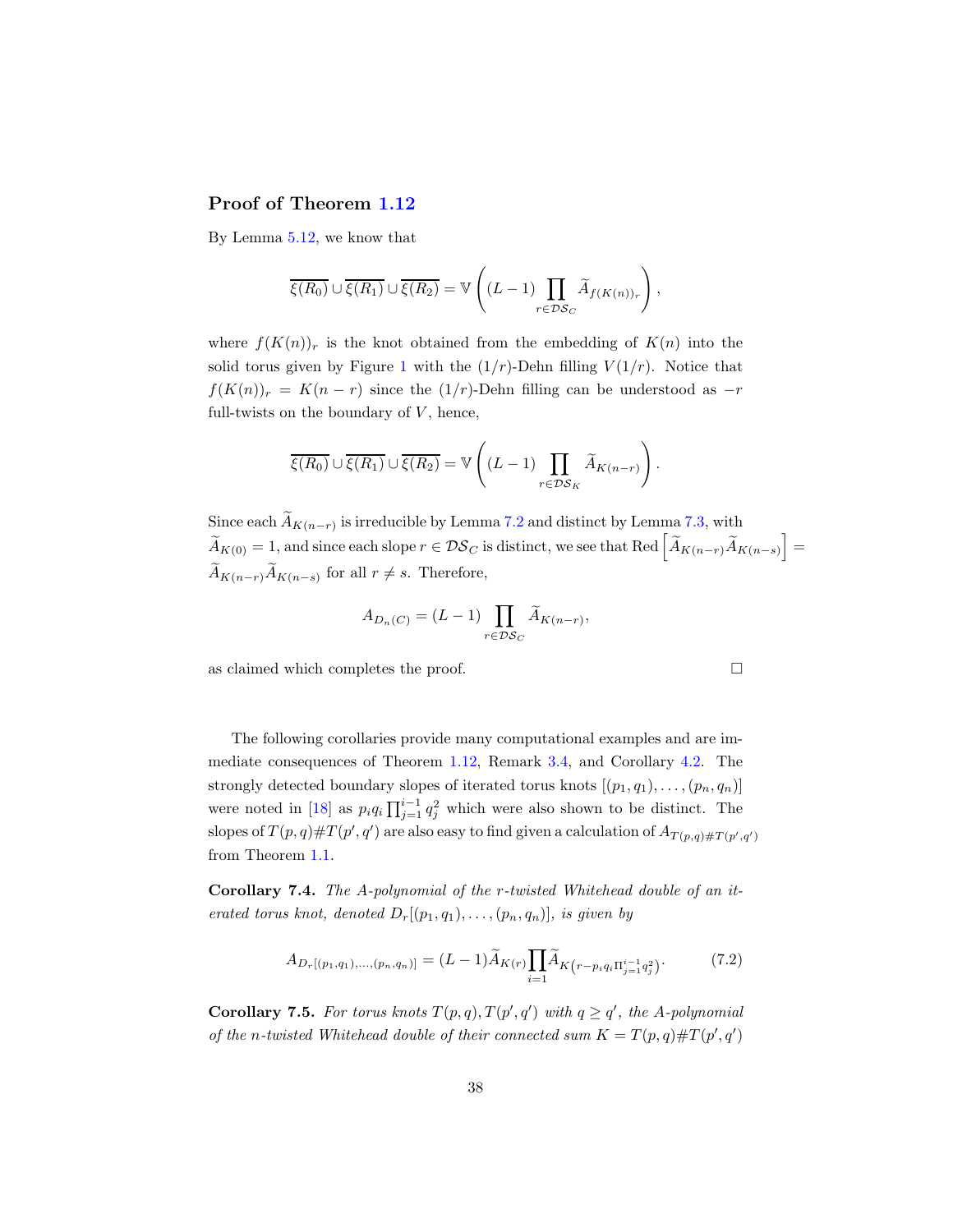*is given by*

$$
A_{D_n(K)} \doteq \begin{cases} (L-1)\widetilde{A}_{K(n)}\widetilde{A}_{K(n-pq)}\widetilde{A}_{K(n-p'q')}\widetilde{A}_{K(n-(pq+p'q'))} & : \ |p|q \neq |p'|q', \\ (L-1)\widetilde{A}_{K(n)}\widetilde{A}_{K(n-pq)}\widetilde{A}_{K(n-2pq)} & : \ pq=p'q', \\ (L-1)\widetilde{A}_{K(n)}\widetilde{A}_{K(n-pq)}\widetilde{A}_{K(n+pq)} & : \ pq = -p'q'. \end{cases}
$$

# <span id="page-38-0"></span>8 The  $r$ -Twisted Whitehead Double of  $n$ -Twist Knots

When  $C = K(n)$  for  $n \neq 1, 0$ , we notice that  $Vol(M_C) > 0$  since  $K(n)$  is hyperbolic; additionally, the r-twisted Whitehead double  $D_r(C)$  will have satellite space  $\mathcal{M}_2$  in the JSJ-decomposition also with positive hyperbolic volume,  $Vol(\mathcal{M}_2) > 0$ . The A-polynomial of  $K = D_r(C)$  will be more difficult than for the case of graph knots, though it can be found as a factor of the iterated resultant (which typically factors into multiple irreducible polynomial factors):

$$
\text{Res}_{u} [\text{Res}_{t} [A_C(uv^{-r}, v), f_W], \text{Res}_{t} [f_W, F_W]] = [P_{K(n),r}(L, M)]^2 [Q_{K(n),r}(L, M)]^2.
$$

Remark 8.1. For our computations, we will not heavily distinguish between  $D_r(K(n))$  and  $D_r(K(n))^*$  since it is clear that  $D_r(C)^* = D_{-r}(C^*)$  and therefore  $D_r(K(n))^* = D_{-r}(J(2, 2n)^*) = D_{-r}(J(-2, -2n))$ . However, in this particular case,  $K(-1)^* = K(-1)$  hence we see that  $D_r(K(-1))^* = D_{-r}(K(-1)).$ 

Since we know that  $A_{K(r)}|A_{D_r(K(n))}$ , we will denote the remaining factor  $A^{-1}_{K(r)}\widetilde{A}_{D_r(K(n))}$  by  $\widetilde{P}_{K(n),r} = \widetilde{F}_{\text{Sat}(K(r),K(n),f)}$  (following the previous notation from Section [4](#page-12-0) for  $F_{\text{Sat}(P,C,f)}$ , which is computationally equivalent to  $P_{K(n),r}$ as stated in Remark [8.3](#page-40-0) using specific calculations; the other factor  $Q_{K(n),r}$ is a byproduct of iterated resultant computations. To verify that the factor  $Q_{K(n),r}$  is invalid, we use Hoste and Shanahan's table for boundary slope com-putations [\[15\]](#page-44-1) (here using particular  $\mathcal{L}_{3/8} = W$  with  $k = 1$  in their notation  $\mathcal{L}_{\frac{4k-1}{8k}}$ ), to find boundary slope pairs for  $\mathcal{BS}_W$ :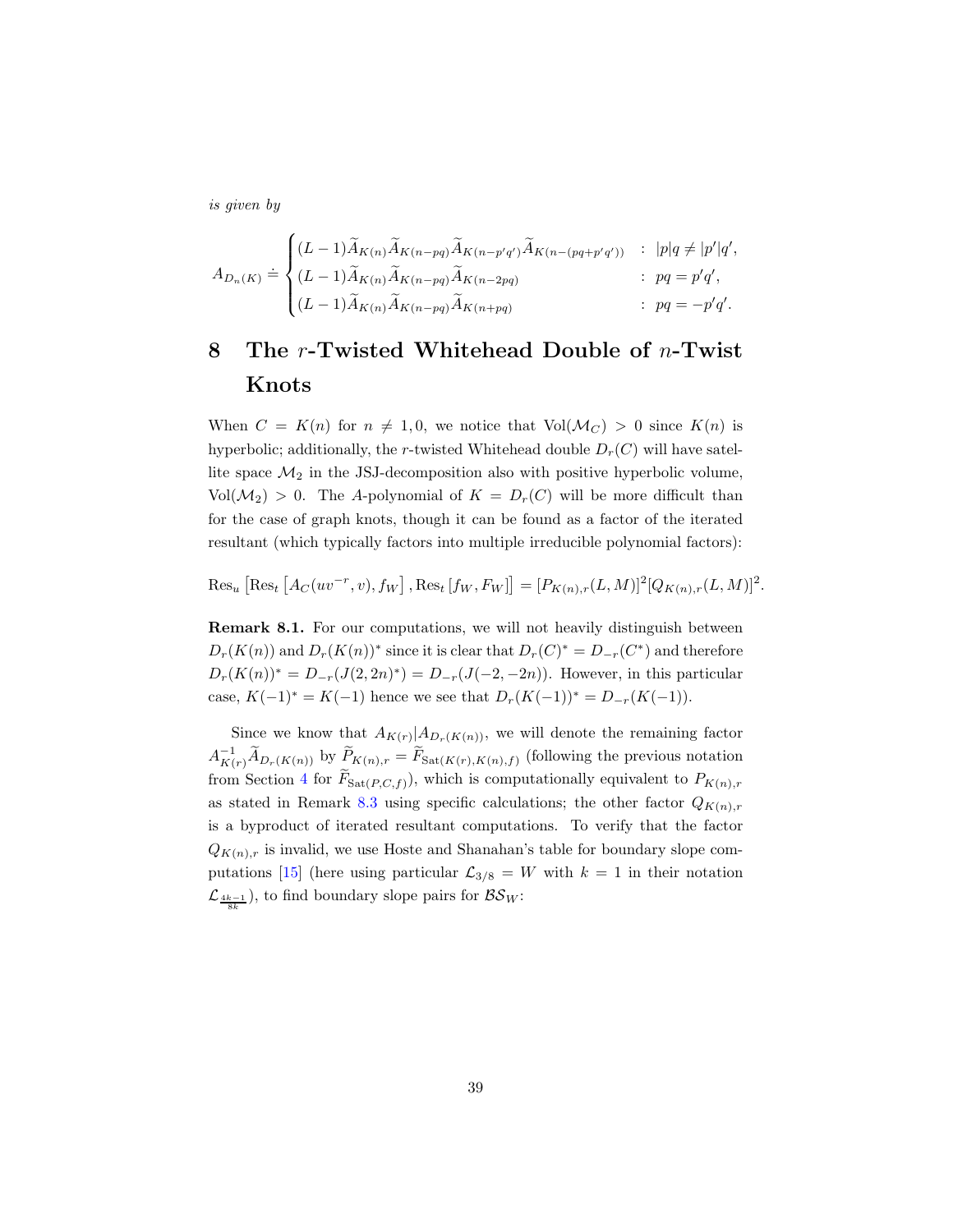Table 1. Boundary Slope Pairs for  $\mathcal{L}_{3/8} = W$ 

| $\partial$ -Slopes                      | Restrictions        |  |
|-----------------------------------------|---------------------|--|
| $(0, \varnothing)$ $(\varnothing, 0)$   |                     |  |
| $(-4, \varnothing)$ $(\varnothing, -4)$ |                     |  |
| $(2t^{-1}, 2t)$                         | $0\leq t\leq\infty$ |  |
| $(-2t^{-1} - 2, -2t)$                   | 0 < t < 1           |  |
| $(-2t^{-1}, -2 - 2t)$                   | $1\leq t\leq\infty$ |  |
| $(-3 + s, -3 - s)$                      | $-1 \leq s \leq 1$  |  |

For example, we realize that the boundary slopes 0, −4 will always occur in  $BS_{D_r(K(n))}$  by the first two lines of Table 1, and without loss of generality, we use the convention that the attaching boundary slope is in the second component. We verify that the boundary slope pairs given by  $[15]$  provide us with the means to compute the boundary slopes of  $\mathcal{BS}_{D_r(K(n))}$  by the following well-known result:

<span id="page-39-0"></span>**Lemma 8.2.** Let C be a nontrivial knot, let  $L = \ell_x \cup \ell_y$  with  $\ell_y$  an unknot, *and*  $f: P \hookrightarrow V$  *an embedding with*  $f(P) = \ell_x$  *such that*  $\mathcal{M}_L = V - N(f(P))$ *, let*  $\phi : \partial \mathcal{M}_C \to \partial_y \mathcal{M}_L$  *be the standard gluing map with*  $\partial_y \mathcal{M}_L = \partial N(\ell_y)$ *,* 

$$
\phi(\mu_K) = \lambda_y \qquad \phi(\lambda_K) = \mu_y,
$$

and so  $K = \text{Sat}(P, C, f)$  with  $V = \mathcal{M}_{\ell_y}$ . Then,

$$
\mathcal{BS}_K = \left\{ m_x | \exists m, m_y : m \in \mathcal{BS}_C, (m_x, m_y) \in \mathcal{BS}_L, \frac{1}{m} = m_y \right\} \cup \left\{ m_x | (m_x, \varnothing) \in \mathcal{BS}_L \right\}.
$$

*Proof.* Recall that  $m = p/q \in \mathbb{Q} \cup \{\infty\}$  is in  $\mathcal{BS}_{K'}$  if there is a properly embedded essential surface  $(F, \partial F) \subset (\mathcal{M}_{K'}, \partial \mathcal{M}_{K'})$  with  $\partial F$  a collection of parallel simple closed curves with slope  $p/q$ . Likewise, a slope-pair  $(m_x, m_y) \in \mathcal{BS}_L$  if there is a properly embedded essential surface F in  $\mathcal{M}_L$  with  $\partial_x F$  and  $\partial_y F$  a collection of parallel simple closed curves with slopes  $m_x$  and  $m_y$  respectively. We see immediately that  ${m_x|(m_x, \varnothing) \in \mathcal{BS}_L} \subset \mathcal{BS}_{K'}$  since any such pair  $(m_x, \varnothing)$ has an associated essential surface F which can also be embedded into  $\mathcal{M}_{K'}$ . Likewise, for any slope pair  $(m_x, m_y) \in \mathcal{BS}_L$  with  $m_y = \frac{1}{m}$  for some  $m \in \mathcal{BS}_K$ , we have corresponding essential surfaces  $F_K, F_L$ , and we may take necessary parallel copies of these surfaces until they agree on the number of boundary components along the gluing torus. This new surface will be essential in  $\mathcal{M}_{K'}$ since it's components are essential in their respective submanifolds, thus  $m_x \in$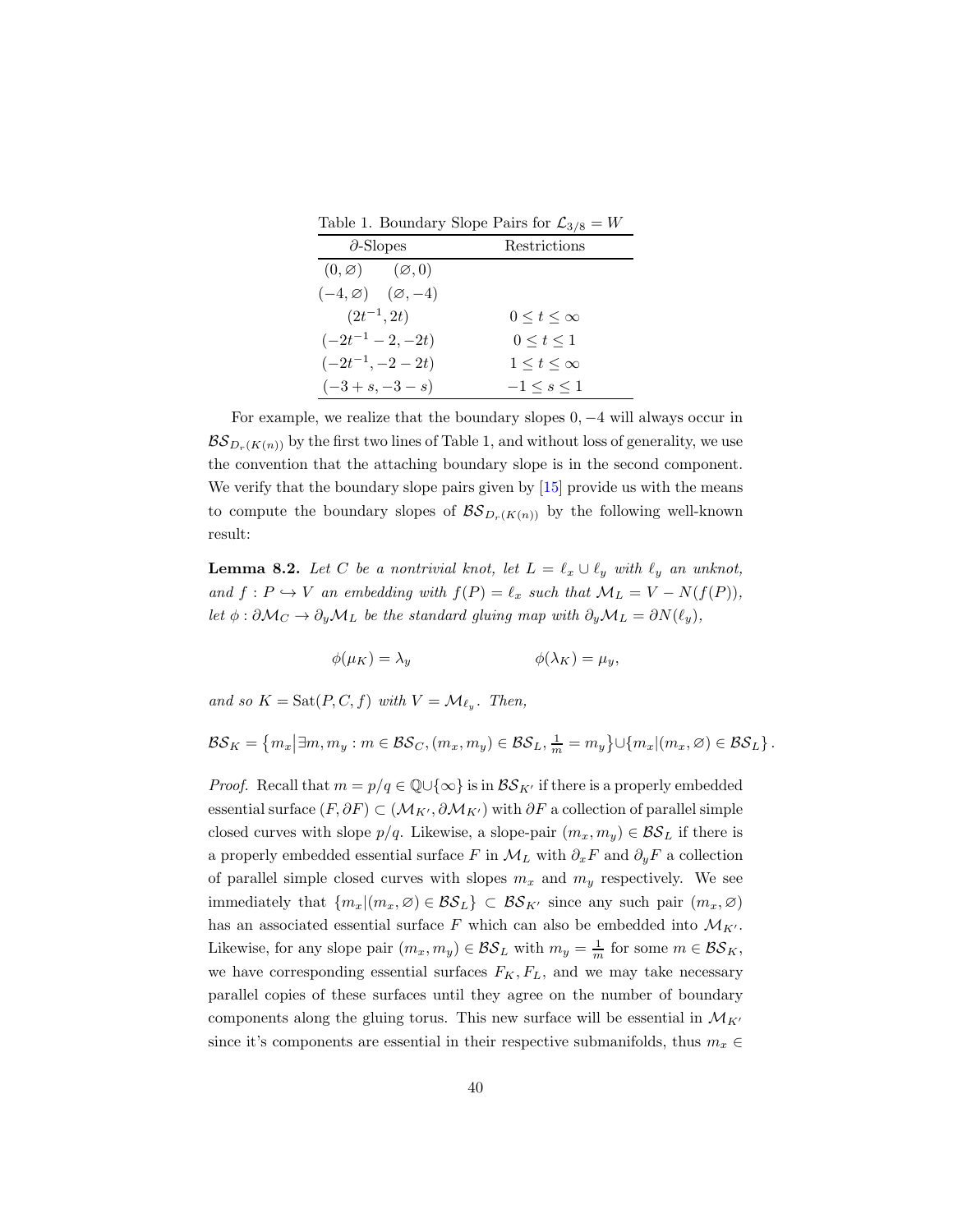$BS_{K'}$ .

Conversely, if  $m_x \in \mathcal{BS}_{K'}$ , then there exists a properly embedded essential surface F with slope  $m_x$  along  $\partial \mathcal{M}_{K'}$ . If F does not intersect  $\mathcal{M}_K$  or if F can be isotoped in  $\mathcal{M}_{K'}$  so as to not intersect  $\mathcal{M}_K$ , then  $(m_x, \varnothing) \in \mathcal{BS}_L$ . However, if  $F \cap \mathcal{M}_K$  is a nontrivial intersection, then  $F \cap \partial \mathcal{M}_K$  is a collection of parallel simple closed curves on the torus  $\partial \mathcal{M}_K$ , *i.e.* some slope m. This implies that  $F = F_K \cup_{\phi} F_L$  where  $F_K$  is a properly embedded essential surface with slope m along  $\partial \mathcal{M}_K$ . The other component  $F_L$  will exhibit a boundary slope pair  $(m_x, m_y) \in \mathcal{BS}_L$  which must satisfy the gluing relation  $\phi$ ; hence  $m_y = \frac{1}{m}$  and the lemma is proven.  $\Box$ 

<span id="page-40-0"></span>**Remark 8.3.** We have verified the following formula for  $A_{D_r(K(-1))}$  for twists  $-11 \le r \le 11$ :

$$
A_{D_r(K(-1))} = (L-1)\widetilde{A}_{K(r)}\widetilde{P}_{K(-1),r},
$$

where the last factor  $\tilde{P}_{K(-1),r}$  in the verified cases is equal to the polynomial  $P_{K(-1),r}$  below, computed via resultant methods for  $-11 \leq r \leq 11$ ,

$$
P_{K(-1),r} = \tilde{A}_{K(r-4)}\tilde{A}_{K(r+4)} - L(M^2-1)^3(M^2+1)(L-M^4)x^2y(2x^2-y)y^{k(r)}(L+M^2)^{\varepsilon(r)},
$$

with the polynomial factors  $x, y$  as given in Hoste and Shanahan [\[14\]](#page-44-0),

$$
x = (L + M^2)\widetilde{A}_{K(1)} + \widetilde{A}_{K(-1)},
$$
  

$$
y = M^4(L + M^2)^4,
$$

and the exponents  $k(r)$ ,  $\varepsilon(r)$  are given by:

$$
k(r) = \begin{cases} r - 4 & \text{if } r > 4 \\ 0 & \text{if } -4 < r \le 4 \\ -r - 4 & \text{if } r \le -4, \end{cases} \qquad \varepsilon(r) = \begin{cases} -1 & \text{if } r > 4 \\ 0 & \text{if } -4 < r \le 4 \\ 1 & \text{if } r \le -4. \end{cases}
$$

Returning to twist-knot exteriors with attaching map  $\phi_r$ , for a boundary slope  $p/q \in \mathcal{BS}_{K(n)}$ , this corresponds to an essential surface in  $\mathcal{M}_{K(n)}$  whose boundary is in the class  $\mu_K^p \lambda_K^q \in \pi_1(\partial \mathcal{M}_{K(n)})$ . In the r-twisted Whitehead double, our boundary slopes will come from  $(m_x, m_y) \in \mathcal{BS}_W$  which correspond to essential surfaces in  $\mathcal{M}_W$  where the boundary components on  $\partial N(\ell_x)$  have parallel slopes  $m_x$  and similarly, the boundary components on  $\partial N(\ell_y)$  have parallel slopes  $m_y$ . We naturally expect to encounter boundary slopes of the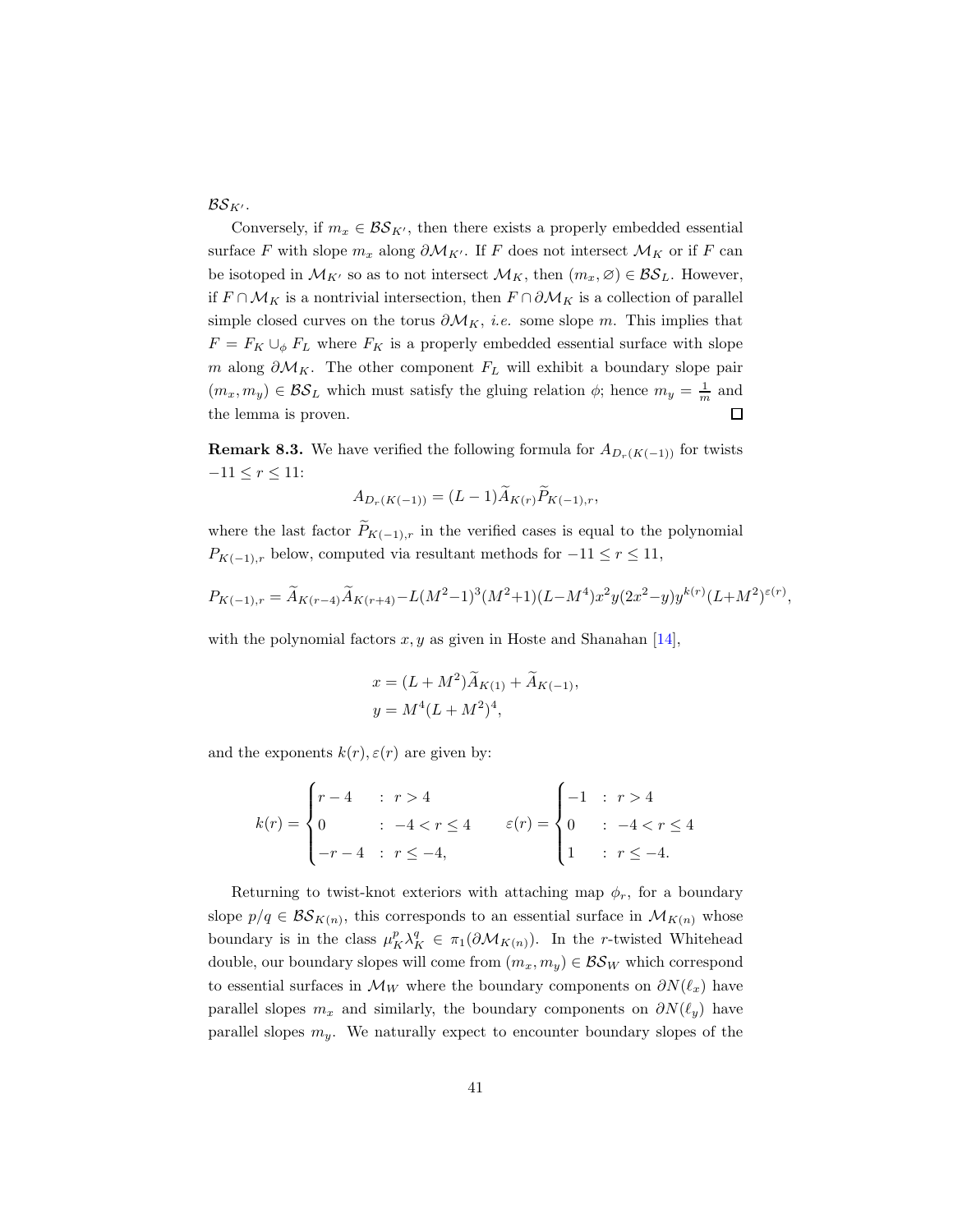form  $(m_x, \varnothing)$  corresponding to a boundary slope that can be isotoped to not intersect with the identified torus  $\partial N(\ell_y) = \partial \mathcal{M}_{K(n)}$ . These boundary slopes justify why  $0, -4 \in \mathcal{BS}_{D_r(K(n))}$  for all values of  $n, r \in \mathbb{Z}$ .

The more interesting boundary slopes we encounter are derived from boundary slopes  $(m_x, m_y) \in \mathcal{BS}_W$  where  $\phi_{r*}(m) = m_y$  for some  $m \in \mathcal{BS}_{K(n)}$  by the above remark. These boundary slopes will come from the gluing  $\phi_r$ , and so we expect to see:

$$
\phi_{r*}(p,q) = [\phi(\mu_K^p \lambda_K^q)] = [(\lambda_y)^p (\mu_y \lambda_y^{-r})^q] = [\mu_y^q \lambda_y^{p-qr}] = (q, p-qr).
$$

Thus, the boundary slopes in  $\mathcal{BS}_{D_r(K(n))}$  which correspond to essential surfaces that nontrivially intersect the gluing torus will correspond to boundaries  $m_x \in$  $\mathbb{Q} \cup {\infty}$  where  $(m_x, m_y) \in \mathcal{BS}_W$  and  $p/q \in \mathcal{BS}_{K(n)}$  will correspond to  $m_y =$  $q/(p-qr)$ . This means that we may explicitly compute possible boundary slopes using a modified version of the table from Hoste and Shanahan by seeing when  $m_y = q/(p - qr)$  for some  $p/q \in \mathcal{BS}_{K(n)}$  and which pair  $(m_x, m_y)$  is present in the table.

Included below are two tables of the computed boundary slopes for all cases of r and  $n \leq -1$  using the fact that the boundary slopes of n-twist knots are known  $[13]$ :

$$
\mathcal{BS}_{K(n)} = \begin{cases} \{-4, 0, -4n\} & : n \le -1 \\ \{0\} & : n = 0 \\ \{0, -6\} & : n = 1 \\ \{-4, 0, -4n - 2\} & : n \ge 2. \end{cases}
$$

Table 2. Boundary Slope Table for  $D_r(K(n))$  with  $n \leq -1$  via Lemma [8.2](#page-39-0)

|               | $\varnothing$ $\varnothing$ $1/(-4-r)$ $1/(-r)$ $1/(-4n-r)$ |                |                      |             |
|---------------|-------------------------------------------------------------|----------------|----------------------|-------------|
| $r < -4$      | $-4r-16n$                                                   | $-4r$          | $-4r-16$             | $-4$ 0      |
| $r=-4$        | $-16n+16$                                                   | 32             | $\hspace{1.6cm} 0$   | $-4\quad 0$ |
| $-4 < r < 0$  | $-4r-16n$                                                   | $-4r$          | $-4r-18$             | $-4$ 0      |
| $r = 0$       | $-16n$                                                      | $\overline{0}$ | $-18$                | $-4$ 0      |
| $0 < r < -4n$ | $-4r-2 = -4r-16n$                                           |                | $-4r-18$             | $-4$ 0      |
| $r=-4n$       | $\sim$ 0                                                    |                | $16n - 18$ $16n - 2$ | $-4$ 0      |
| $r > -4n$     | $-4r-18$ $-4r-2$ $-4r-16n-2$                                |                |                      | $-4\quad 0$ |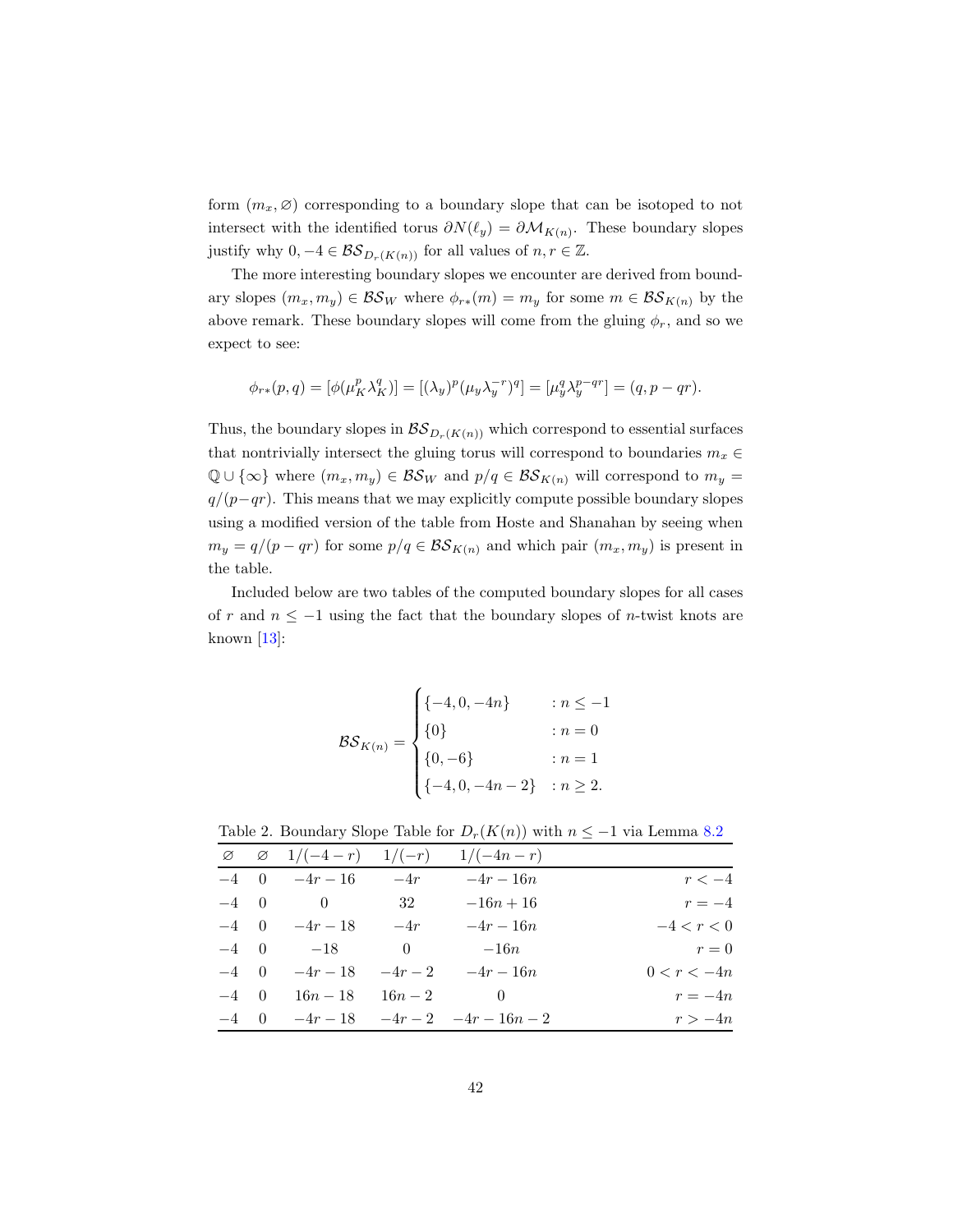|              | $\varnothing$ $\varnothing$ $1/(-4-r)$ $1/(-r)$ |            | $1/(-4n-r)$                          |                  |
|--------------|-------------------------------------------------|------------|--------------------------------------|------------------|
| $-4\quad 0$  | $-4r-16$ $-4r$                                  |            | $-4r-16n-8$                          | $r < -4n - 2$    |
|              | $-4 \quad 0 \quad 16n - 8$                      | $16n + 32$ | $\hspace{1.6cm}0\hspace{1.1cm}$      | $r = -4n - 2$    |
| $-4\quad 0$  | $-4r-16$                                        | $-4r$      | $-4r-16n-10$                         | $-4n-2 < r < -4$ |
| $-4\quad 0$  | $\begin{array}{ccc} & & 0 \end{array}$          | 16         | $-16n+6$                             | $r=-4$           |
| $-4 \quad 0$ | $-4r-18$                                        | $-4r$      | $-4r-16n-10$                         | $-4 < r < 0$     |
|              | $-4 \quad 0 \quad -18$                          |            | 0 $-16n - 10$                        | $r=0$            |
|              |                                                 |            | $-4$ 0 $-4r-18$ $-4r-2$ $-4r-16n-10$ | r > 0            |

Table 3. Boundary Slope Table for  $D_r(K(n))$  with  $n \geq 2$  via Lemma [8.2](#page-39-0)

We see that the boundary slope corresponding to  $1/(-r)$  is  $-4r$  when  $r \leq 0$ , and  $-4r-2$  when  $r > 0$  (regardless of choice of n), which are the boundary slopes coming from  $\mathcal{BS}_{K(r)}$ . Hence, we see that  $P_{K(-1),r}$  for  $r \in \mathbb{Z}$  cannot be equal to  $A_{K(m)}$  for any  $m \neq -4$  since the boundary slopes from  $K(m)$  are  ${-4, 0, -4m}$  while the strongly detected boundary slopes coming from  $P_{K(-1),r}$ are

$$
\begin{cases}\n\{-4,0,-4r-16,16-4r\} & : r < -4 \\
\{-4,0,32\} & : r = -4 \\
\{-4,0,-4r-18,16-4r\} & : -4 < r < 0\n\end{cases}
$$
\n
$$
\begin{cases}\n-4,0,-18,16\} & : r = 0 \\
\{-4,0,-4r-18,16-4r\} & : 0 < r < 4 \\
\{-4,0,-34\} & : r = 4 \\
\{-4,0,-4r-18,-4r+14\} & : r > 4.\n\end{cases}
$$

Notice in the special cases of  $r = \pm 4$ , we find that  $P_{K(-1),\pm 4}$  has slopes identical with  $A_{K(\pm 8)}$ ; however, the polynomials themselves are different by computation, and so  $P_{K(-1),r} \neq A_{K(m)}$  for any m.

In practice, we find that exactly one factor  $P_{K(-1),r}$  has Newton polygon Newt $(P_{K(-1),r})$  which exhibits these slopes, while the only other factor observed  $Q_{K(-1),r}$  has Newton polygon Newt $(Q_{K(-1),r})$  which exhibits a slope of 2 (which is never seen in the predicted slopes for any  $r$ ). While the computation remains difficult, a formula for the simple case when  $n = -1$  is presented (having been verified for  $r = -11, \ldots, 11$  using the boundary slopes) in Remark [8.3.](#page-40-0)

From the computed examples, it is apparent that the A-polynomial of the r-twisted Whitehead double of a non-graph knot is not an inherently obvious computation; more optimistically, the A-polynomial of r-twisted Whitehead doubles still exhibit some connections to the A-polynomials of twist knots, seen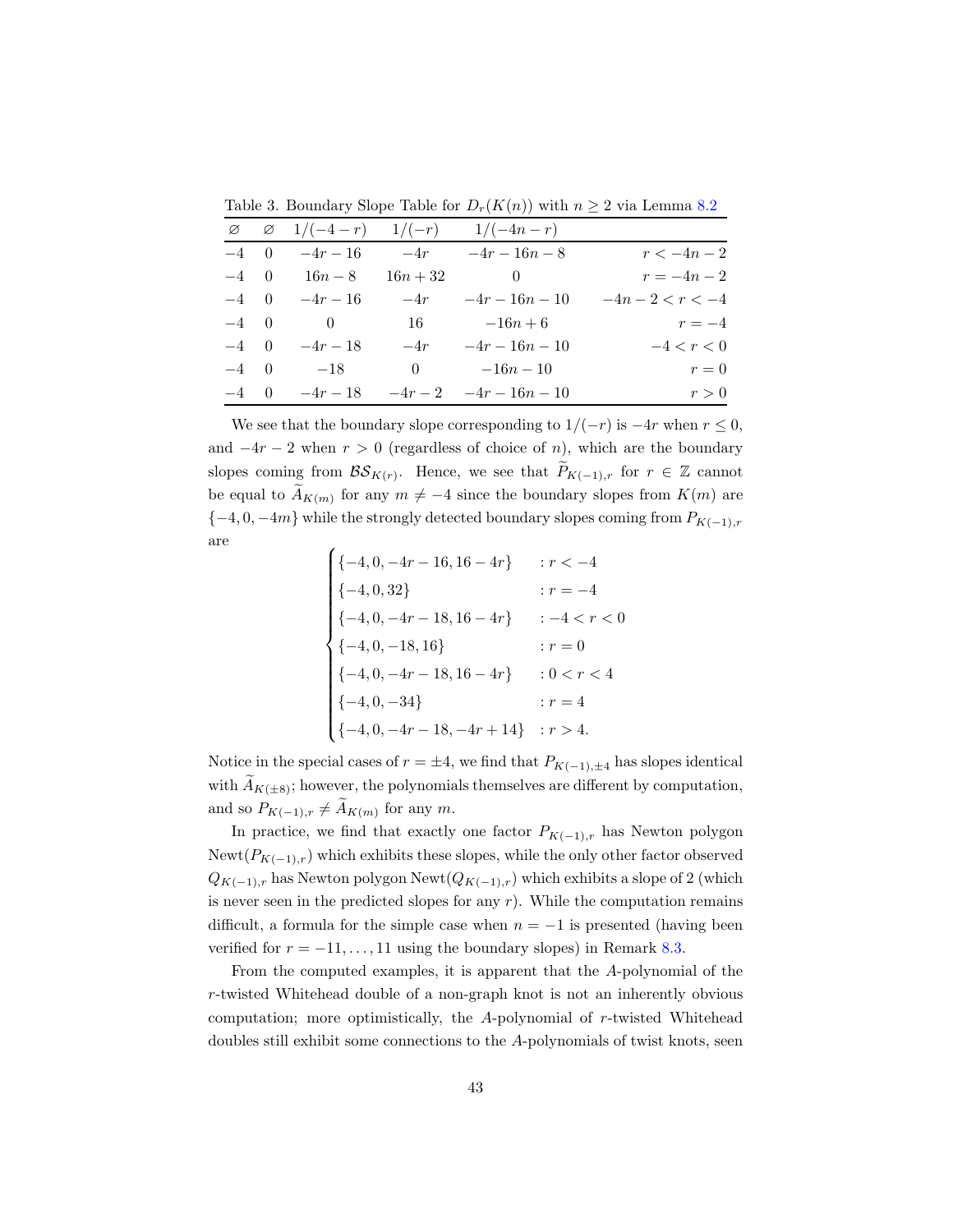<span id="page-43-0"></span>with the  $\widetilde{A}_{K(r+4)}\widetilde{A}_{K(r-4)}$  summand in the expression.

### 9 Conclusion

In summary, we have provided formulas for computing A-polynomials of several families of satellite knots; namely, connected sums and iterated cables of pseudograph knots and all winding number zero satellites of graph knots. From this, the A-polynomials of all graph knots can be computed once the construction of the graph knot as cables and connected sums is understood, and will have zero logarithmic Mahler measure. For graph knots, the main property which allows winding number zero satellites to be computed is that their A-polynomials have no gaps and they have killing slopes. Further calculations show that these killing slopes are connected to the knots  $f(P)_r$  obtained from  $(1/q)$ -Dehn filling on  $\partial V$ .

One future goal is a strategy for understanding how to more generally compute the factor  $F_{\text{Sat}(P,C,f)}$  for various families of knots, either recursively or explicitly, broadening the understanding of the A-polynomials of satellite knots. Another direction is to find explicit formulas for the A-polynomials of certain knots, thereby extending the applications of the cabling formula and eliminating the need for polynomial reduction in certain cases. As mentioned, it is unclear whether the A-polynomial of a graph knot can also be the A-polynomial of a knot with positive hyperbolic volume; more generally, it is unclear whether a satellite knot  $K = \text{Sat}(P, C, f)$  with  $m(A_K) = 0$  must also have  $\text{Vol}(\mathcal{M}_K) = 0$ . However, Corollary [1.3](#page-2-0) implies the converse and counterexamples remain difficult to find.

# <span id="page-43-2"></span>References

- [1] G. Burde. Darstellungen von Knottengruppen. *Annals of Mathematics*, 173:24–33, 1967.
- [2] E. Chesebro, S. Tillman. Not All Boundary Slopes are Strongly Detected by the Character Variety. *Communications in Analysis and Geometry*, 15(4):695–723, 2007.
- <span id="page-43-1"></span>[3] D. Cooper, M. Culler, H. Gillet, D. D. Long, P. B. Shalen. Plane Curves Associated to Character Varieties of 3-Manifolds. *Inventiones Mathematicae*, 118(1):47–84, 1994.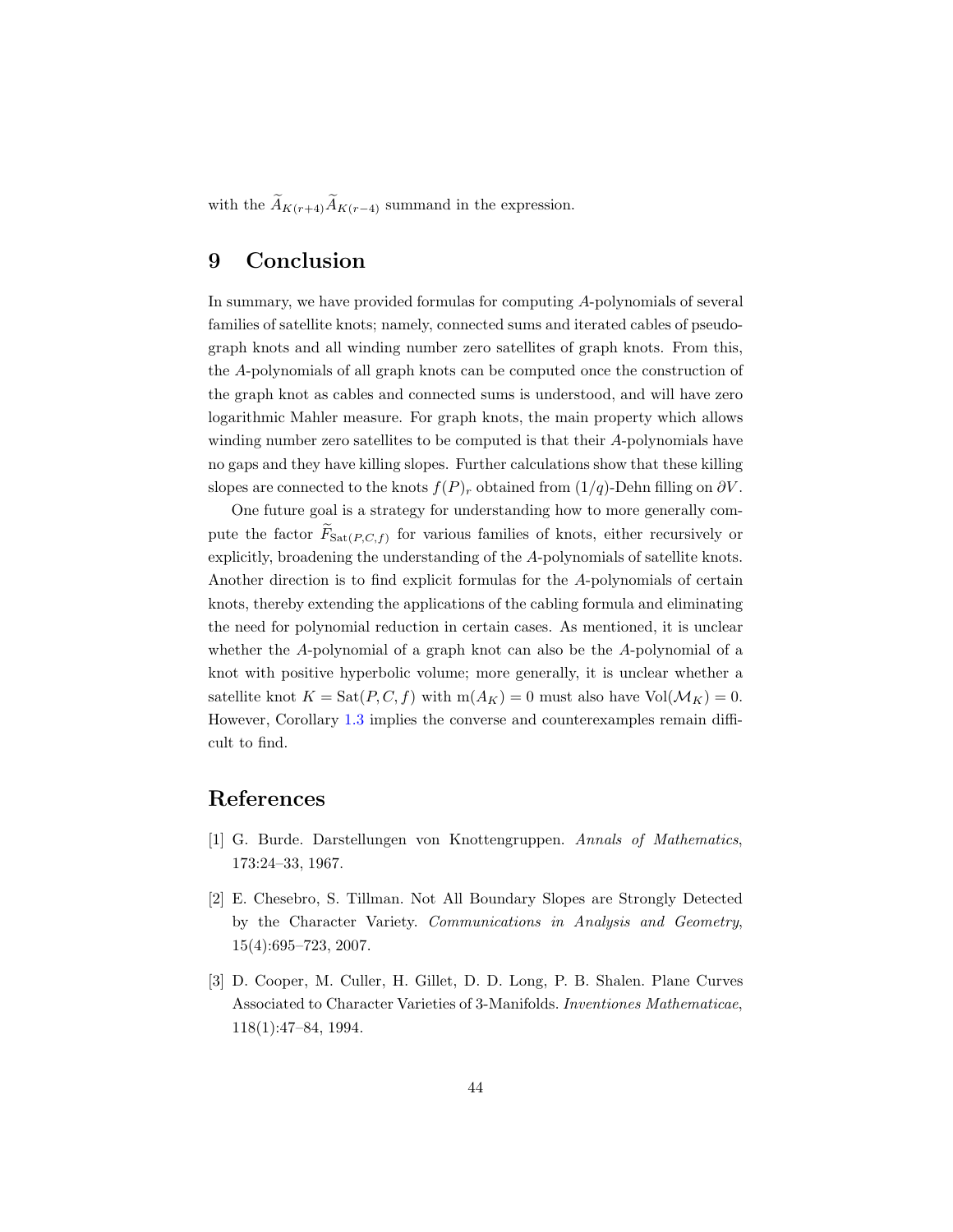- <span id="page-44-7"></span>[4] D. Cooper, D. D. Long. Remarks on the A-Polynomial of a Knot. *Journal of Knot Theory and Its Ramifications*, 5:609–628, 1997.
- <span id="page-44-8"></span>[5] D. Cooper, D. D. Long. Representation Theory and the A-Polynomial of a Knot. *Chaos, Solitons & Fractals*, 9:749–763 1998.
- <span id="page-44-9"></span>[6] M. Culler, C. Gordon, J. Luecke, P. Shalen. Dehn Surgery on Knots. *Annals of Mathematics*, 125(2):237–300 1987.
- <span id="page-44-4"></span>[7] M. Culler, P. Shalen. Varieties of Group Representations and Splittings of 3-Manifolds. *Annals of Mathematics*, 117(1):109–146 1983.
- <span id="page-44-10"></span>[8] C. D'Andrea, M. N. Lalín. On the Mahler Measure of Resultants in Small Dimensions. *Journal of Pure and Applied Algebra*, 209:393–410, 2006.
- <span id="page-44-5"></span>[9] G. de Rham. Introduction aux Polynomes d'un Neud. *L'Enseignement Math´ematique*, 13:187–194, 1967.
- <span id="page-44-2"></span>[10] G. Everest, T. Ward. Heights of Polynomials and Entropy in Algebraic Dynamics. *Springer – Universitext*, 1999.
- <span id="page-44-3"></span>[11] S. Garoufalidis, T. W. Mattman. The A-Polynomial of the  $(-2, 3, 3 + 2n)$ -Pretzel Knots. *New York Journal of Mathematics*, 17:269–279, 2011.
- <span id="page-44-12"></span>[12] A. Guilloux, J. March´e, Volume Function and Mahler Measure of Exact Polynomials, https://hal.archives-ouvertes.fr/hal-01758986, 2018.
- <span id="page-44-0"></span>[13] A. Hatcher, U. Oertel. Boundary Slopes of Montesinos Knots. *Topology*, 28(4):453–480, 1989.
- <span id="page-44-1"></span>[14] J. Hoste, P. D. Shanahan. A Formula for the A-Polynomial of Twist Knots. *Journal of Knot Theory and Its Ramifications*, 13(2):139–209, 2004.
- <span id="page-44-11"></span>[15] J. Hoste, P. D. Shanahan. Computing Boundary Slopes of 2-Bridge Links. *Mathematics of Computation*, 76(259):1521–1545, 2007.
- <span id="page-44-6"></span>[16] P.B. Kronheimer, T.S. Mrowka. Dehn Surgery, the Fundamental Group and SU(2). *Mathematics Research Letters*, 11:741-754, 2004.
- [17] D. V. Mathews. An Explicit Formula for the A-Polynomial of Twist Knots (and Erratum). *Journal of Knot Theory and Its Ramifications*, 23(09):1450044, 2014.